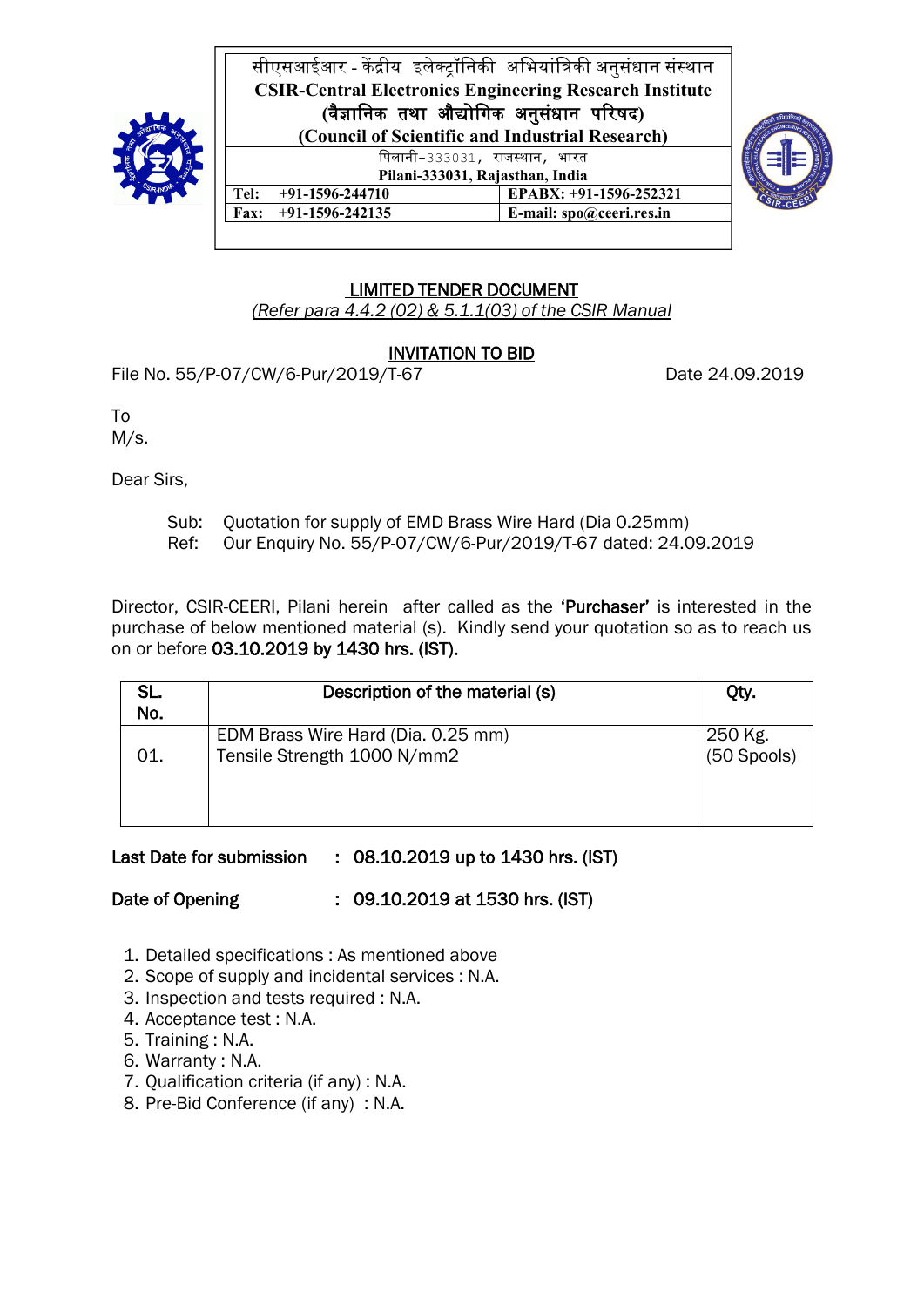#### Some Important Instructions

| Sl. No. | Tender No.                                       | Description of items                                                 | Quantity                   | Single/<br>Double<br>bid | <b>Bid Security</b><br>(EMD)<br>(in Indian<br>Rupees) |
|---------|--------------------------------------------------|----------------------------------------------------------------------|----------------------------|--------------------------|-------------------------------------------------------|
| 01      | $55/P-07/CW/$<br>6-Pur/2019/ T-67                | EDM Brass Wire Hard<br>(Dia. 0.25 mm) Tensile<br>Strength 1000 N/mm2 | 250<br>Kg<br>$(50$ Spools) | Single                   | N.A.                                                  |
|         | Last date of submission of quotation: 08.10.2019 |                                                                      |                            |                          |                                                       |
|         | Date of opening: 09.10.2019                      |                                                                      |                            |                          |                                                       |

01. Interested Bidders may obtain further information from the website of the institute (www.ceeri.res.in) or Central Public Procurement Portal (www.etenders.gov.in) or office of the Stores & Purchase Officer, CSIR-CEERI, Pilani-333031, Rajasthan, India, email: spo@ceeri.res.in , contact : +91 1596 244710.

02. Each complete set of bidding document may be purchased by any interested bidder on submission of a written application to the above office and upon payment of a non-refundable and non-transferable fee of ₹500/- in the form of a Demand Draft in favour of The Director, CSIR-CEERI, Pilani payable at Pilani during office hours on all working days up to the date as specified in the critical dates/on central public procurement portal either in person or by post. Alternatively, the bidding documents can be downloaded directly from our website www.ceeri.res.in, free of cost. The bids must be submitted on the CPP Portal on or before *(as per critical dates mentioned on CPP Portal)* hours (IST) and shall be opened on *as per critical dates on CPP Portal.*

03. All bids must be accompanied with a bid security (if applicable) as specified above and must be delivered to the above office at the date and time indicated above/critical dates on CPP Portal. Bids will be opened (online) in the presence of Bidders' authorized representatives who choose to attend on the specified date and time. In the event of the date specified for bid receipt and opening being declared as a closed holiday for purchaser's office, the due date for submission of bids and opening of bids will be the following working day at the appointed time.(Please refer CPP Portal critical dates for accurate information)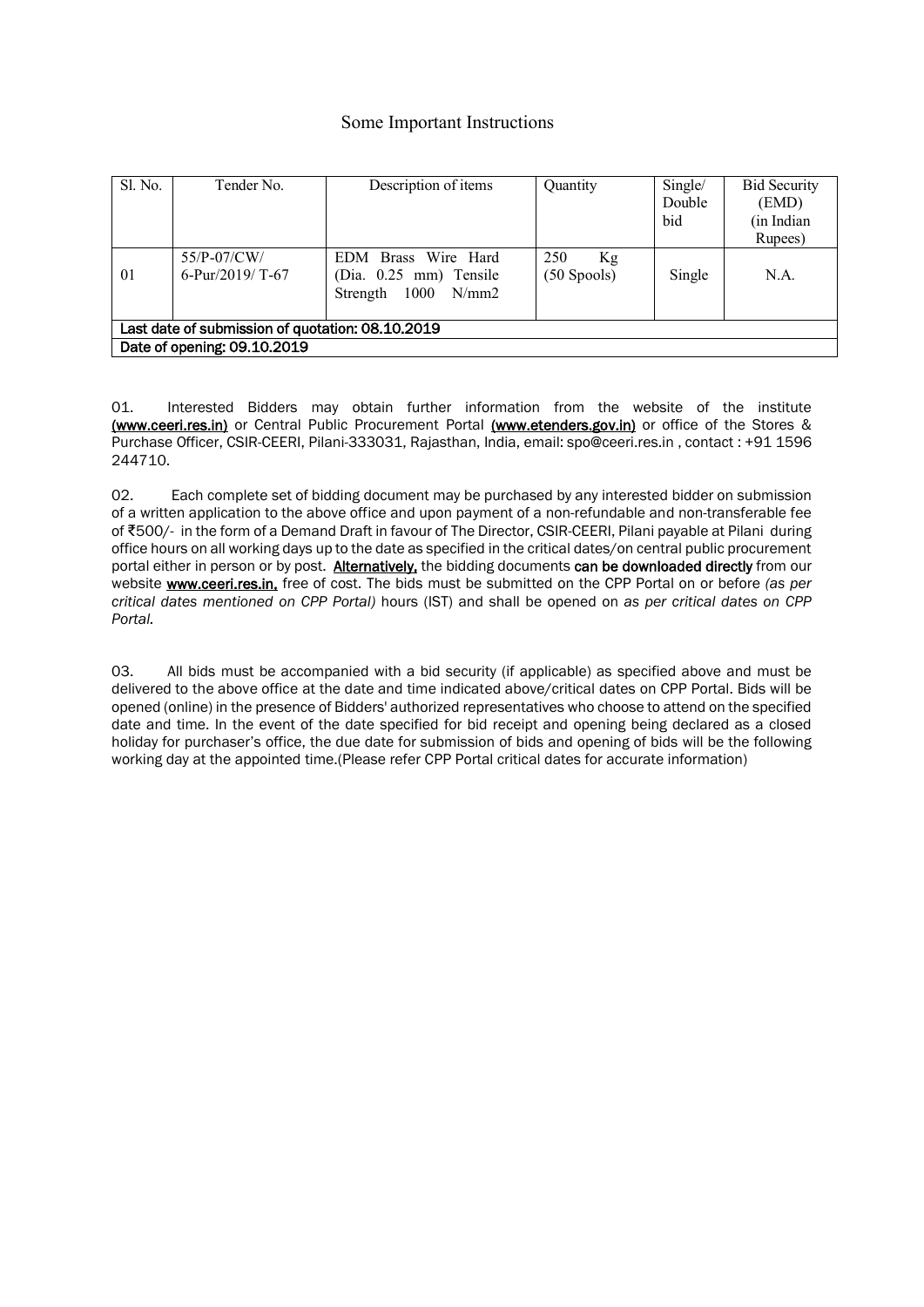(All prospective bidders are requested to kindly go through the NEW terms and conditions before formulating and submitting your bids)

#### TERMS & CONDITIONS

- 1. The quotation must be in the form furnished by the Purchaser and should be free from corrections/erasures. In case there is any unavoidable correction it should be properly attested. If not the quotation will not be considered. Hand written Quotations will not be considered.
- 2. It may kindly be noted that your bid should
- A) be in …………………….. *(single part / two part bidding) (retain one only)*
- *B)* accompany Bid Security of Rs…………………………… *(retain only if applicable)*
- *C*) on the event of award of Contract in your favour, you need to submit a Performance Bank Guarantee valid for a period of 2 Months beyond the Warranty period of…………… *(retain only, if applicable)*
- 3. Each quotation sent by post is to be enclosed in double cover addressed to The Director, CSIR-Central Electronics Engineering Research Institute, Pilani – 333031 (Rajasthan), INDIA. Quotations delivered personally should be put in the tender box kept in the office of Stores & Purchase Officer. (Not applicable for online bidding)
- 4. The acceptance of the quotation will rest with the competent authority of CSIR-CEERI, Pilani who does not bind himself to accept the lowest quotation and reserves the right to himself to reject, or partially accept any or all the quotations received without assigning any reason.
- 5. Price quoted should be net and valid for a minimum period of 90 days from the date of opening of the quotation.
- 6. Participation in this tender is by invitation only and is limited to the selected Purchaser's registered suppliers. Unsolicited offers are liable to be ignored. However, suppliers who desire to participate in such tenders in future may bring it to the notice of the purchaser and apply for registration as per procedure. It may be noted that Conditional/Unsigned tenders shall not be considered.
- 7. The bidder must submit the applicable Price Schedule Form as Annexed to the tender document available on the website.

#### 8. Complete specification with manufacturer's name and address should be given while quoting. Literature/Pamphlets should also be enclosed wherever applicable.

9. Prices are required to be quoted in units indicated in the enquiry. When quotations are given in terms of other units, relationship between two sets of units should be furnished. Quantity discounts, if any should also be indicated. The items should be quoted indicating the serial No. of our RFQ.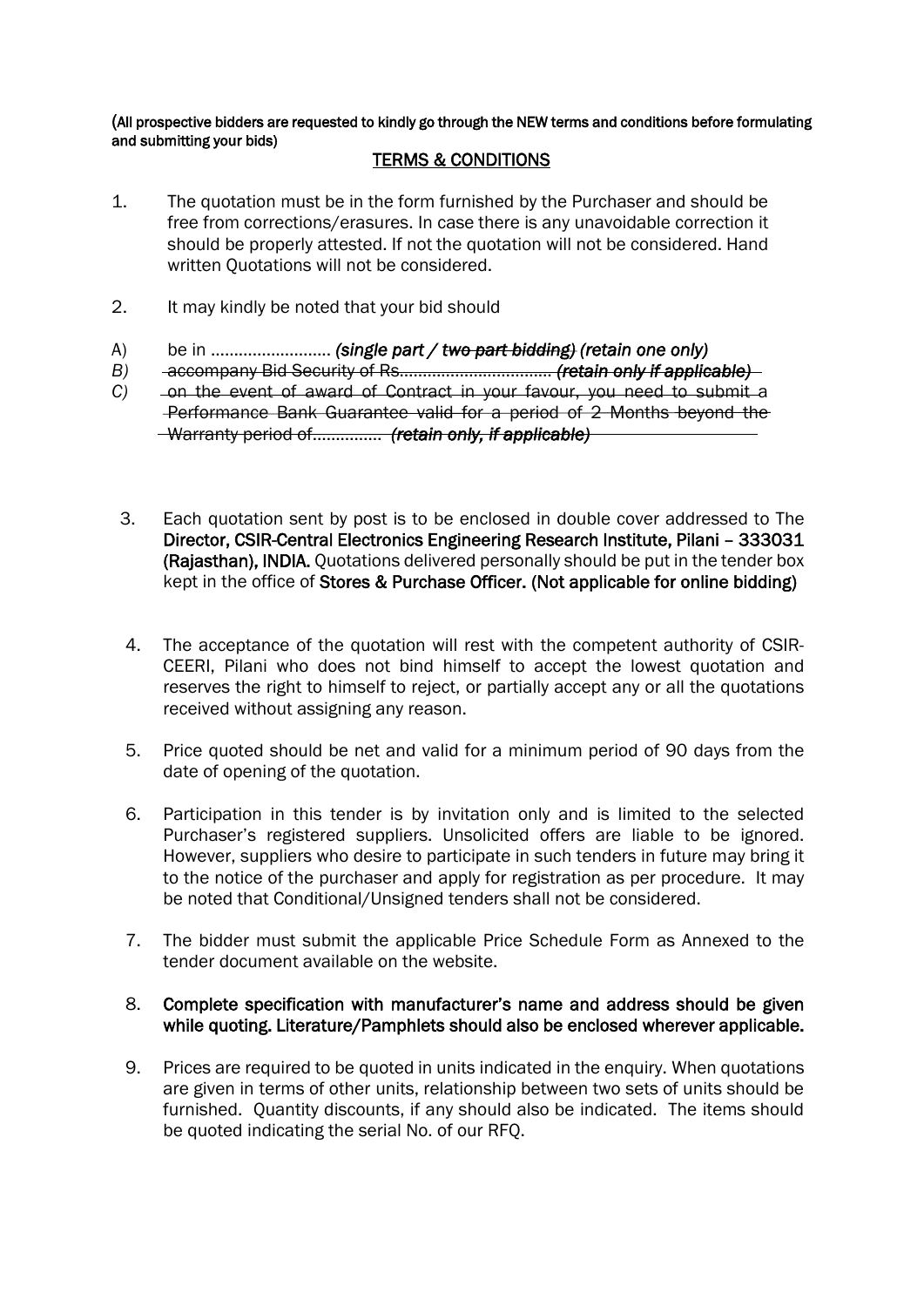- 10. In cases of agents quoting on behalf of their foreign manufacturers, one agent cannot represent two manufacturers or quote on their behalf in a particular tender enquiry. One manufacturer can also authorize only one agent/dealer. There can be only one bid from the following:
	- 1. The foreign manufacturer directly or through one Indian agent on his behalf; or 2. Indian/foreign agent on behalf of only one principal.
- 11. Please indicate the name and address of the agents in India if any, the details of service to be rendered by them & the percentage of commission payable to them. Agency commission payable to the Indian Agent should be clearly indicated. The Agency commission would be payable only in Indian Rupees after acceptance.
- 12. This lab/Instt Is registered with Dept. of Scientific & Industrial Research, Govt. of India and concessional customs duty and GST & IGST are leviable vide notification no. 54/2002-Customs on all imports covered under notification No.51/96- Customs dated 23.07.1996, Notification No.47/2017-Integrated Tax (Rate) and Notification No.45/2017-Central Tax (Rate) both dated 14<sup>th</sup> November, 2017.
- 13. The mode of dispatch/transportation of the items must be by *Air/Sea/Rail/Road only. (Retain one only)*.
- 14. In case the items in the enquiry are covered by any rate contract or running contract finalised by any other state or central Government, it should be specified in your quotation and accepted contract rates should also be mentioned.
- 15. Delivery period required for supplying the material should be invariably specified in the quotation. The offered delivery period shall have to be strictly adhered to in case an order is placed.
- 16. Liquidated Damages Clause for delays: The applicable rate is 0.5% per week and maximum deduction is 10% of the contract price.
- 17. If the deliveries are not maintained and due to that account the purchaser is forced to buy the material at your risk and cost from elsewhere, the loss or damage that may be sustained there by will be recovered from the defaulting supplier.

18. Manufacturer warranty certificates and manufacturer/Government approved lab All supplies are subject to inspection and approval before acceptance. test certificate shall be furnished along with the supply, wherever applicable.

19. Maintenance jobs/Installation charges etc. TDS would be recovered as per rules in case of Fabrication/ Servicing/

- 20. Kindly furnish your PAN & GST Number etc. in your quotation for our records.
- 21 Our normal payment terms are 100% (hundred percent) within 30 (thirty) days on receipt and acceptance of material at our site in good condition. Please inform your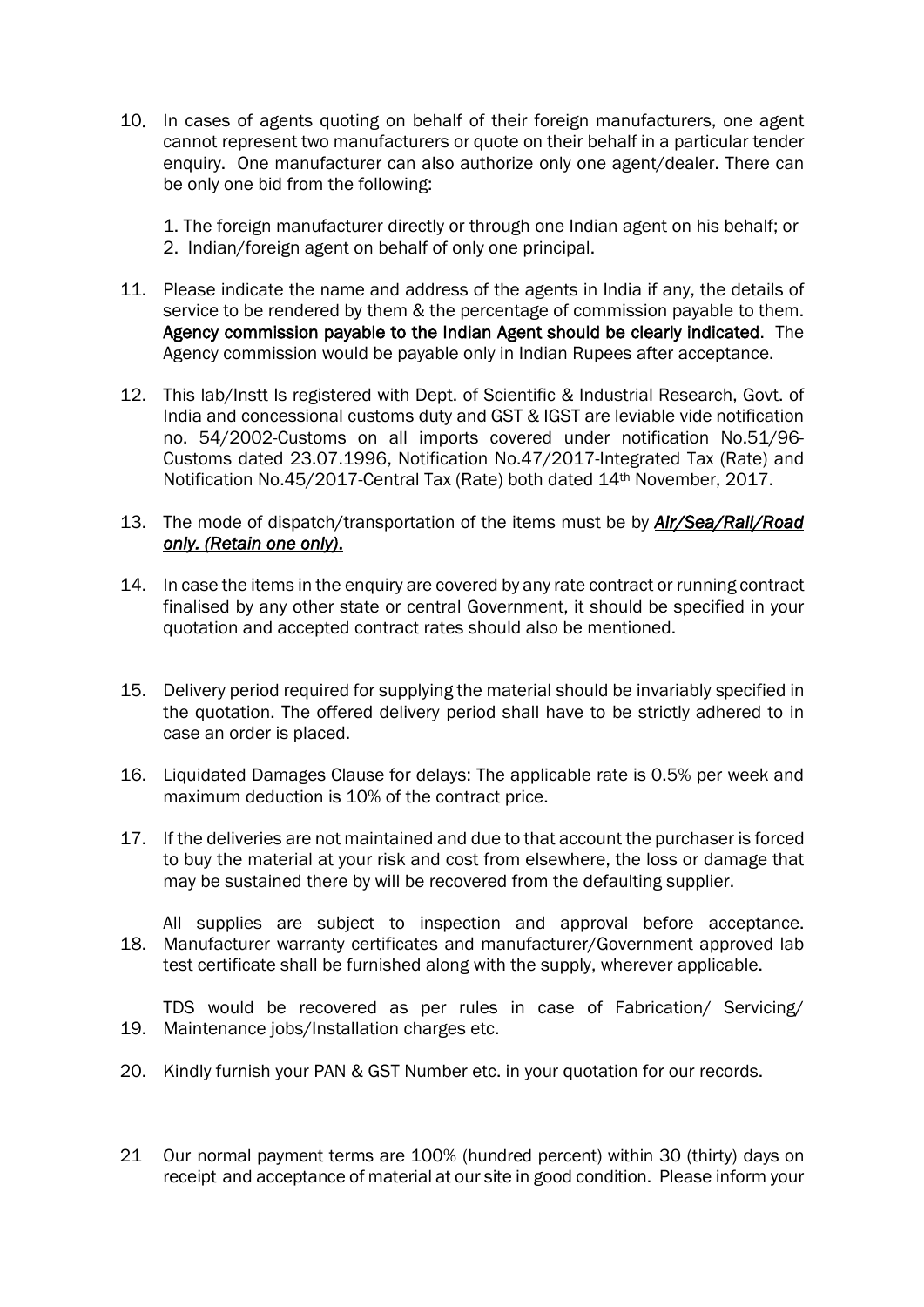Bank details for RTGS payment.

- 22. All disputes shall be settled in the courts of JAIPUR, RAJASTHAN, Jurisdiction only.
- 23. Tender conditions (printed on the reverse), if any, or otherwise sent along with the tender shall not be binding on us.
- 24. All the above instructions and our standard terms and conditions must be complied failing which your offer may be liable for rejection.
- 25. As per Govt. of India procurement policies,
	- a. The purchaser intends to give purchase preference to local suppliers\* in case the cost of procurement is in the range of more than Rs 5.00 lakhs and up to Rs. 50.00 lakhs.
	- *a.* The eligibility of the supplier is restricted to Indian Suppliers or there is no restriction on the eligibility of the suppliers*. (retain any one only)*
	- b. The procuring entity intends to give purchase preference to products/goods manufactured by micro, small and medium enterprises.

\*"Local supplier" means a supplier or service provider whose product or service offered for procurement meets the minimum local content as prescribed in DIPP Order No.P-45021/2/2017-PP (BE-II) dated 28th May, 2018 or by the competent Ministries/Departments in pursuance of this order.

'Local content' means the amount of value added in India which shall, unless otherwise prescribed by the Nodal Ministry, be the total value of the items procured (excluding net domestic indirect taxes) minus the value of imported content in the item (including all customs duties) as a proportion of the total value, in percent.

26. Instructions to Bidders, General Conditions of Contract applicable to limited tenders originating from S&P Division along with different formats can be viewed on our website www.ceeri.res.in under the heading tenders.

Yours faithfully,

(Stores & Purchase Officer)

NOTE: This notice is being published for information only and is not an open invitation to quote in this limited tender. Participation in this tender is by invitation only and is limited to the selected registered suppliers. Unsolicited offers are liable to be ignored. However, suppliers who desire to participate in such tenders in future may apply for registration as per procedure".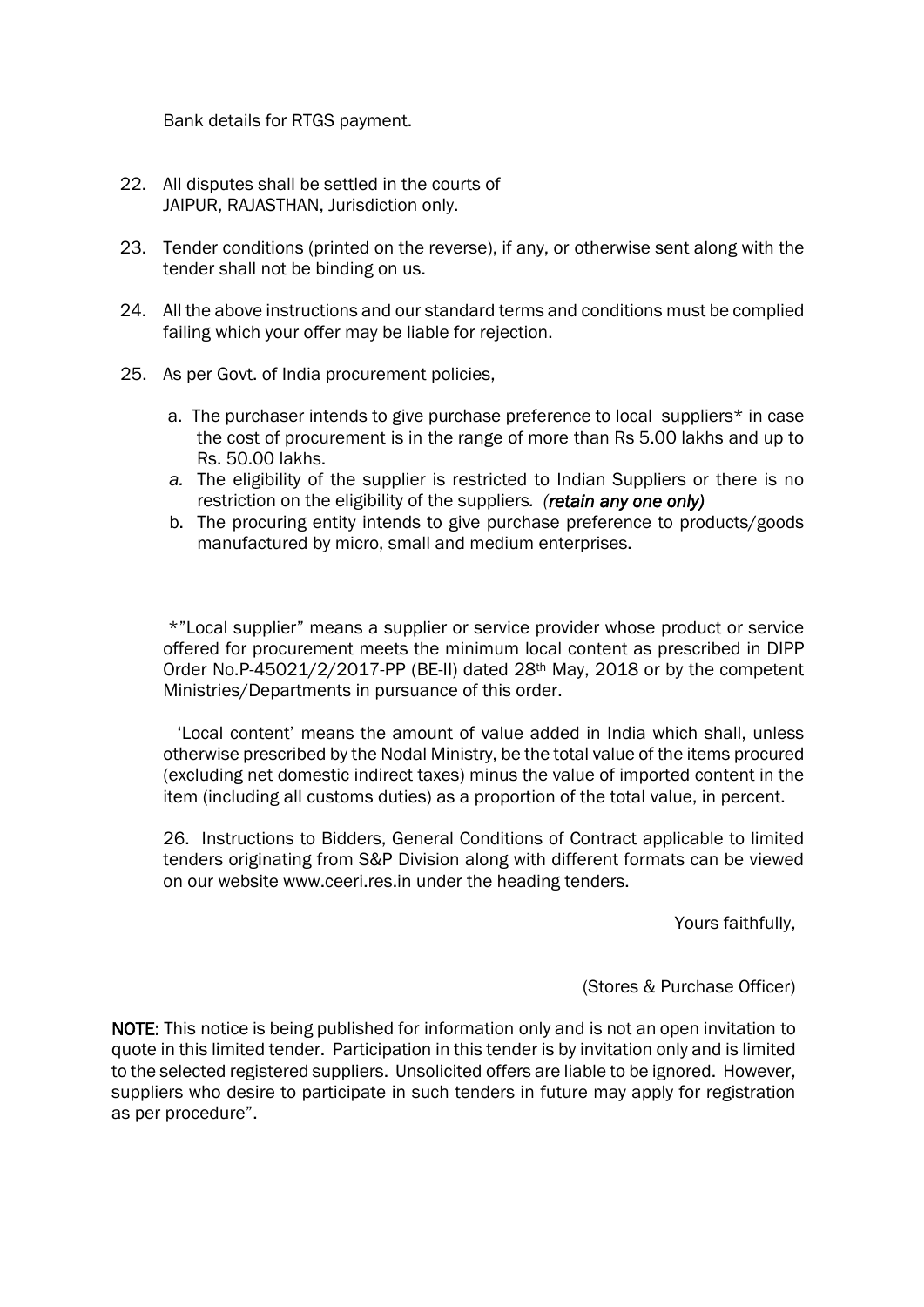

## INSTRUCTIONS TO BIDDERS, GENERAL CONDITIONS OF CONTRACT AND FORMATS APPLICABLE FOR PURCHASES BEING MADE ON LIMITED TENDER BASIS

CSIR–CENTRAL ELECTRONICS ENGINEERING RESEARCH INSTITUTE

PILANI – 333031 (RAJASTHAN), INDIA

Tel: +91-1596-244710

EPABX [Tel: +91-](tel:+91)1596-252321

Fax: +91-1596-242135

Email: [spo@ceeri.res.in](mailto:spo@ceeri.res.in)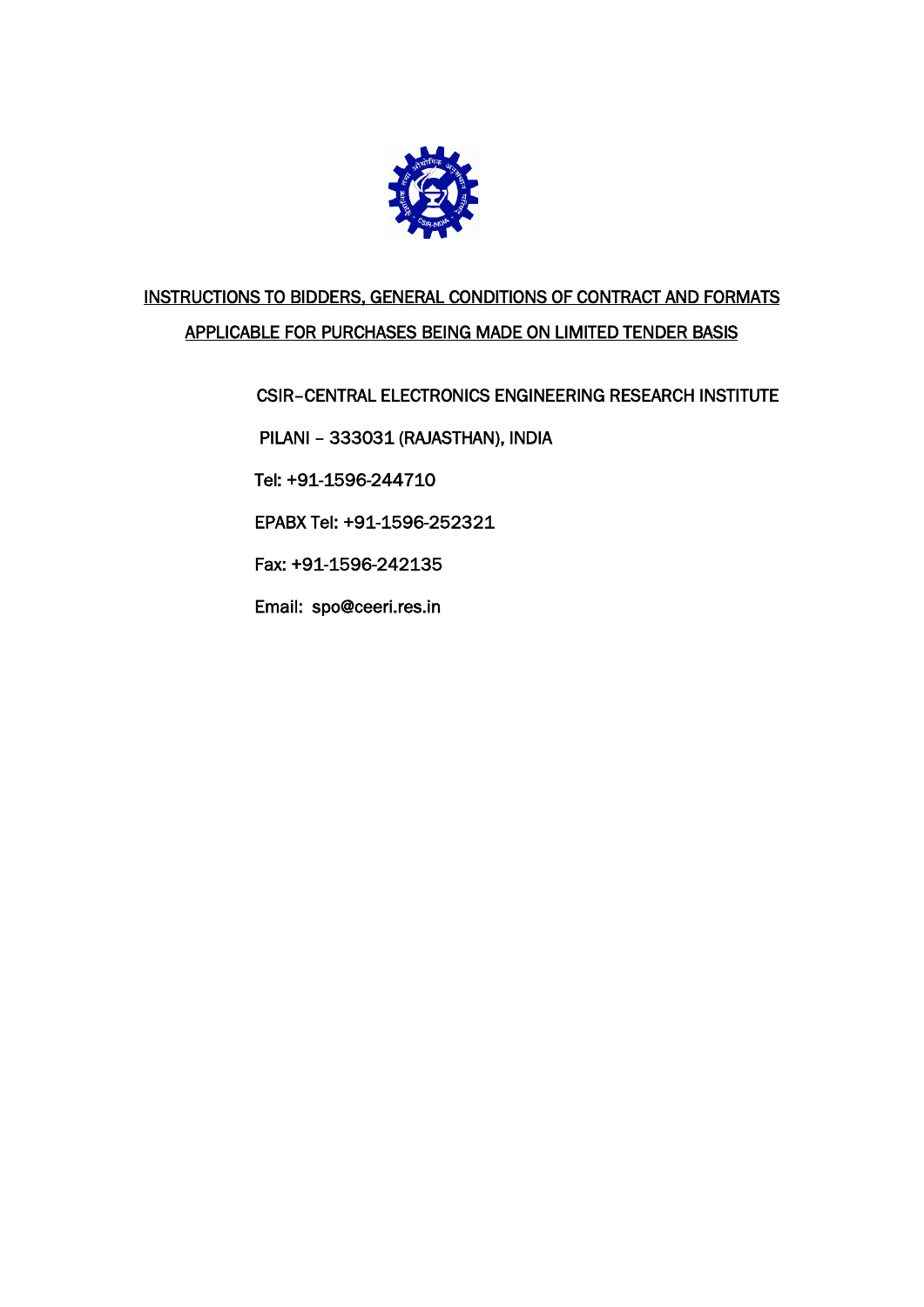# INDEX

| Chapter | Content                               |
|---------|---------------------------------------|
|         | Instructions to Bidders               |
|         | <b>General Conditions of Contract</b> |
| ิ่ว     | Formats                               |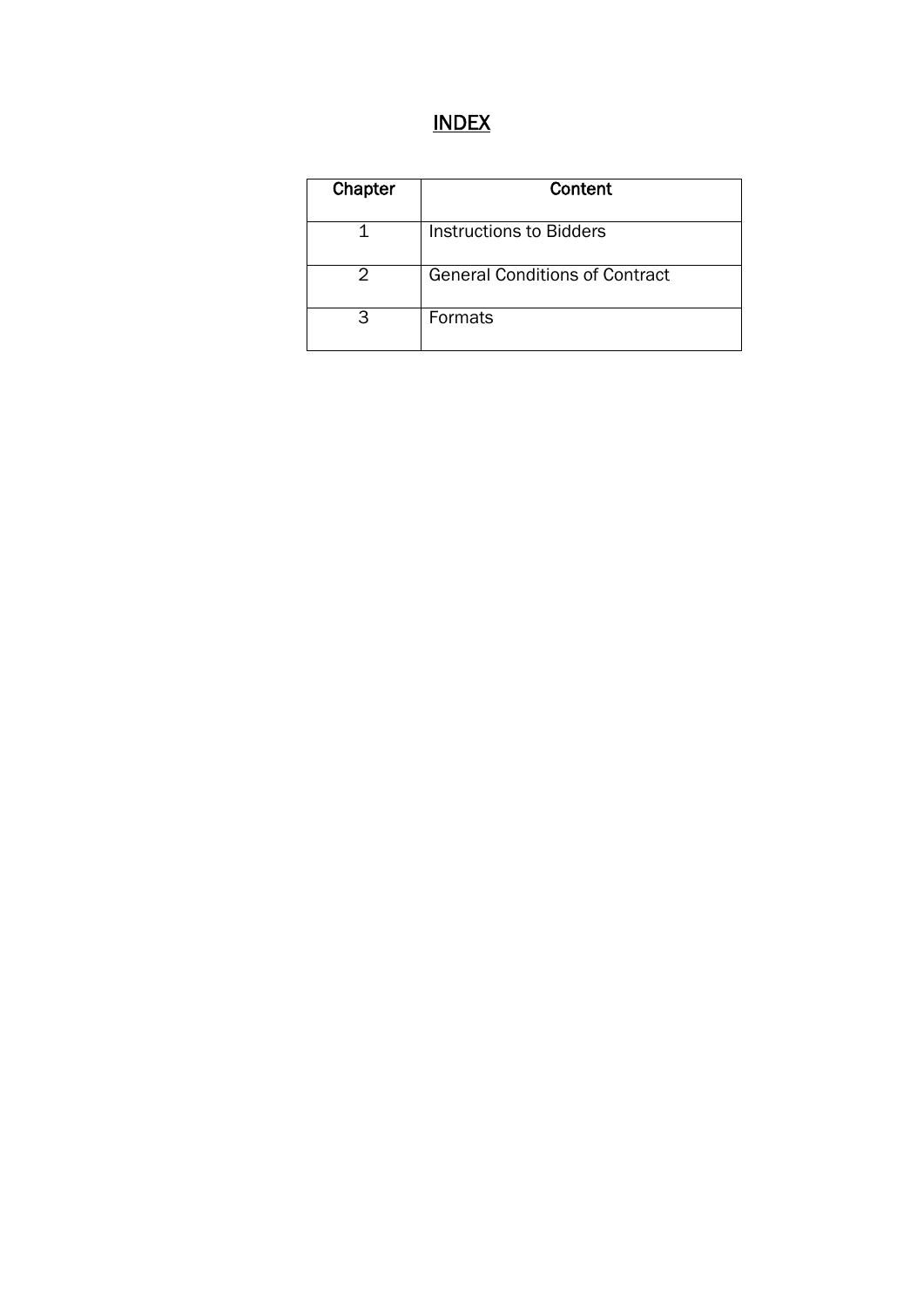## CRITICAL DATE SHEET

| SI. No. | <b>Stage</b>                            | Date & Time           |
|---------|-----------------------------------------|-----------------------|
| 1.      | <b>Publish Date &amp; Time</b>          | 24.09.2019 @ 06:00 PM |
| 2.      | Last Date & time for receipt of queries | 08.10.2019 @ 02:30 PM |
| 3.      | Pre-bid Conference, if any              | N.A.                  |
| 4.      | Bid Submission Start Date & time        | 24.09.2019 @ 06:30 PM |
| 5.      | Bid Submission End Date & Time          | 08.10.2019 @ 02:30 PM |
| 6.      | Bid Opening Date & Time                 | 09.10.2019 @ 03:30 PM |

## TENTATIVE TIME SCHEDULE OF PROCUREMENT PLANNING

| SI. No. | <b>Stage</b>                                               | <b>Tentative Time Frame</b> |
|---------|------------------------------------------------------------|-----------------------------|
| 1.      | Date of Bid Opening                                        | XX                          |
| 2.      | Date of Completion of Bid Evaluation                       | $XX + 60$                   |
| 3.      | Date of communication of Rejection of Bids                 | $XX + 70$                   |
| 4.      | Date of Receipt of context, if any, from<br><b>Bidders</b> | $XX + 80$                   |
| 5.      | Notification of Award                                      | $XX + 90$                   |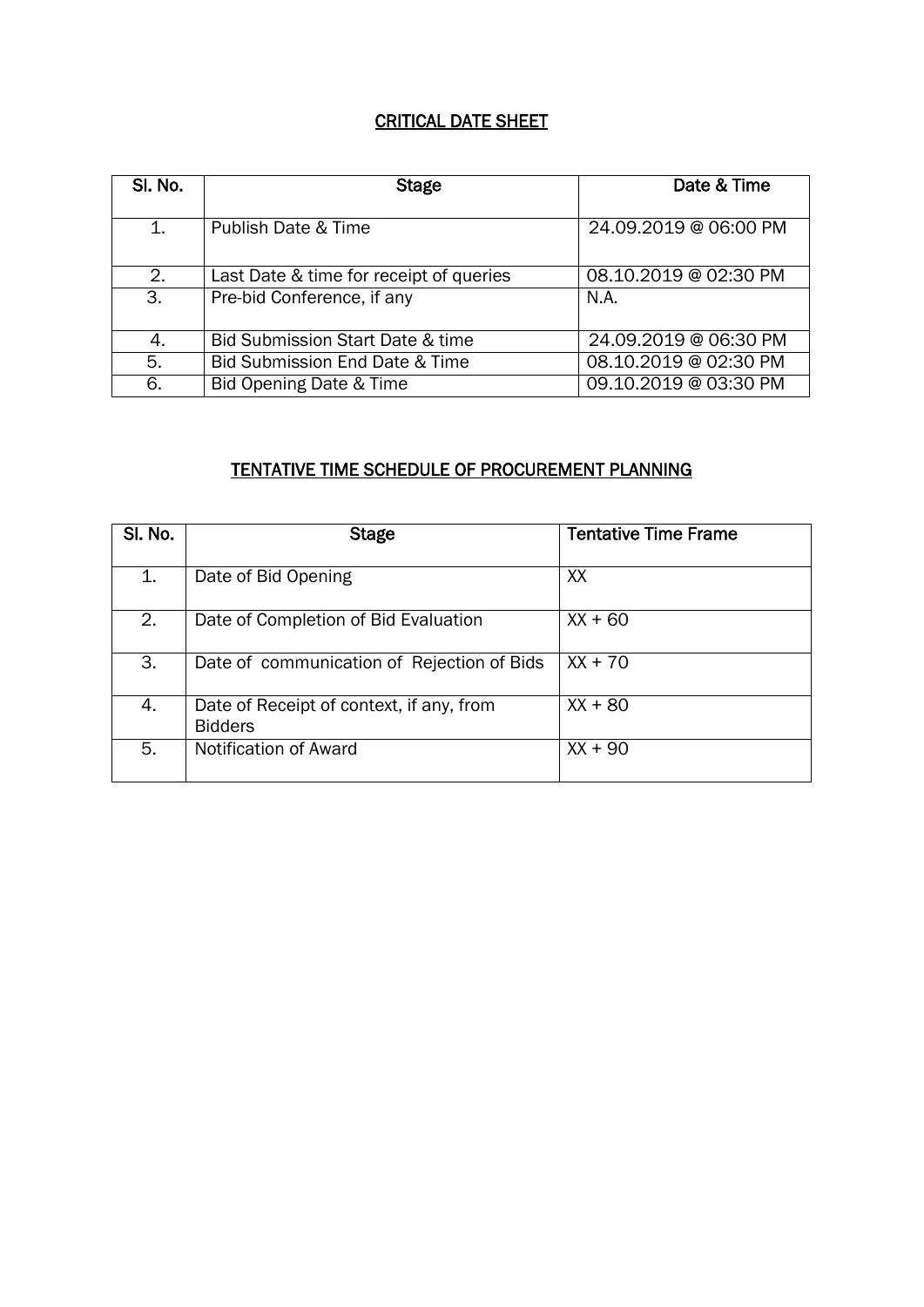## CHAPTER – 1

## INSTRUCTIONS TO BIDDERS

### Table of Contents

#### Sl. No. Contents

- **A.** Introduction<br>1.1 Eligible Bidd
- **Eligible Bidders**
- 1.2 Cost of Bidding
- 1.3 Code of Integrity for Public Procurement

### B. The Bidding Documents

- 1.4 Cost of tender Documents
- 1.5 Content of tender Documents
- 1.6 Clarification of tender documents
- 1.7 Amendment of tender Documents

### C. Preparation of Bids

- 1.8 Language of Bid
- 1.9 Purchase Preference Policies
- 1.10 Documents Comprising the Bid
- 1.11 Bid form and price schedule
- 1.12 Bid Prices
- 1.13 Bid Currencies
- 1.14 Documents Establishing Bidder's Eligibility and Qualifications
- 1.15 Documents Establishing Goods' Eligibility And Conformity to
- Bidding Documents
- 1.16 Bid Security
- 1.17 Period of Validity of Bids
- 1.18 Format and Signing of Bid

#### D. **Submission and Sealing Bids**

- 1.19 Submission, Sealing and Marking of Bids
- 1.20 Deadline for Submission of Bids
- 1.21 Late Bids
- 1.22 Withdrawal, substitution and Modification of Bids

### E. Opening and Evaluation of Bids

- 1.23 Opening of Bids by the Purchaser
- 1.24 Confidentiality
- 1.25 Clarification of Bids
- 1.26 Preliminary Examination
- 1.27 Responsiveness of Bids
- 1.28 Bidders right to question rejection
- 1.29 Non-Conformity, Error and Omission
- 1.30 Examination of Terms & Conditions, Technical Evaluation
- 1.31 Conversion to Single Currency
- 1.32 Evaluation and Comparison of bids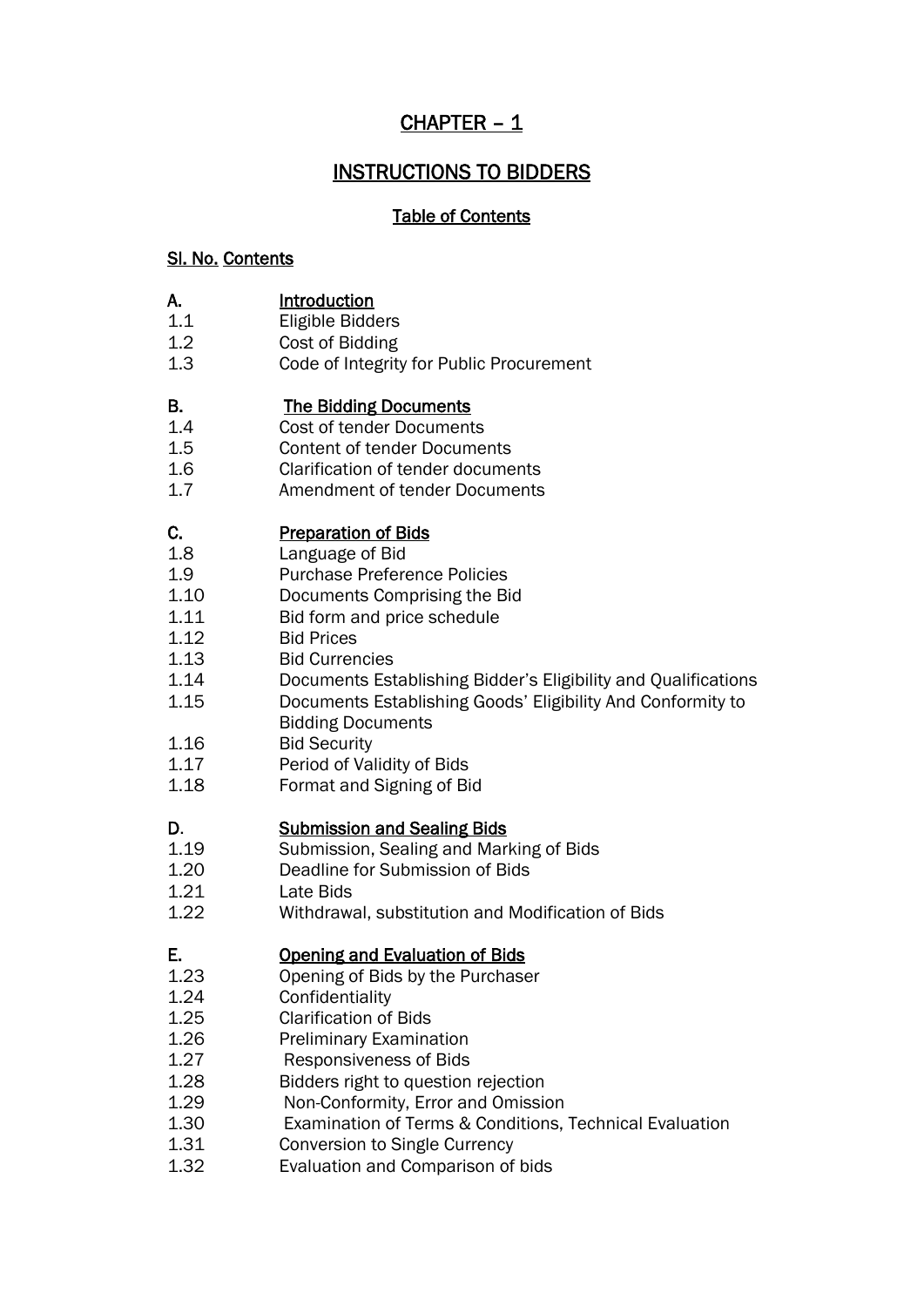- 1.33 Contacting the Purchaser<br>1.34 Post qualification
- Post qualification

## F. Award of Contract

- 1.35 Negotiations
- 1.36 Award Criteria<br>1.37 Option Clause
- 1.37 Option Clause<br>1.38 Purchaser's rig
- 1.38 Purchaser's right to vary Quantities at Time of Award<br>1.39 Purchaser's right to accept any Bid and to reject any
- Purchaser's right to accept any Bid and to reject any or all
- Bids
- 1.40 Notification of Award
- 1.41 Signing of Contract<br>1.42 Order Acceptance
- Order Acceptance
- 1.43 Performance Security
- 1.44 Pre-bid Conference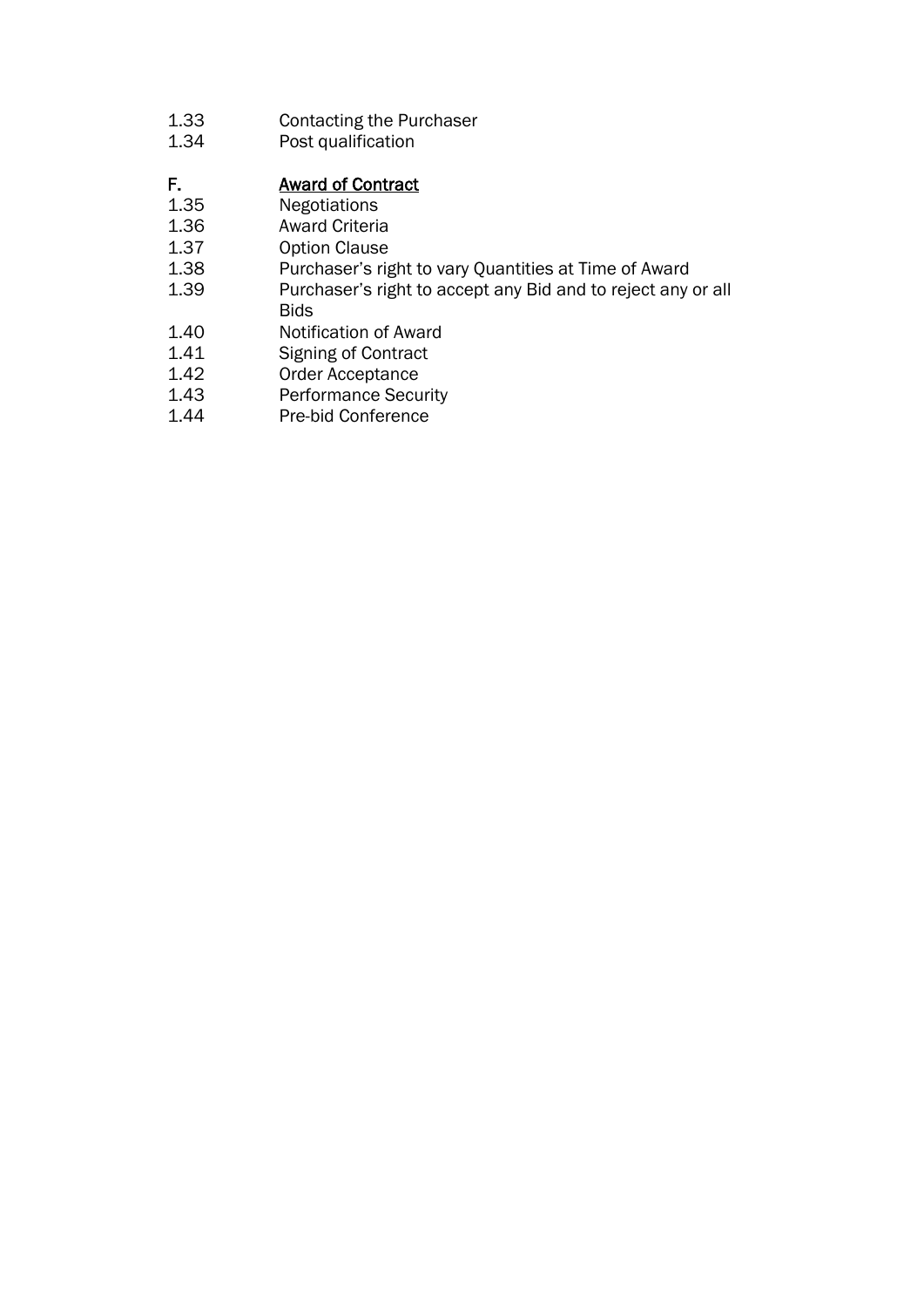## A. Introduction

### 1.1. Eligible Bidders

- 1.1.1 This Invitation for Bids is open to all suppliers subject to para 25 of the invitation for bids.
- 1.1.2 A supplier or bidder shall be considered to be from a country if (i) the entity is incorporated in that country, or ii) a majority of its shareholding or effective control of the entity is exercised from that country; or (iii) more that 50% of the value of the item being supplied has been added in that country. Indian suppliers shall mean those entities which meet any of these tests with respect to India.
- 1.1.3 MSEs would be treated as owned by Scheduled Caste/Schedule Tribe enterprises as under:
	- (a) In case of proprietary MSE, proprietor(s) shall be  $SC/ST$ .
	- (a) In case of partnership MSE, the SC/ST partners shall be holding at least 51% (fifty-one percent) shares in the unit.
	- (b) In case of Private Limited Companies, at least 51% (fifty-one percent) share shall be held by SC/ST promoters
- 1.1.4 MSEs owned by women shall also be determined as per the above analogy/criteria.
- 1.1.5 Bidders should not be associated, or have been associated in the past, directly or indirectly, with a firm or any of its affiliates which have been engaged by the Purchaser to provide consulting services for the preparation of the design, specifications, and other documents to be used for the procurement of the goods to be purchased under this Invitation of Bids.
- 1.1.6 Bids from Joint Ventures, Consortium or Associations so long as they are formed and registered prior to the bid submission date.
- 1.1.7 The bidders who have been temporarily suspended or removed from the list of registered suppliers by the purchaser or banned from Ministry/country wide procurement shall be ineligible for participation in the bidding process.

### 1.2 Cost of Bidding

1.2.1

The Bidder shall bear all costs associated with the preparation and submission of its bid, and "the Purchaser", will in no case be responsible or liable for these costs, regardless of the conduct or outcome of the bidding process.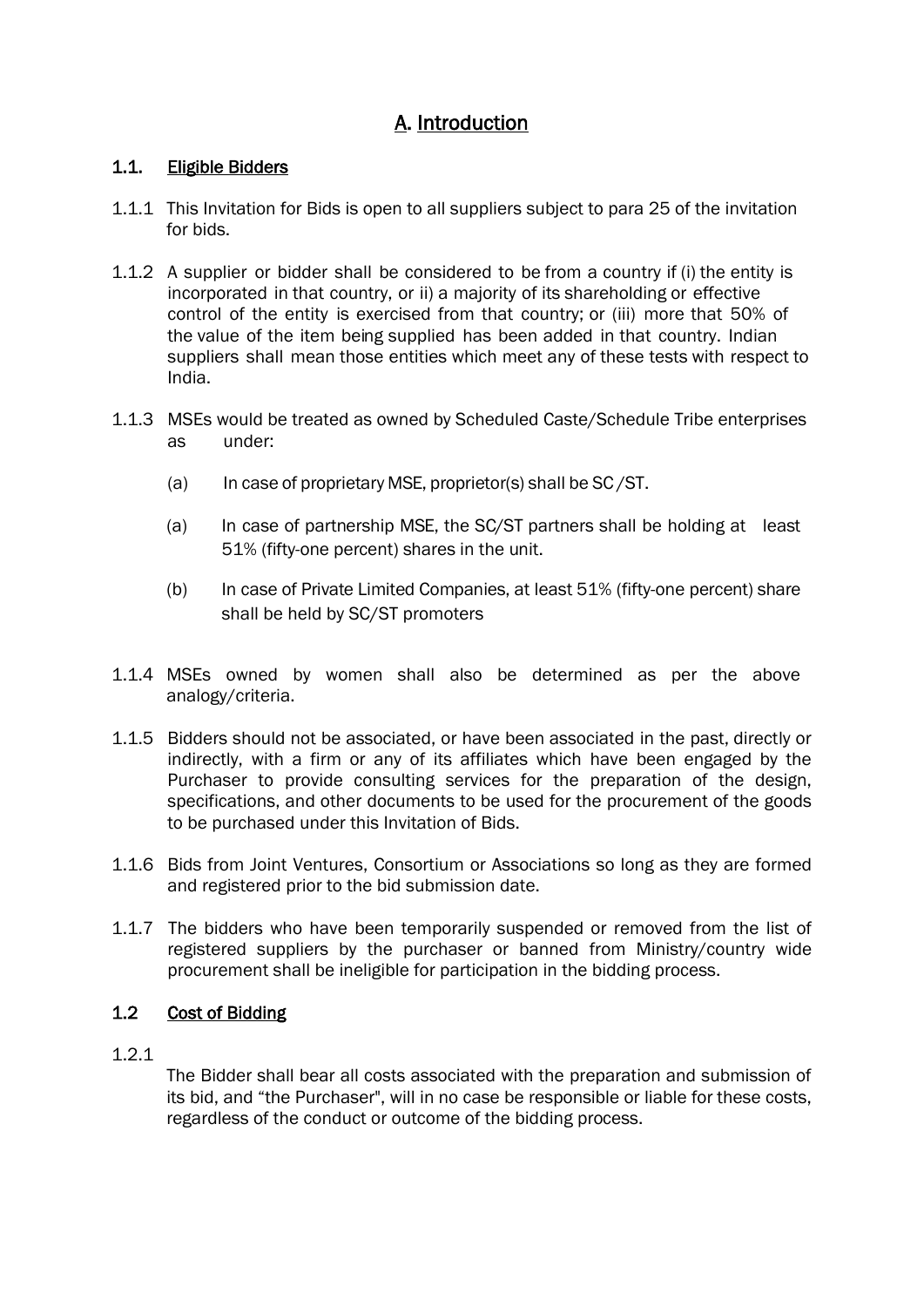### 1.3 Code of Integrity

1.3.1 The bidders/suppliers should sign a declaration about abiding by the Code of Integrity for Public Procurement in bid documents. In case of any transgression of this code, the bidder is not only liable to be removed from the list of registered suppliers, but it would be liable for other punitive actions such as cancellation of contracts, banning and blacklisting or action in Competition Commission of India, and so on.

#### 1.3.2 Code of integrity for Public Procurement:

The Purchaser as well as bidders, suppliers, contractors and consultants should observe the highest standard of ethics and should not indulge in the following prohibited practices, either directly or indirectly, at any stage during the procurement process or during execution of resultant contracts:

- i) "Corrupt practice": making offers, solicitation or acceptance of bribe, rewards or gifts or any material benefit, in exchange for an unfair advantage in the procurement process or to otherwise influence the procurement process or contract execution;
- ii) "Fraudulent practice": any omission or misrepresentation that may mislead or attempt to mislead so that financial or other benefits may be obtained or an obligation avoided. This includes making false declaration or providing false information for participation in a tender process or to secure a contract or in execution of the contract;
- iii) "Anti-competitive practice": any collusion, bid rigging or anti-competitive arrangement, or any other practice coming under the purview of the Competition Act, 2002, between two or more bidders, with or without the knowledge of the purchaser, that may impair the transparency, fairness and the progress of the procurement process or to establish bid prices at artificial, non-competitive levels;
- iv) "Coercive practice": harming or threatening to harm, persons or their property to influence their participation in the procurement process or affect the execution of a contract;
- v) "Conflict of interest": participation by a bidding firm or any of its affiliates that are either involved in the consultancy contract to which this procurement is linked; or if they are part of more than one bid in the procurement; or if the bidding firm or their personnel have relationships or financial or business transactions with any official of purchaser who are directly or indirectly related to tender or execution process of contract; or improper use of information obtained by the (prospective) bidder from the purchaser with an intent to gain unfair advantage in the procurement process or for personal gain; and
- vi) "Obstructive practice": materially impede the purchaser's investigation into allegations of one or more of the above mentioned prohibited practices either by deliberately destroying, falsifying, altering; or by concealing of evidence material to the investigation; or by making false statements to investigators and/or by threatening, harassing or intimidating any party to prevent it from disclosing its knowledge of matters relevant to the investigation or from pursuing the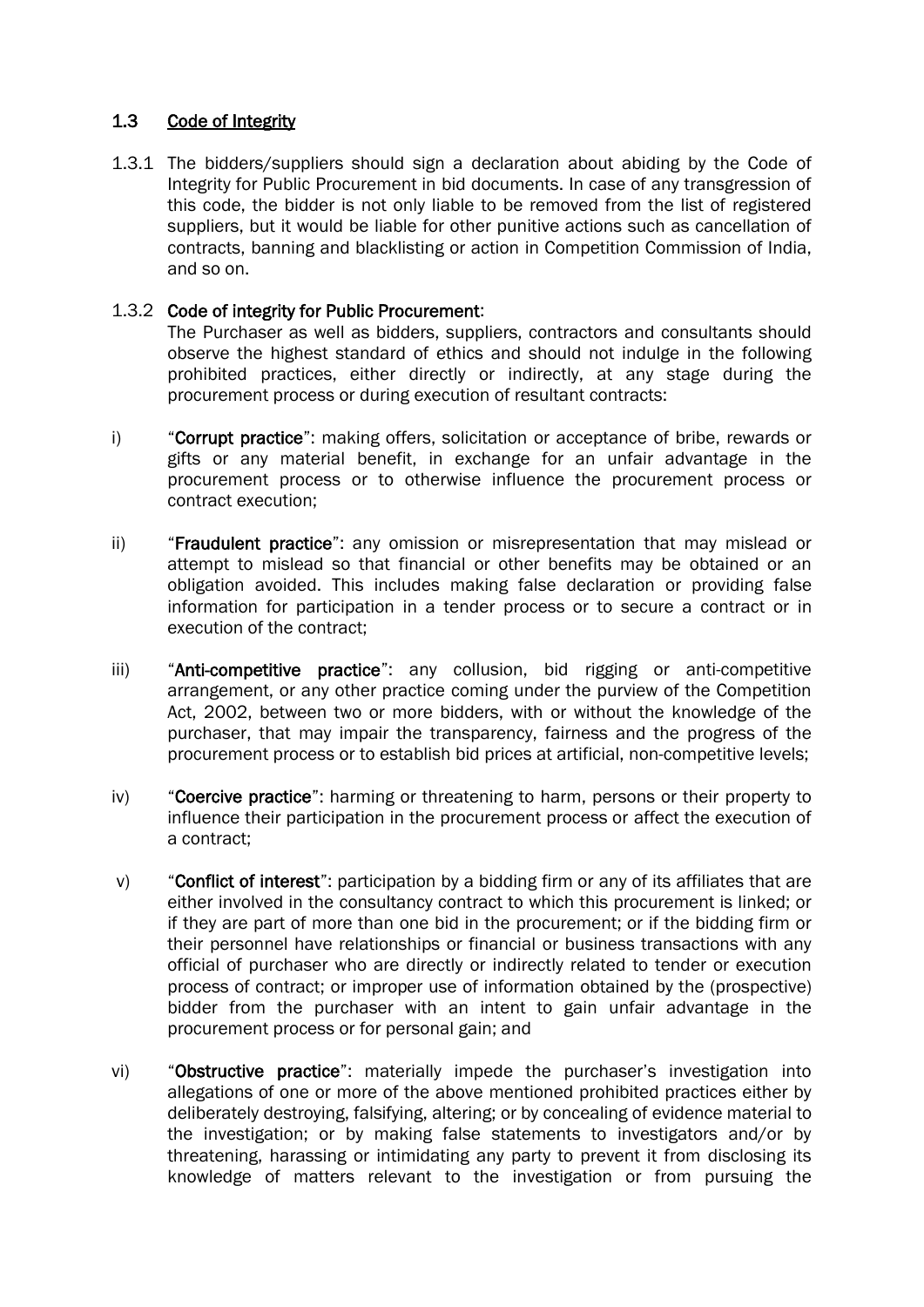investigation; or by impeding the purchaser's Entity's rights of audit or access to information;

#### 1.3.3 Obligations for Proactive disclosures

- i) The Purchaser as well as bidders, suppliers, contractors and consultants, are obliged under Code of Integrity for Public Procurement to sue-moto proactively declare any conflicts of interest (coming under the definition mentioned above – pre-existing or as and as soon as these arise at any stage) in any procurement process or execution of contract. Failure to do so would amount to violation of this code of integrity; and
- ii) The bidder must declare, whether asked or not in a bid document, any previous transgressions of such a code of integrity with any entity in any country during the last three years or of being debarred by any other Procuring Entity. Failure to do so would amount to violation of this code of integrity;
- iii) To encourage voluntary disclosures, such declarations would not mean automatic disqualification for the bidder making such declarations. The declared conflict of interest would be evaluated and mitigation steps, if possible, taken by the purchaser. Similarly, voluntary reporting of previous transgressions of Code of Integrity elsewhere may be evaluated and barring cases of various grades of debarment, an alert watch may be kept on the bidder's actions in the tender and subsequent contract.

#### 1.3.4 Punitive Provisions

Without prejudice to and in addition to the rights of the Purchaser to other penal provisions as per the bid documents or contract, if the Purchaser comes to a conclusion that a (prospective) bidder/supplier, directly or through an agent, has violated this code of integrity in competing for the contract or in executing a contract, the purchaser may take appropriate measures including one or more of the following:

- i) If his bids are under consideration in any procurement
	- a) Forfeiture or encashment of bid security;
	- b) Calling off of any pre-contract negotiations; and
	- c) Rejection and exclusion of the bidder from the procurement process.
- ii) If a contract has already been awarded
	- a) Cancellation of the relevant contract and recovery of compensation for loss incurred by the purchaser;
	- b) Forfeiture or encashment of any other security or bond relating to the procurement;
	- c) Recovery of payments including advance payments, if any, made by the purchaser along with interest thereon at the prevailing rate.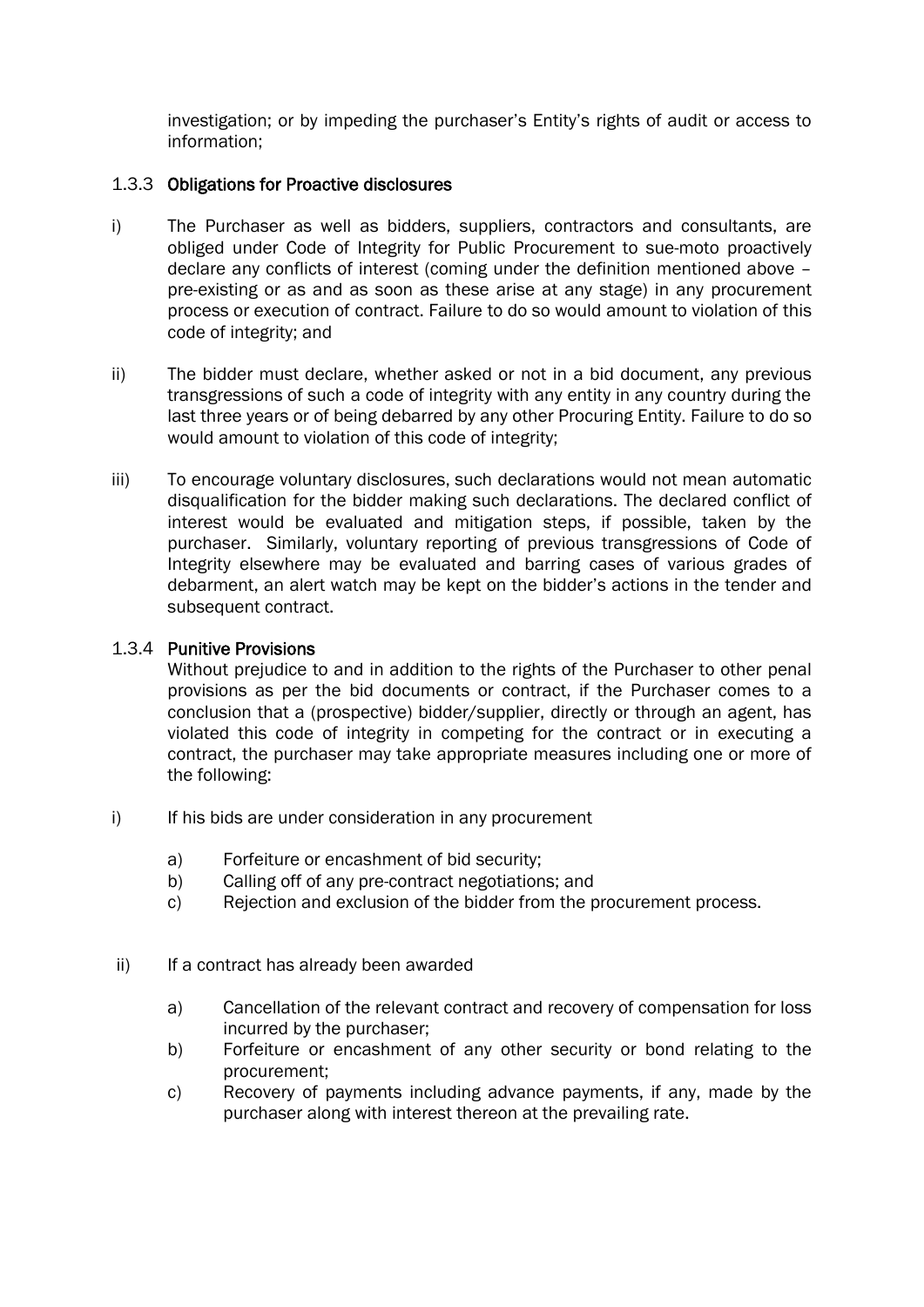- iii) Provisions in addition to above:
	- a) Removal from the list of registered suppliers and banning/debarment of the bidder from participation in future procurements of the purchaser for a period not less than one year;
	- $b)$ In case of anti-competitive practices, information for further processing may be filed under a signature of the Joint Secretary level officer, with the Competition Commission of India;
	- Initiation of suitable disciplinary or criminal proceedings against any  $\mathsf{c}$ individual or staff found responsible.

## B. The Bidding Documents

#### 1.4 Cost of Tender Documents

1.4.1 The bidding documents are available to the eligible bidders free of cost.

#### 1.5 Content of Tender Documents

- 1.5.1 The goods required, bidding procedures and contract terms are prescribed in the bidding documents which should be read in conjunction. The bidding documents, apart from the invitation for bids and Critical Date Sheet have been divided into 3 Chapters as under:
	- Chapter 1: Instructions to Bidder (ITB) Chapter 2: General Conditions of Contract (GCC) Chapter 3: Formats
- 1.5.2 The Bidder is expected to examine all instructions, forms, terms, and specifications in the bidding documents. Failure to furnish all information required by the bidding documents or submission of a bid not substantially responsive to the bidding documents in every respect will be at the Bidder's risk and may result in rejection of its bid.

#### 1.6 Clarification of tender documents

1.6.1 A prospective Bidder requiring any clarification of the Bidding Documents shall contact the Purchaser in writing sufficiently in advance before the due date of opening. Should the Purchaser deem it necessary to amend the Bidding Documents as a result of a clarification, it shall do so following the procedure under Clause relating to amendment of Bidding Documents and Clause relating to Deadline for Submission of Bids.

#### 1.7 Amendment of Tender Documents

1.7.1 At any time prior to the deadline for submission of bids, the Purchaser may, for any reason, whether at its own initiative or in response to a clarification requested by a prospective bidder, modify the tender documents by amendment. The same would also be hosted on the website of the Purchaser and all prospective bidders are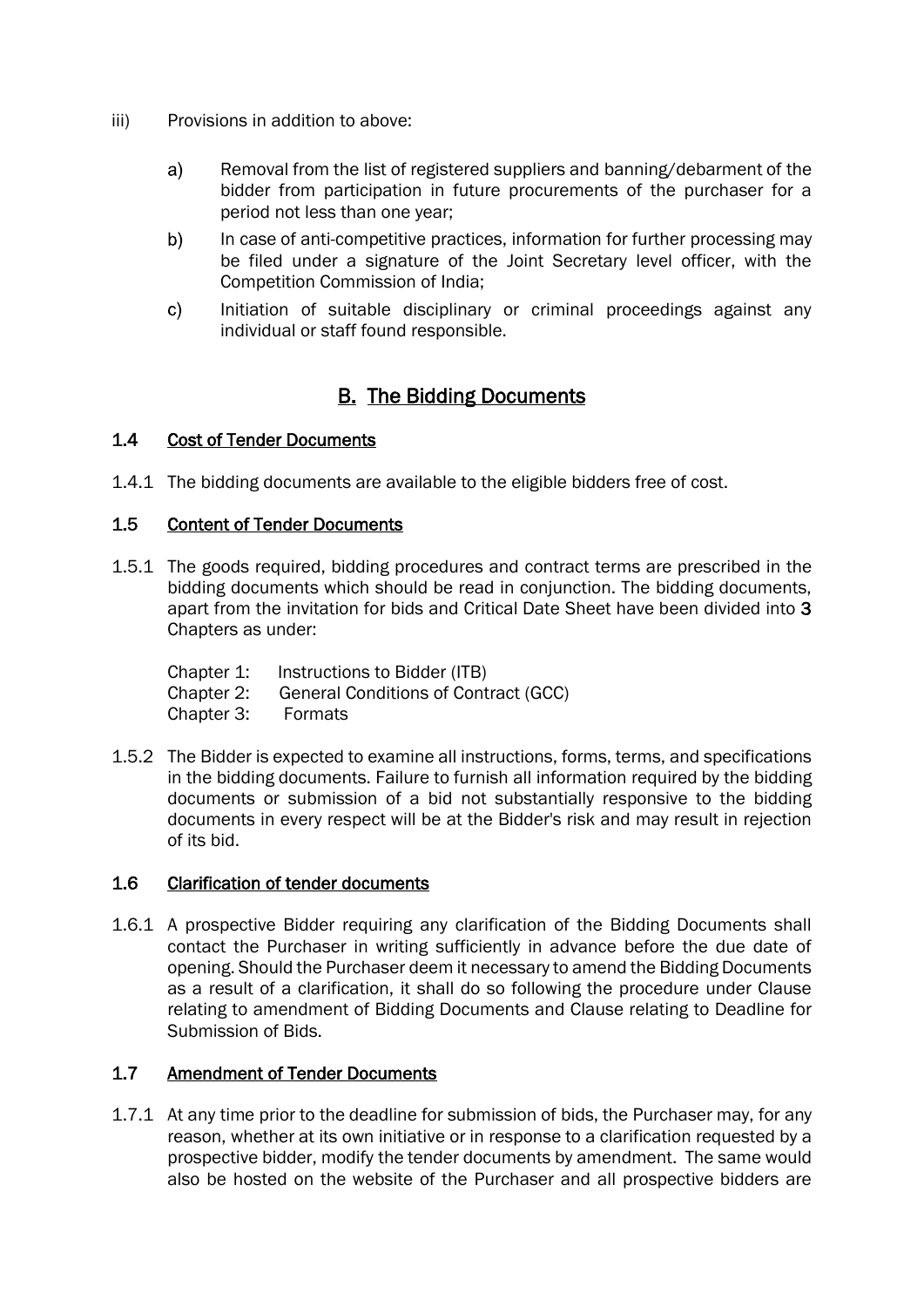expected to surf the website before submitting their bids to take cognizance of the amendments. However, the copies of the amendments would be sent by registered post/speed post/courier/e-mail to all the bidders who have been sent the tender documents.

1.7.2 In order to allow prospective bidders' reasonable time in which to take the amendment into account in preparing their bids, the Purchaser, at its discretion, may extend the deadline for the submission of bids and inform all the prospective bidders to whom the invitation to bid has been sent.

## C. PREPARATION OF BIDS

### 1.8. Language of Bid

- 1.8.1 The bid prepared by the Bidder, as well as all correspondence and documents relating to the bid exchanged by the Bidder and the Purchaser, shall be written in English language only especially when the details are technical.
- 1.8.2 The Supplier shall bear all costs of translation, if any, to the English language and bear all risks of the accuracy of such translation, for documents provided by the Supplier.

### 1.9 Purchase Preference Policies

1.9.1 The purchaser is bound to give product reservation/purchase preference/price preference in line with current Govt. of India procurement policies to help inclusive national economic growth by providing long term support to Micro and Small enterprises and disadvantaged sections of the society and to address environmental concerns along with preferential market access in govt. procurements.

#### 1.10. Documents Comprising the Bid

1.10.1 The bid prepared by the Bidder shall include:

### A. Technical bid

- (a) Bidder Information Form;
- (b) Declaration abiding by the Code of Integrity and no conflict of interest for public procurement;
- (c) Bid security as specified in the Invitation to Bids;
- (d) Service support details form;
- (e) Deviation Statement Form;
- (f) Performance Statement Form;
- (g) Manufacturer's Authorization Form along with a certified copy of the Agency Agreement between the bidders and the Indian Agent.
- (h) Documentary evidence establishing that the bidder is eligible to bid and is qualified to perform the contract if its bid is accepted;
- (i) Documents establishing goods eligibility and conformity to bidding document; indicating the Indian Customs Tariff Number (ICT & HSN No.)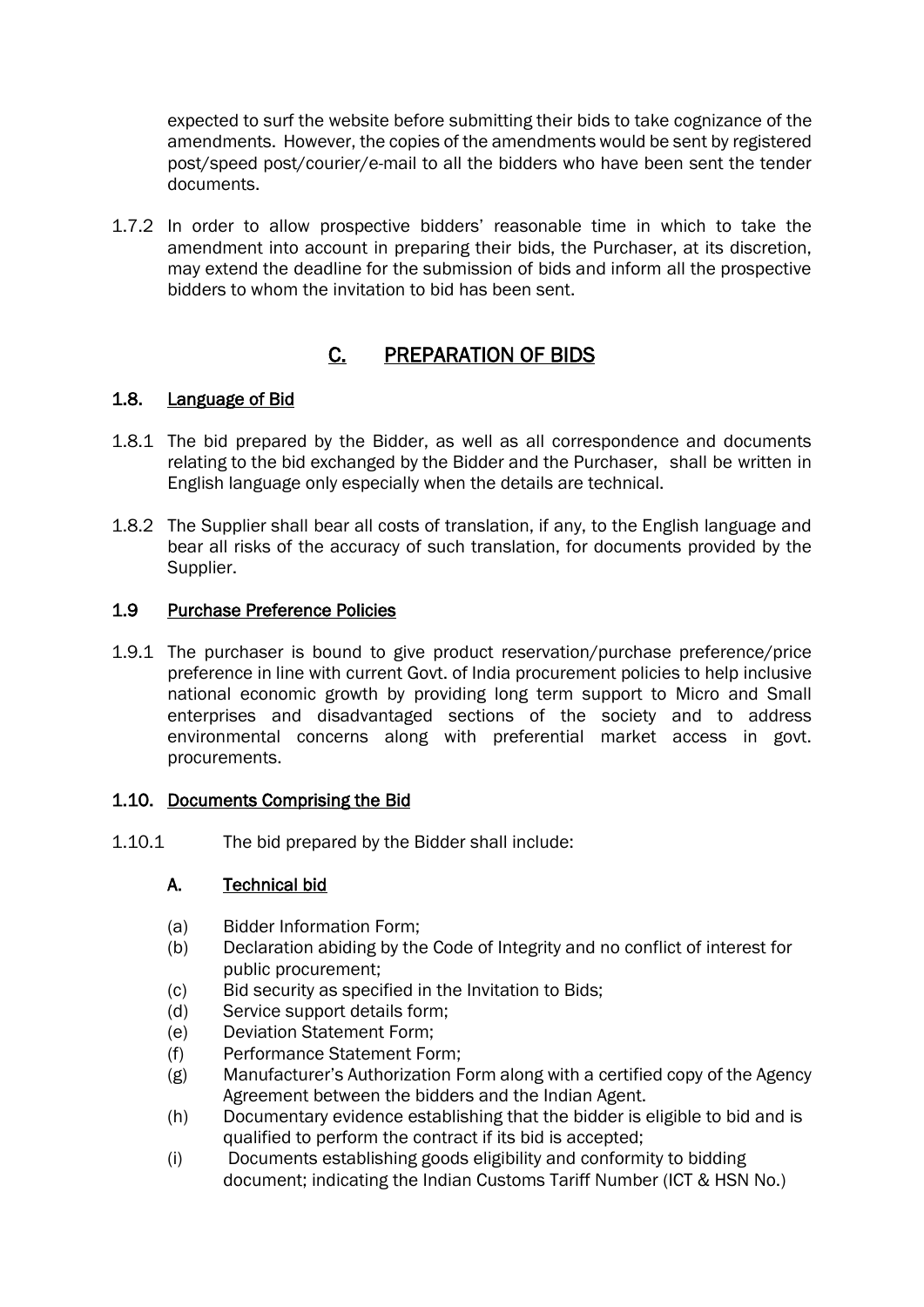- (j) Self certification that the item offered meets the minimum local content of 50% and shall give details of the location(s) at which the local value addition is made in case the bidder wishes to avail the benefits under the make in India policy. (if applicable)
- (k) Documentary evidence about the status of the bidder i.e. whether MSE or not, owned by SC/ST or not and whether the MSE is owned by a women entrepreneur or not.

### B. Price bid

- (j) Bid form;
- (k) Applicable Price Schedule Form;

## 1.11. Bid form and price schedule

1.11.1 The bidder shall complete the Bid Form and the appropriate price schedule form furnished in the bidding documents. These forms must be completed without any alterations to its format and no substitutes shall be accepted. All blank spaces shall be filled in with the information requested. The Bid Form and the appropriate Price Schedule form shall be submitted in accordance with invitation to bid and Clause 1.18.3 of the bidding documents.

## 1.12. Bid Prices

- 1.12.1 The Bidder shall indicate on the appropriate price schedule form, the unit prices and total bid prices of the goods it proposes to supply under the contract.
- 1.12.2 Prices indicated on the price-schedule form shall be entered separately in the following manner:

### (a) For Goods manufactured within India

- (i) The price of the goods quoted Ex -works including taxes already paid.
- (ii) GST and other taxes, if any which will be payable on the goods if the contract is awarded.
- (iii) The charges for inland transportation, insurance and other local services required for delivering the goods at the desired destination as specified in the price schedule form.
- (iv) Wherever applicable, the cost towards the installation, commissioning, spares, extended warranty, AMC/CMC, site preparation and training including any incidental services, if any.

## (b) For Goods manufactured abroad

- (i) The price of the goods, quoted on FCA (named place of delivery abroad) or FOB (named port of shipment), as specified in the price schedule form.
- (ii) The charges for insurance and transportation of the goods to the port / place of destination.
- (iii) The agency commission charges, if any.
- (iv) Wherever applicable, the cost towards the installation, commissioning,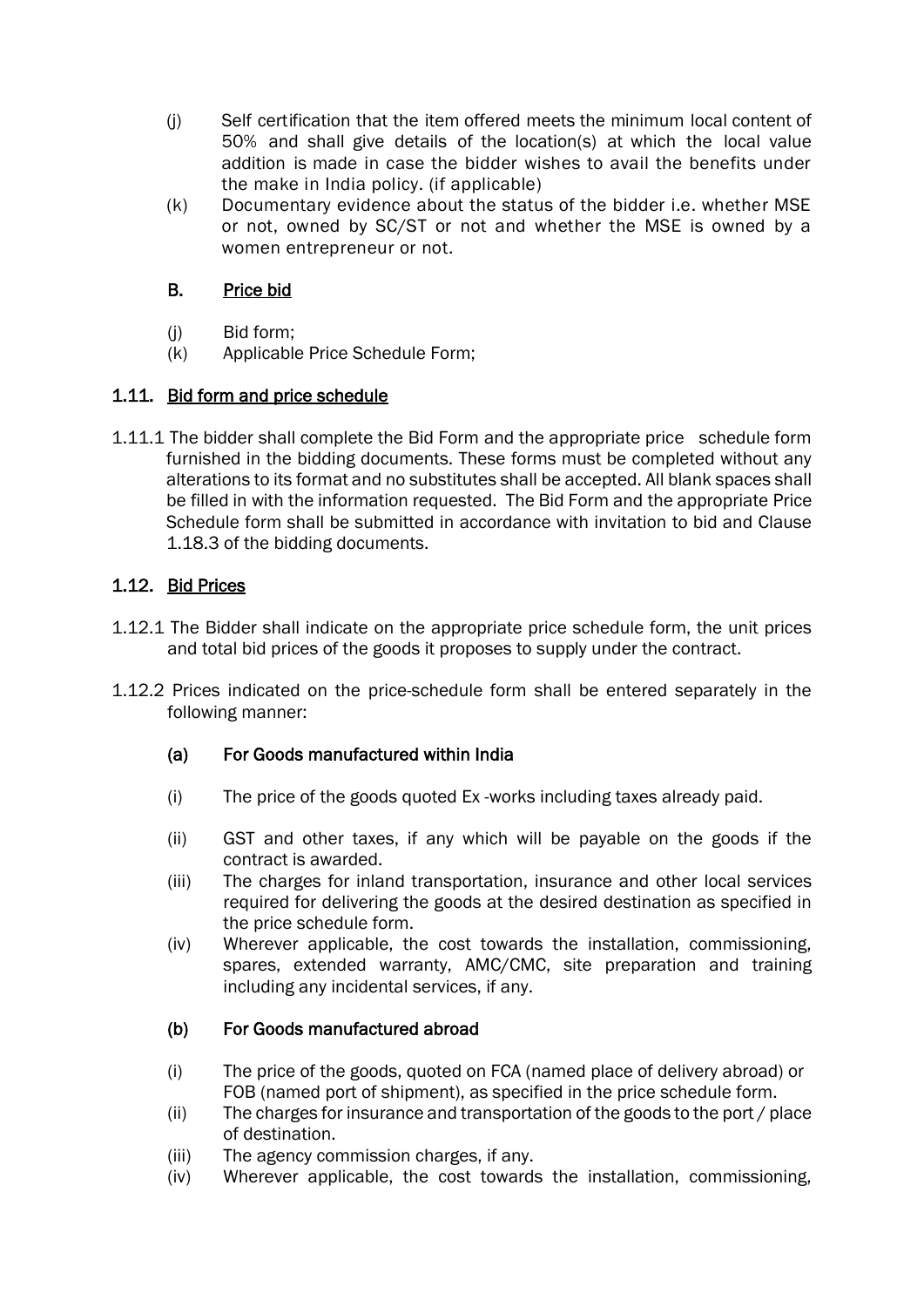spares, extended warranty, AMC/CMC, site preparation and training including any incidental services, if any.

1.12.3 The terms FOB, FCA, CIF, CIP etc. shall be governed by the rules prescribed in the current edition of the Incoterms published by the International Chambers of Commerce, Paris.

#### 1.12.4 Where there is no mention of packing, forwarding, freight, insurance changes, taxes etc. such offer shall be rejected as incomplete.

- 1.12.5 The price quoted shall remain fixed during the contract period and shall not vary on any account
- 1.12.6 All lots and items must be listed and priced separately in the Price Schedules. If a Price Schedule shows items listed but not priced, their prices shall be assumed to be included in the prices of other items. Lots or items not listed in the Price Schedule shall be assumed to be not included in the bid.
- 1.12.7 The Purchaser Is registered with Dept. of Scientific & Industrial Research, Govt. of India and concessional customs duty and GST & IGST are leviable vide notification no. 54/2002-Customs on all imports covered under notification No.51/96- Customs dated 23.07.1996 Notification No.47/2017-Integrated Tax (Rate) and Notification No.45/2017-Central Tax (Rate) both dated 14th November, 2017.

#### Note: All payments due under the contract shall be paid after deduction of statutory levies at source (like ESIC, IT, etc.), wherever applicable.

- 1.12.8 Please state specifically in your offer whether the duties and taxes are extra over the prices quoted, failing which it will be presumed that the prices are inclusive of taxes and duties and no claim would be entertained for statutory variations at a later date.
- 1.12.9 Stipulations like "GST is presently not applicable but the same will be charged if it becomes leviable later on" is not acceptable unless in such cases it is clearly stated that GST will not be charged if the same becomes applicable later on due to increase in turn over etc. If a bidder fails to comply with this requirement, his quoted price shall be loaded with the quantum of duty which is normally applicable on the item in question for the purpose of comparison with the prices of other tenderers.

#### 1.13. Bid Currencies

1.13.1 Prices shall be quoted in Indian Rupees for offers received for supply within India and in freely convertible foreign currency in case of offers received for supply from foreign countries i.e. domestic tenderers are to quote and accept their payment in Indian currency; Indian agents of foreign suppliers are to receive their agency commission in Indian currency; cost of imported goods & services rendered in India, which are directly imported against the contract, may be quoted in foreign currency (currencies).

#### 1.14. Documents Establishing Bidder's Eligibility and qualifications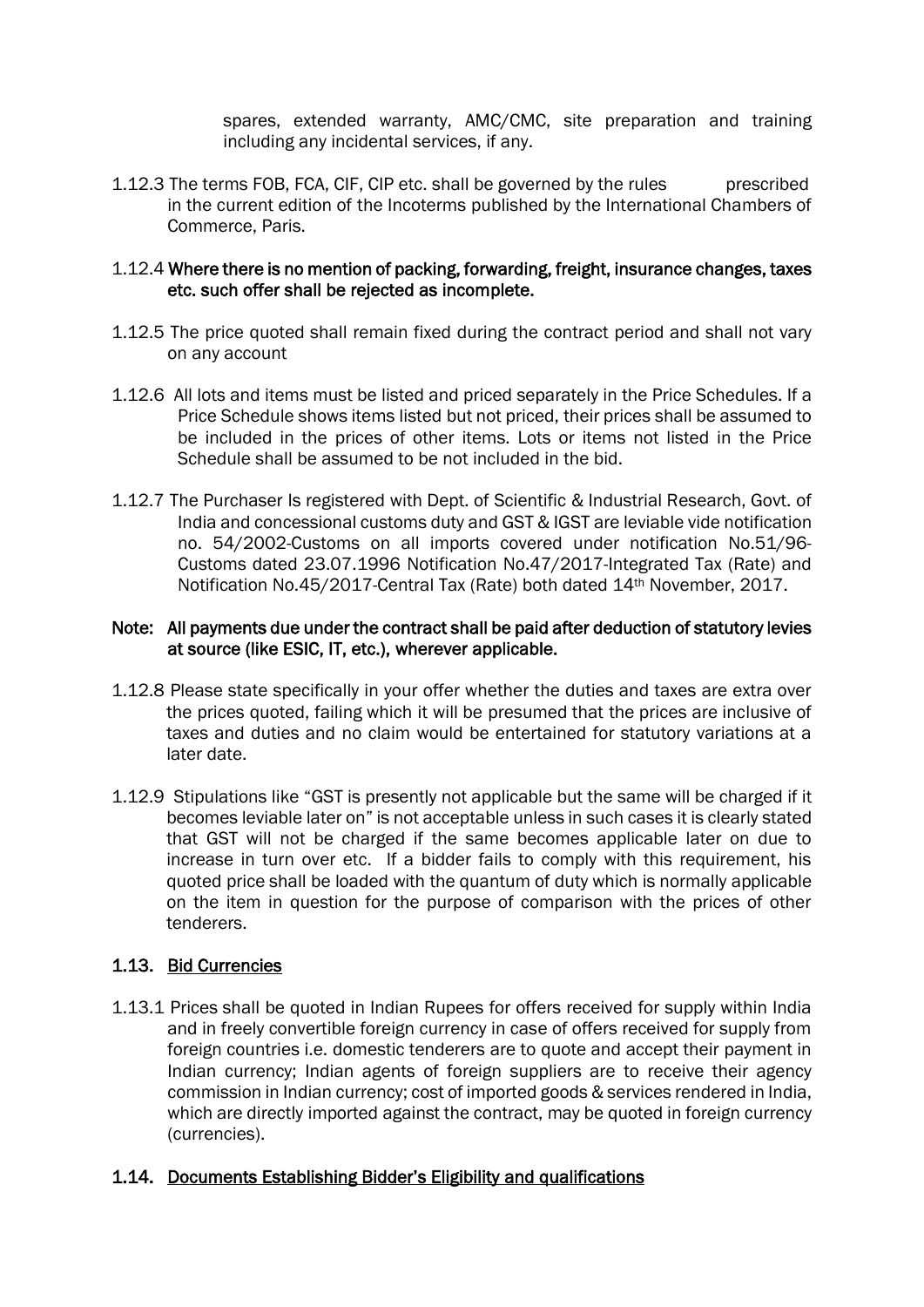- 1.14.1 The bidder shall furnish, as part of its bid, documents establishing the bidders' eligibility to bid and its qualification to perform the contract if its bid is accepted.
- 1.14.2 The documentary evidence of the bidder's qualification to perform the contract if the bid is accepted shall establish to the purchaser's satisfaction that;
	- (a) The bidder meets the qualification criteria listed in bidding documents if any.
	- (b) Bidder who doesn't manufacture the goods it offers to supply shall submit Manufacturers' Authorization Form (MAF) using the form specified in the bidding document to demonstrate that it has been duly authorized by the manufacturer of the goods to quote and/or supply the goods.
	- (c) In case a bidder not doing business within India, it shall furnish the certificate to the effect that the bidder is or will be represented by an agent in India equipped and able to carry out the supply, maintenance, repair obligations etc. during the warranty and post warranty period or ensure a mechanism at place for carrying out the supply, maintenance, repair obligations etc. during the warranty and post-warranty period.

#### 1.14.3 Conditional tenders shall not be accepted.

#### 1.15. Documents Establishing Goods' Eligibility and Conformity to Bidding Documents

- 1.15.1 To establish the goods' eligibility, the documentary evidence of the goods and services eligibility shall consist of a statement on the country of origin of the goods and services offered which shall be confirmed by a certificate of origin at the time of shipment.
- 1.15.2 To establish the conformity of the goods and services to the specifications and schedule of requirements of the bidding document, the documentary evidence of conformity of the goods and services to the bidding documents may be in the form of literature, drawings and data, and shall consist of:
	- (a) A detailed description of the essential technical and performance characteristics of the goods;
	- (b) A list giving full particulars, including available sources and current prices, of spare parts, special tools, etc., necessary for the proper and continuing functioning of the goods during the warranty beriod behind following commencement of the use of the goods by the Purchaser in the Priced- bid; and
	- (c) An item-by-item commentary on the Purchaser's Technical Specifications demonstrating substantial responsiveness of the goods and services to those specifications or a statement of deviations and exceptions to the provisions of the Technical Specifications.
- 1.15.3 For purposes of the commentary to be furnished pursuant to above, the Bidder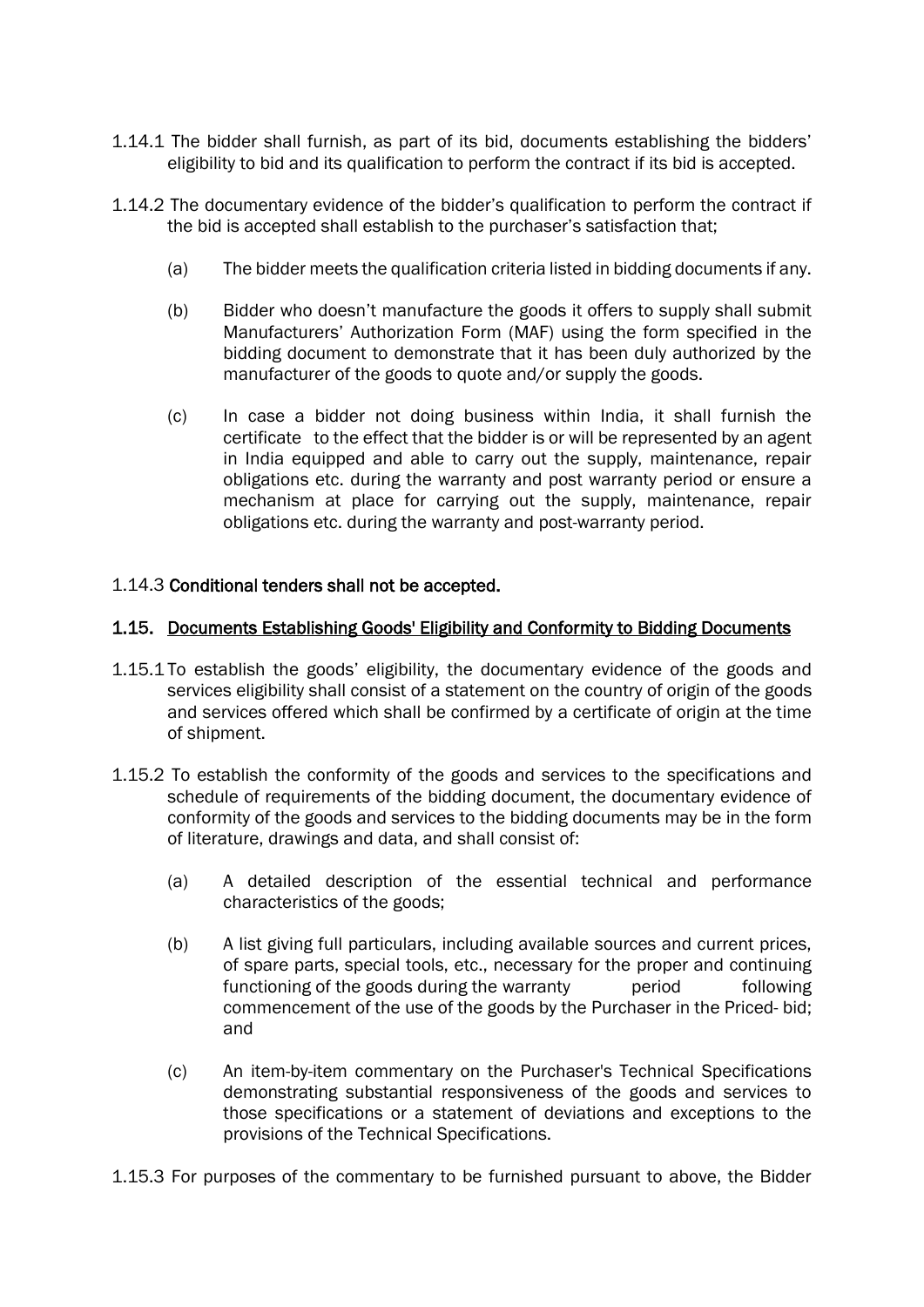shall note that standards for workmanship, material and equipment, designated by the Purchaser in its Technical Specifications are intended to be descriptive only and not restrictive. The Bidder may substitute these in its bid, provided that it demonstrates to the Purchaser's satisfaction that the substitutions ensure substantial equivalence to those designated in the Technical Specifications.

1.15.4 Alternate offers/makes/models would not be considered.

#### 1.16. Bid Security

- 1.16.1 The Bidder shall furnish, as part of its bid, a bid security (BS) for an amount as specified in the Invitation for Bids if any. In the case of foreign bidders, the BS shall be submitted either by the principal or by the Indian agent and in the case of indigenous bidders, the BS shall be submitted by the manufacturer or their specifically authorized dealer/bidder.
- 1.16.2 The bid security is required to protect the Purchaser against the risk of Bidder's conduct, which would warrant the security's forfeiture.
- 1.16.3 The bid security shall be in Indian Rupees for offers received for supply within India and denominated in the currency of the bid or in any freely convertible foreign exchange in the case of offers received for supplies from foreign countries in equivalent Indian Rupees. The bid security shall be in one of the following forms at the bidders' option:
	- (a) A bank guarantee issued/confirmed by a Scheduled Commercial Bank in India in the form provided in the bidding documents and valid for 45 days beyond the validity of the bid. In case a bidder desires to submit a BG issued from a foreign bank, then the same should be confirmed by a Scheduled commercial bank in India; or
	- (b) Fixed Deposit receipt pledged in favour of the Lab. /Institute.
	- (c) A Banker's cheque or demand draft in favour of the purchaser issued by any Scheduled commercial bank in India;
	- (d) Bid Securing Declaration
- 1.16.4 The bid security shall be payable promptly upon written demand by the purchaser in case the conditions listed in the ITB clause 1.16.9 are invoked.
- 1.16.5 The bid security should be submitted in its original form. Copies shall not be accepted.
- 1.16.6 The bid security of unsuccessful bidder will be discharged /returned as promptly as possible positively within a period of 30 days after the expiration of the period of bid validity or placement of order whichever is later, without any interest.
- 1.16.7 The successful Bidder's bid security will be discharged upon the Bidder furnishing the performance security, without any interest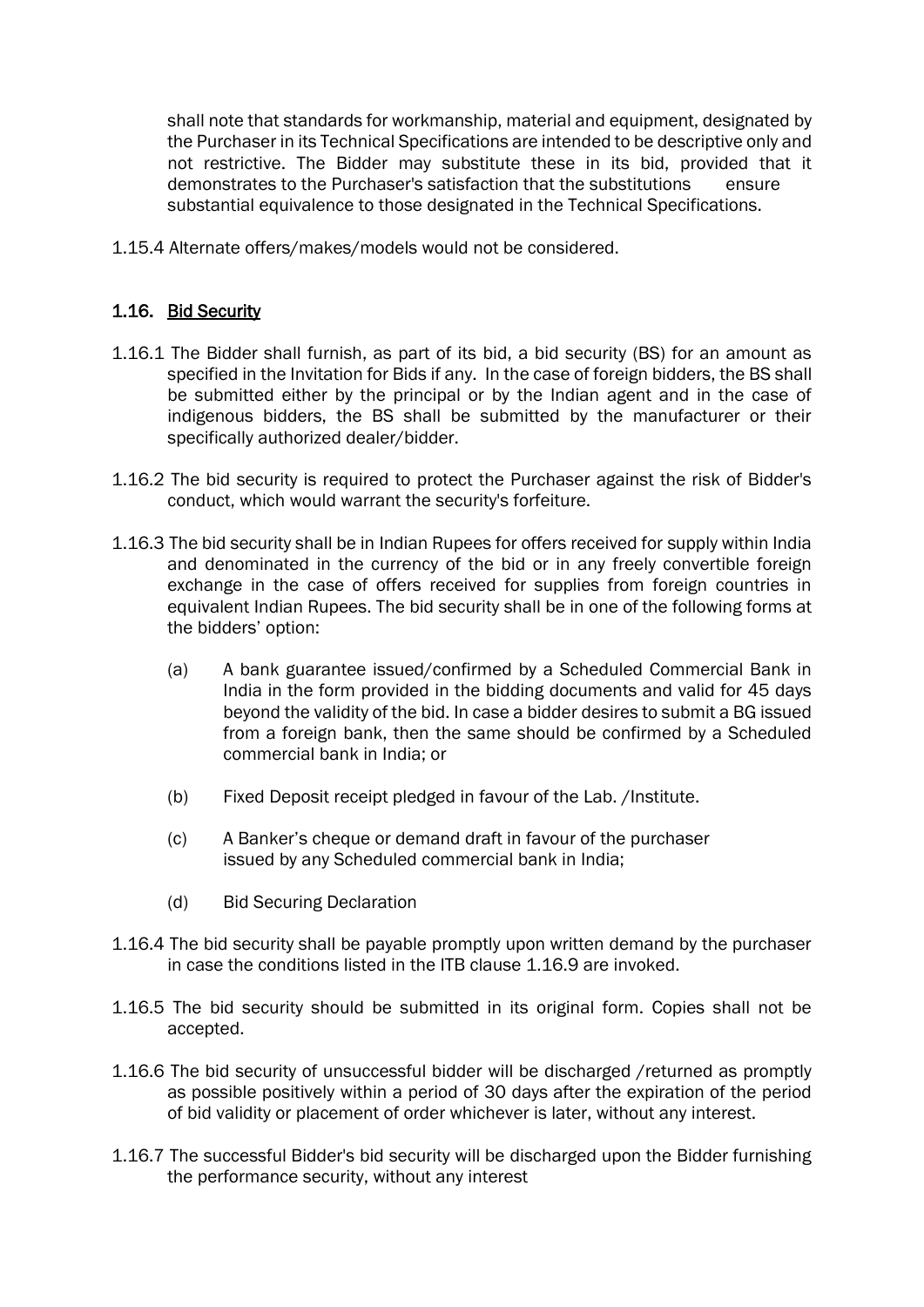- 1.16.8 Bidders that are currently registered with the purchaser or registered as MSEs will continue to remain registered during the tender validity period also and are exempted from payment of EMD. In case the tenderer falls in these categories, the bidder should furnish a certified copy of its valid registration details. Except for MSEs, this exemption is valid for the trade group and monetary value of registration only. The MSEs are provided tender document free of cost and are exempted from the payment of Bid Security provided the goods are produced and the services are rendered by them and not for any trading activities undertaken by them. Further firms who are having Udyog Aadhar Memorandum are entitled to all benefits available for MSEs under the Public Procurement Policies for MSEs and can get registered with any of the following agencies:
	- a) District Industries Centre
	- b) Khadi and Village Industries Commission
	- c) Khadi and Village Industries Board
	- d) Coir Board
	- e) National Small Industries Corporation
	- f) Directorate of Handicraft and handloom and
	- g) Any other body specified by the Ministry of MSME
- 1.16.9 Where any aggregator has been appointed by the Ministry of MSME, themselves quote on behalf of some MSE units, such offers will be considered as offer from MSE units and all such facilities would be extended to these aggregators also.
- 1.16.10 The bid security may be forfeited:
	- (a) If a Bidder withdraws or amends or modifies or impairs or derogates its bid during the period of bid validity specified by the Bidder on the Bid Form; or
	- (b) In case of a successful Bidder, if the Bidder fails to furnish order acceptance within 14 days of the order or fails to sign the contract and/or fails to furnish Performance Security within 21 days from the date of contract/ order.
- 1.16.11 Whenever the bidder chooses to submit the Bid Security in the form of Bank Guarantee, then he should advise the banker issuing the Bank Guarantee to immediately send by Registered Post (A.D.) an unstamped duplicate copy of the Guarantee directly to the Purchaser with a covering letter to compare with the original BG for the correctness, genuineness, etc.

#### 1.17. Period of Validity of Bids

- 1.17.1 Bids shall remain valid for minimum of 90 days after the date of bid opening prescribed by the Purchaser. A bid valid for a shorter period shall be rejected by the Purchaser as non-responsive.
- 1.17.2 In exceptional circumstances, the Purchaser may solicit the Bidder's consent to an extension of the period of validity. The request and the responses thereto shall be made in writing (or by post, fax or e-mail). The bid security provided shall also be suitably extended failing which the bid would be summarily ignored. A Bidder may refuse the request without forfeiting its bid security. A Bidder granting the request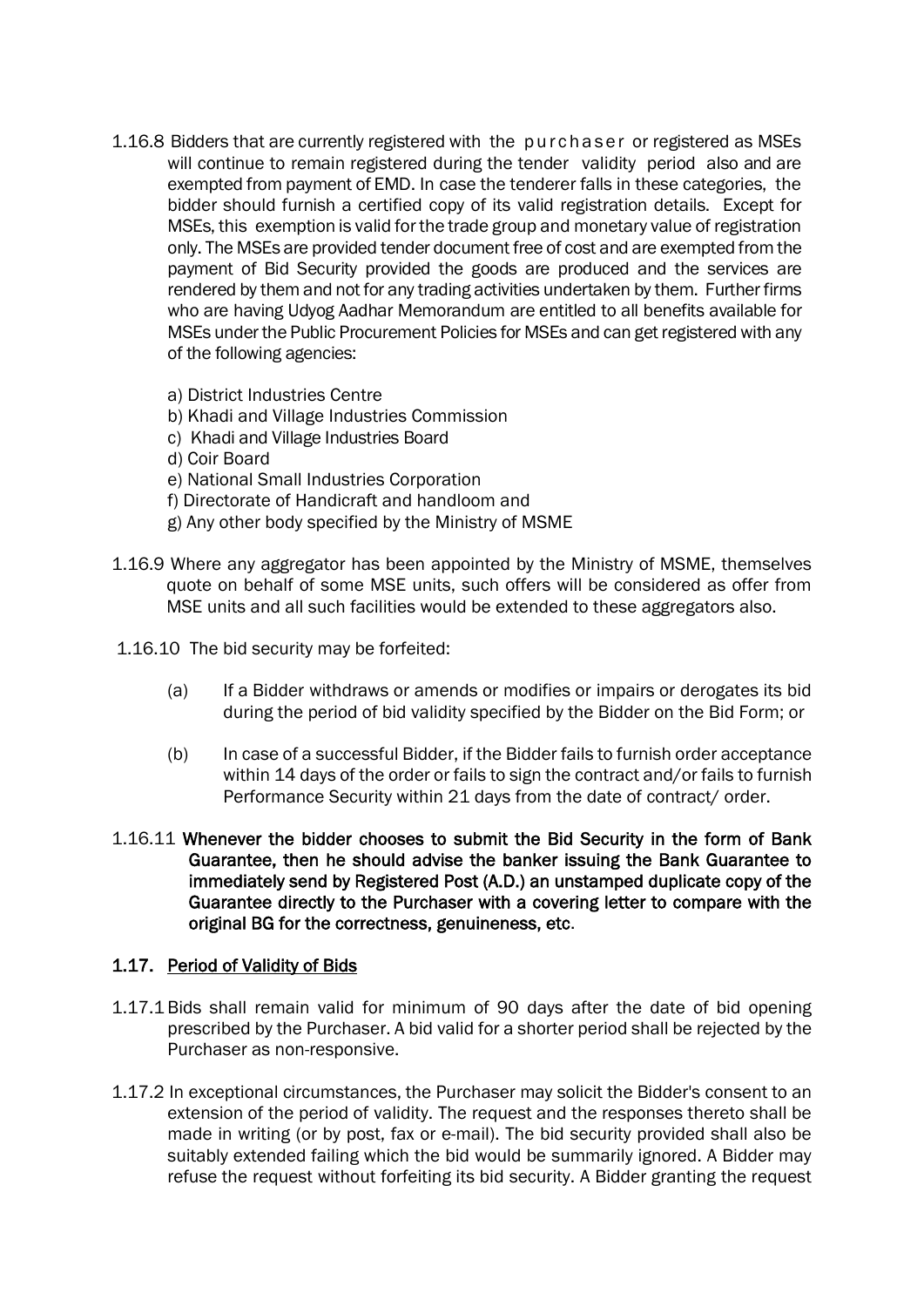will not be required nor permitted to modify its bid.

1.17.3 Bid evaluation will be based on the bid prices without taking into consideration the above corrections.

#### 1.18. Format and Signing of Bid

- 1.18.1 The bids may be submitted in single envelop or in two parts as specified in the Invitation for Bids.
- 1.18.2 In case the bids are invited on single envelop basis, then the Bidder shall prepare two copies of the bid, clearly marking each "Original Bid" and "Copy Bid", as appropriate. In the event of any discrepancy between them, the original shall govern.
- 1.18.3 In case the bids are invited on two-bid system, the Bidder shall submit the bids in two separate parts. One part shall contain Technical bid comprising all documents listed under clause relating to Documents Comprising the Bid excepting bid form and price schedules. The other part shall contain the priced-bid comprising bid form and price schedules. The Bidder shall prepare two copies of the bid, clearly marking each "Original Bid" and "Copy Bid", as appropriate.
- 1.18.4 The original and all copies of the bid shall be typed or written in indelible ink and shall be signed by the Bidder or a person or persons duly authorized to bind the Bidder to the Contract. All pages of the bid, except for un-amended printed literature, shall be initialled by the person or persons signing the bid detailing his/her name and contact details.
- 1.18.5 Any interlineations, erasures or overwriting shall be valid only if they are initialled by the persons or persons signing the bid.

### D Submission and sealing of Bids

#### 1.19. Submission, Sealing and Marking of Bids

- 1.19.1 The bidders may submit their bids in online mode only on the central public procurement portal. (Bids received by FAX/E-mail would not be considered for evaluation when the tender is published on CPP Portal.)
- 1.19.2 Only online bids will be entertained when the tender is published on CPP Portal (www.etenders.gov.in).
- 1.19.3 In the case of bids invited on two-part basis, the Bidder shall prepare separately the un-priced commercial and technical bid comprising the documents as listed in ITB 1.10.1 excepting for "j" & "k" and the priced bid separately and marked as "Technical bid" and "priced bid" and **upload on CPP Portal**. Both the uploads shall then be entertained on the CPP Portal as per procedure therein.
- 1.19.4 (a) The inner and outer envelopes shall be addressed to the Director, CSIR-Central Electronics Engineering Research Institute, Pilani – 333031 (Rajasthan), INDIA, and deposited in the Tender box kept in Purchase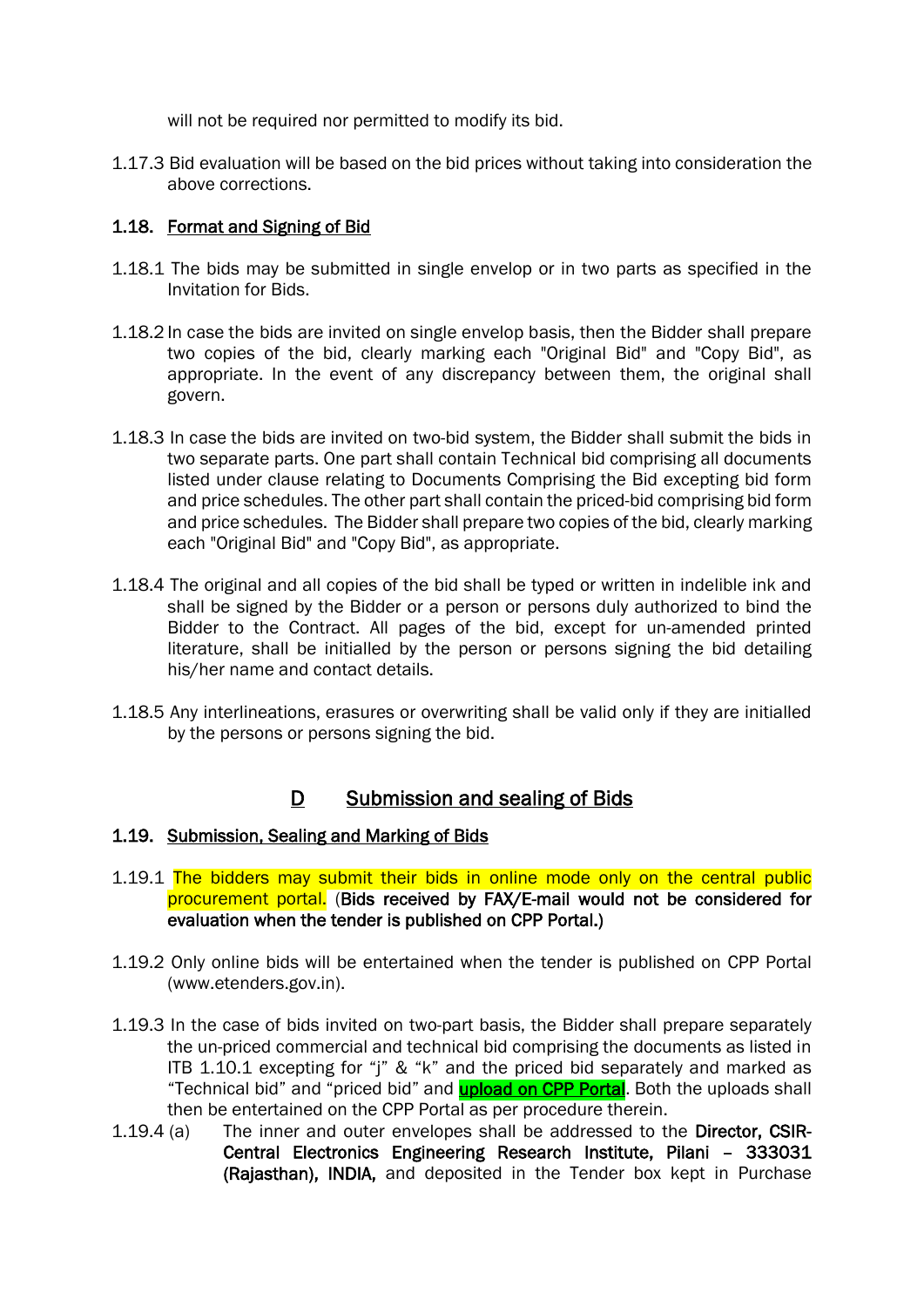Section, if delivered by hand. (Not applicable for online bidding)

- (b) Bear the name and address of the bidder, Tender No., due date and a warning "Do not open before \_\_\_\_\_\_\_\_\_" to be completed with the time and date as specified in the invitation for bids. (Not applicable for online bidding)
- 1.19.5 If the outer envelope is not sealed and marked as required above, The Purchaser will assume no responsibility for the bid's misplacement or premature opening. In such cases, bids received in open condition within the due date and time will be accepted at the risk of the bidder if the same is presented to the Controller of Stores & Purchase before expiry of the due date and time of opening of the bids.
- 1.19.6 Firms uploading bids in a single envelope online, against the requirement of twobid system would be considered for further evaluation at the risk & responsibility of the bidder. However, the opened priced bid, if prepared separate from the technical bid, would be sealed immediately by the Tender Opening committee without disclosing the price.

#### 1.20. Deadline for Submission of Bids - As per critical dates on CPP Portal

- 1.20.1 Bids must be received by the Purchaser at the address specified at Clause 1.19.4 (a) not later than the time and date specified in invitation to bid. In the event of the specified date for the submission of Bids being declared a holiday for the Purchaser, the Bids will be received up to the appointed time on the next working day.
- 1.20.2 The Purchaser may, at its discretion, extend the deadline for submission of bids by amending the bid documents in accordance with Clause relating to Amendment of Bidding Documents in which case all rights and obligations of the Purchaser and Bidders previously subject to the deadline will thereafter be subject to the deadline as extended. (This will be only on CPP Portal)

#### 1.21. Late Bids

- 1.21.1 Any bid received by the Purchaser after the deadline for submission of bids prescribed by the Purchaser will be rejected.
- 1.21.2 Such tenders shall be marked as late and not considered for further evaluation. They shall not be opened at all and be returned to the bidders in their original envelope without opening.

#### 1.22. Withdrawal, substitution and Modification of Bids.

- 1.22.1 A Bidder may withdraw, substitute, or modify its Bid after it has been submitted by sending a written notice in accordance with ITB Clause 1.19 duly signed by an authorized representative, and shall include a copy of the authorization in accordance with ITB Sub-Clause 1.18.4 (except that no copies of the withdrawal notice are required). The corresponding substitution or modification of the bid must accompany the respective written notice. All notices must be:
	- (a) Submitted in accordance with ITB Clauses 1.18 and 1.19 (except that withdrawal notices do not require copies), and in addition, the respective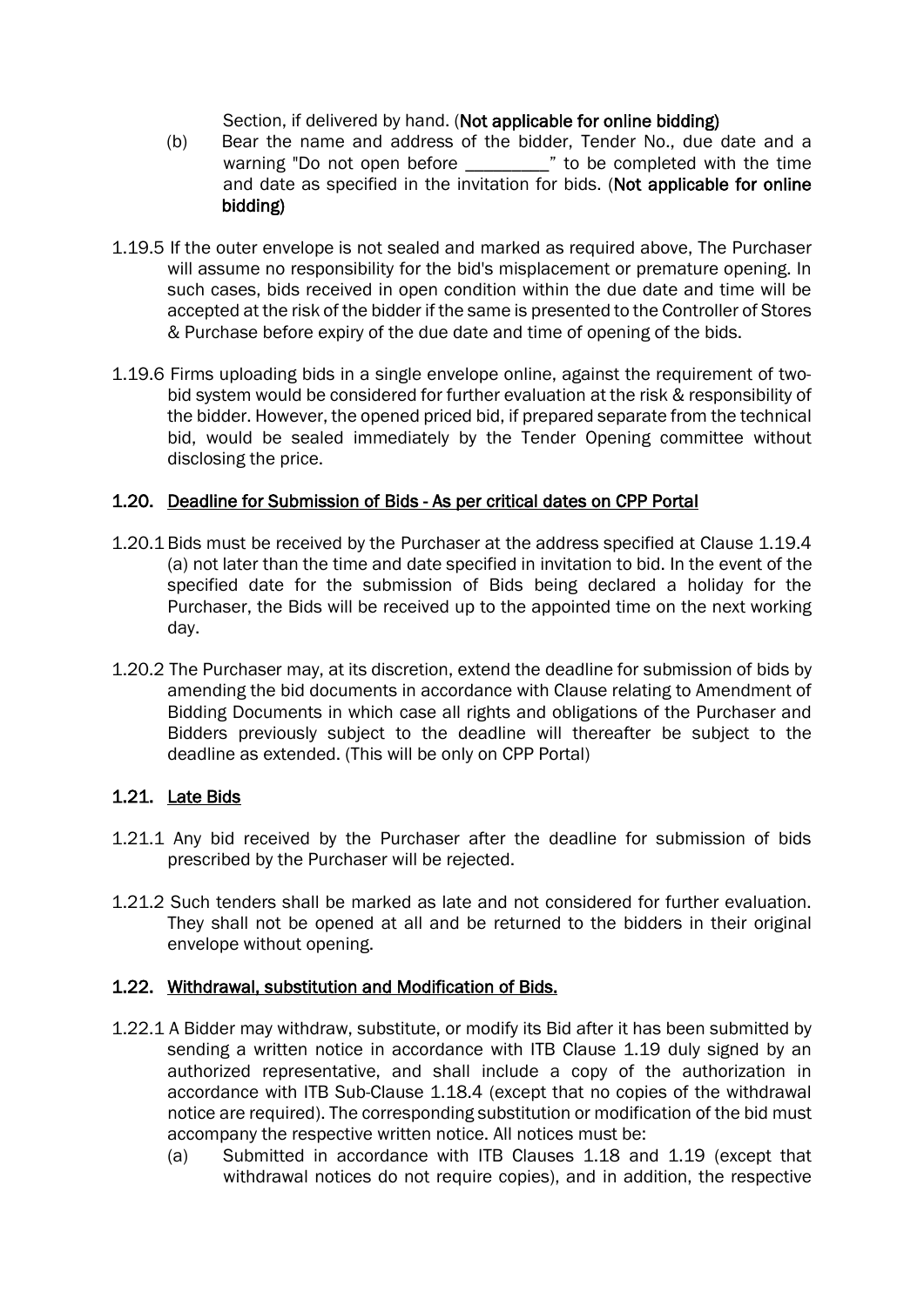envelopes shall be clearly marked "WITHDRAWAL," "SUBSTITUTION," or "MODIFICATION"; and

- (b) Received by the Purchaser prior to the deadline prescribed for submission of bids, in accordance with ITB Clause 1.20.
- 1.22.2 Bids requested to be withdrawn in accordance with ITB Sub-Clause 1.22.1 shall be returned unopened to the Bidders. No bid may be withdrawn, substituted, or modified in the interval between the deadline for submission of bids and the expiration of the period of bid validity specified by the Bidder on the Bid Form or any extension thereof.

## E. Opening and Evaluation of Bids

### 1.23 Opening of Bids by the Purchaser

- 1.23.1 The Purchaser will open all bids one at a time in the presence of bidders' authorized representatives who choose to attend, as per the schedule given in invitation for bids. The Bidders' representatives who are present shall sign the quotation opening sheet evidencing their attendance. In the event of the specified date of Bid opening being declared a holiday for the Purchaser, the Bids shall be opened at the appointed time and location on the next working day. In two-part bidding, the financial bid shall be opened only after technical evaluation.
- 1.23.2 First, envelopes marked "WITHDRAWAL" shall be opened and read out and the envelope with the corresponding bid shall not be opened, but returned to the Bidder. No bid withdrawal shall be permitted unless the corresponding withdrawal notice contains a valid authorization to request the withdrawal and is read out at bid opening. Next, envelopes marked "SUBSTITUTION" shall be opened and read out and exchanged with the corresponding Bid being substituted, and the substituted Bid shall not be opened, but returned to the Bidder. No Bid substitution shall be permitted unless the corresponding substitution notice contains a valid authorization to request the substitution and is read out at bid opening. Envelopes marked "MODIFICATION" shall be opened and read out with the corresponding Bid. No Bid modification shall be permitted unless the corresponding modification notice contains a valid authorization to request the modification and is read out at Bid opening. Only envelopes that are opened and read out at Bid opening shall be considered further.
- 1.23.3 The bidders' names, bid modifications or withdrawals, bid prices, discounts, and the presence or absence of requisite bid security and such other details as the Purchaser, at its discretion, may consider appropriate, will be announced at the opening. No bid shall be rejected at bid opening, except for late bid(s). The contents of the bid forms and price schedules would however be announced only at the time of opening of Priced-bids in the case of two-bid system.
- 1.23.4 Bids that are received late shall not be considered further for evaluation, irrespective of the circumstances.

#### 1.23.5 Bidders interested in participating in the bid opening process, should depute their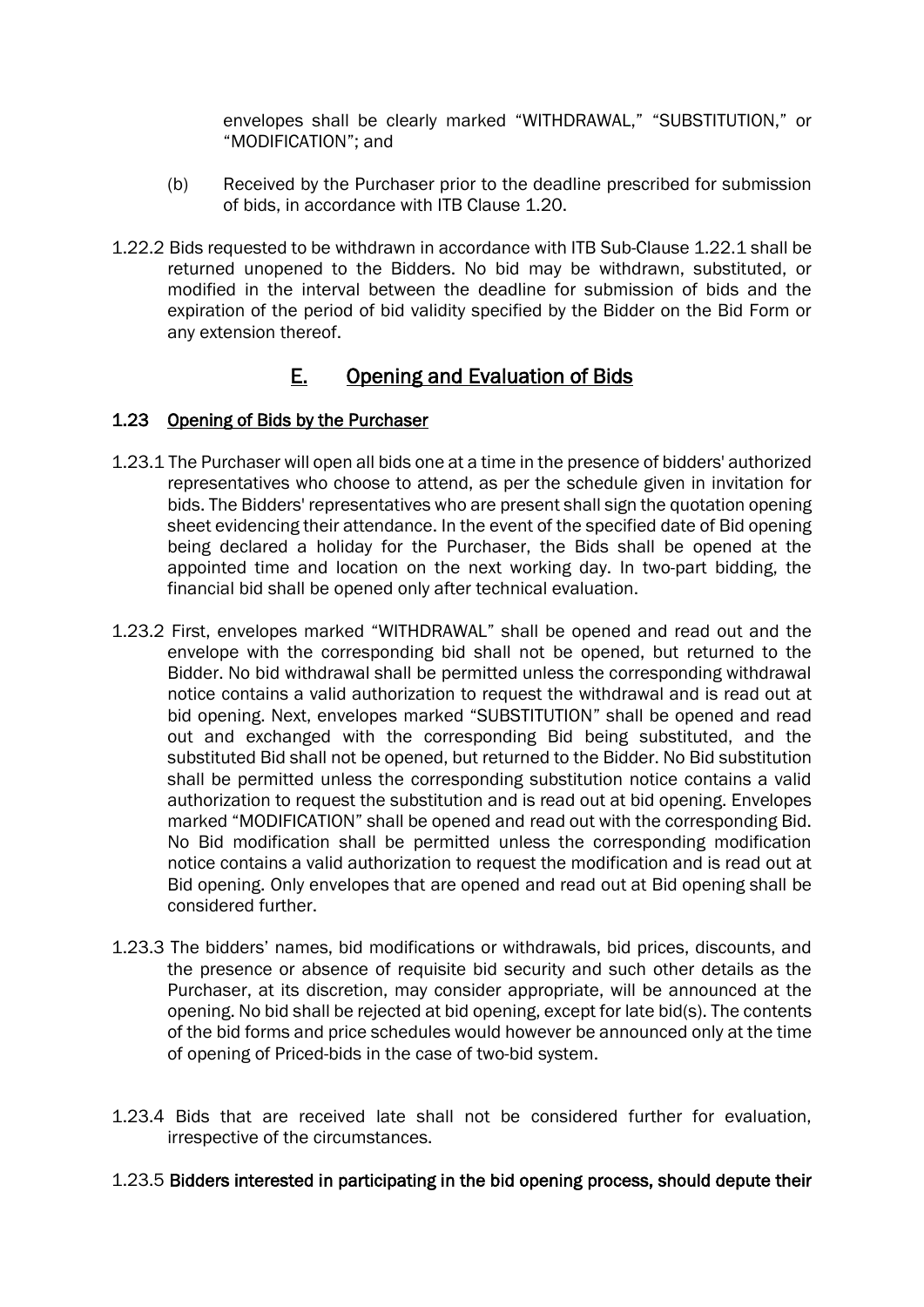representatives along with an authority letter to be submitted to the purchaser at the time of bid opening as per form Annexed at Chapter-3.

#### 1.24. Confidentiality

- 1.24.1 Information relating to the examination, evaluation, comparison, and post qualification of bids, and recommendation of contract award, shall not be disclosed to bidders or any other persons not officially concerned with such process until publication of the Contract Award.
- 1.24.2 Any effort by a Bidder to influence the Purchaser in the examination, evaluation, comparison, and post qualification of the bids or contract award decisions may result in the rejection of its Bid.

### 1.25. Clarification of Bids

1.25.1 To assist in the examination, evaluation, comparison and post qualification of the bids, the Purchaser may, at its discretion, ask the Bidder for a clarification of its bid. The request for clarification and the response shall be in writing and no change in prices or substance of the bid shall be sought, offered or permitted. However, no negotiation shall be held except with the lowest bidder, at the discretion of the purchaser. Any clarification submitted by a bidder in respect to its bid which is not in response to a request by the purchaser shall not be considered.

### 1.26. Preliminary Examination

- 1.26.1 The Purchaser shall examine the bids to confirm that all documents and technical documentation requested in ITB Clause 1.10 have been provided, and to determine the completeness of each document submitted.
- 1.26.2 The Purchaser shall confirm that the following documents and information have been provided in the Bid. If any of these documents or information is missing, the offer shall be rejected.
	- (a) Bid Form and Price Schedule, in accordance with ITB Clause 1.10;

(b) All the tenders received will first be scrutinized to see whether the tenders meet the basic requirements as incorporated in the tender enquiry document. The tenders, who do not meet the basic requirements, are to be treated as unresponsive and ignored. The following are some of the important points, for which a tender may be declared as unresponsive and to be ignored, during the initial scrutiny:

- (i) The Bid is unsigned.
- (ii) The Bidder is not eligible.
- (iii) The Bid validity is shorter than the required period.
- (iv) The Bidder has quoted for goods manufactured by a different firm without the required authority letter from the proposed manufacturer.
- (v) Bidder has not agreed to give the required performance security or has not furnished the bid security.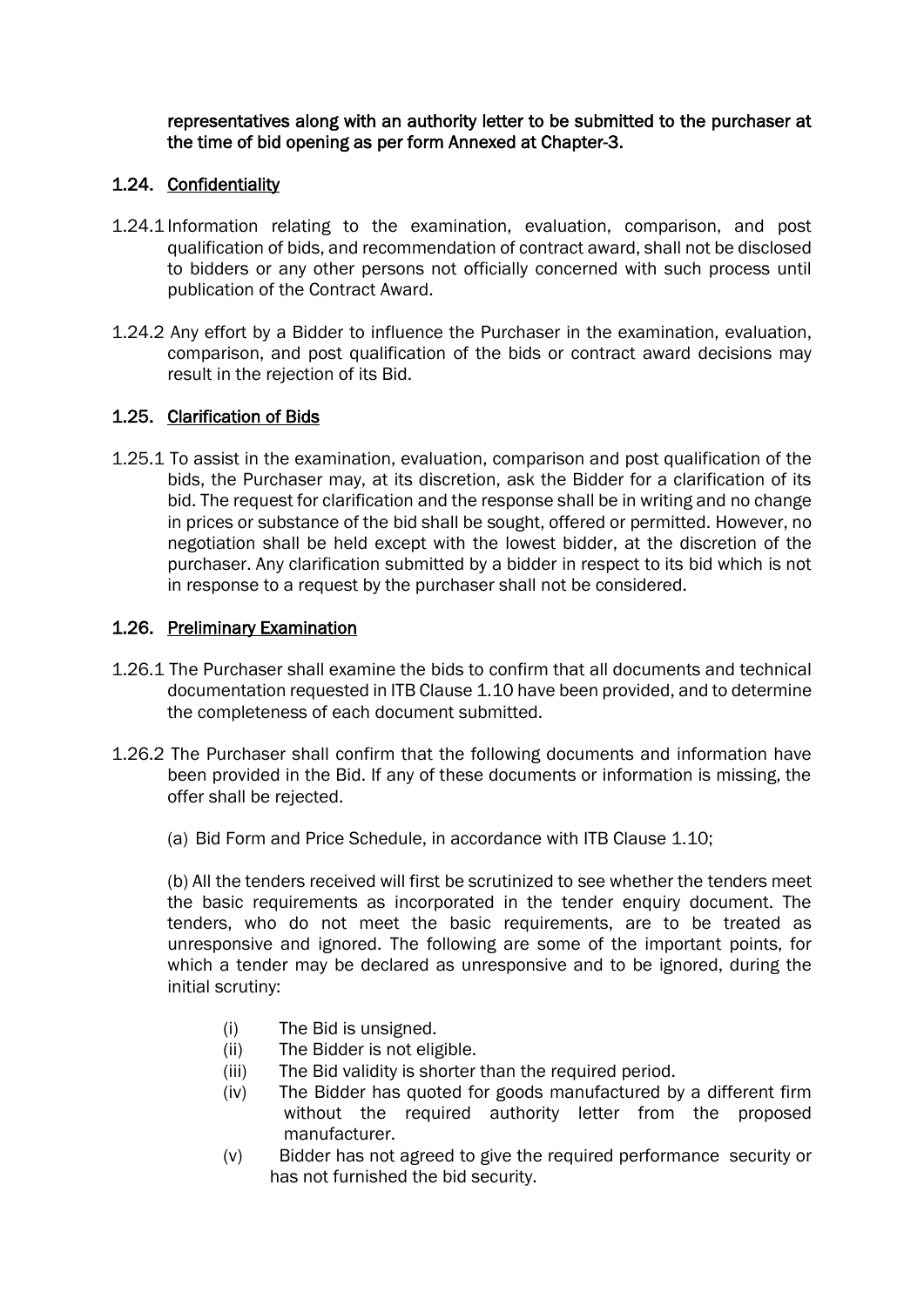- (vi) The goods quoted are sub-standard, not meeting the required specification, etc.
- (vii) Against the schedule of Requirement (incorporated in the tender enquiry), the bidder has not quoted for the entire requirement as specified in that schedule.
- (viii) The bidder has not agreed to some essential condition(s) incorporated in the tender enquiry.

#### 1.27 Bidder's right to question rejection.

- 1.27.1 A Bidder shall have the right to be heard in case he feels that a proper procurement process is not being followed and/or his tender has been rejected wrongly. Only a directly affected bidder can represent in this regard as under:
	- i) Only a bidder who has participated in the concerned procurement process i.e. pre- qualification, bidder registration or bidding, as the case may be, can make such representation;
	- ii) In case pre-qualification bid has been evaluated before the bidding of Technical bids, an application for review in relation to the technical bid may be filed only by a bidder has qualified in pre-qualification bid;
	- iii) In case technical bid has been evaluated before the opening of the financial bid, an application for review in relation to the financial bid may be filed only by a bidder whose technical bid is found to be acceptable.
	- iv) Following decisions of the purchaser in accordance with the provision of internal guidelines shall not be subject to review:
		- a) Determination of the need for procurement;
		- b) Selection of the mode of procurement or bidding system;
		- c) Choice of selection procedure;
		- d) Provisions limiting participation of bidders in the procurement process;
		- e) The decision to enter into negotiations with the L1 bidder;
		- f) Cancellation of the procurement process except where it is intended to subsequently re-tender the same requirements;
		- g) Issues related to ambiguity in contract terms may not be taken up after a contract has been signed, all such issues should be highlighted before consummation of the contract by the vendor/contractor; and
		- h) Complaints against specifications except under the premise that they are either vague or too specific so as to limit competition may be permissible.
	- 1.27.2 In case a Bidder feels aggrieved by the decision of the purchaser, he may then send his representation in writing to the Purchaser's address as indicated in Invitation to bids within 05 working days from the date of communication of the purchaser intimating the rejection for reconsideration of the decision by the purchaser.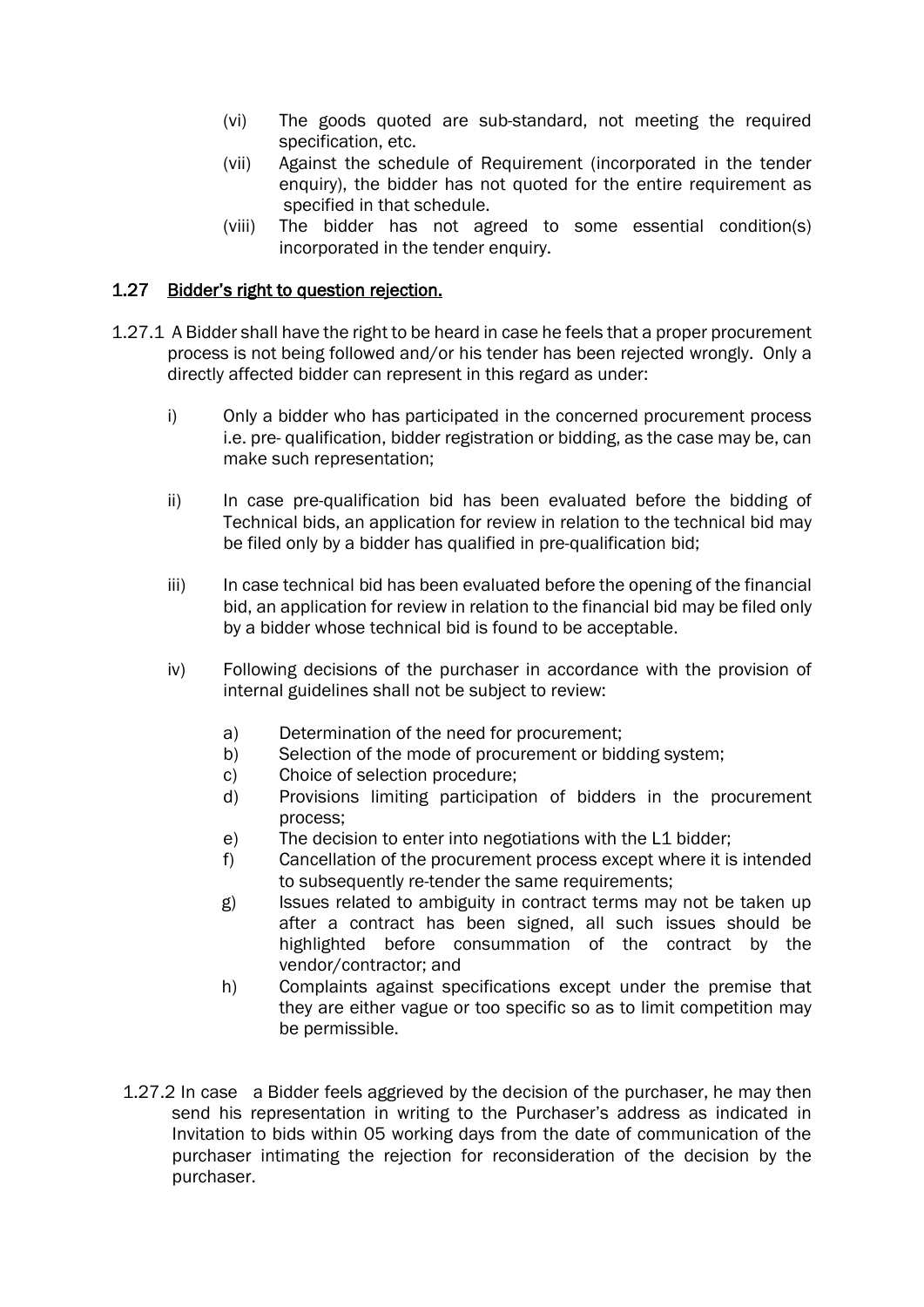#### 1.28 Responsiveness of Bids

- 1.28.1 Prior to the detailed evaluation, the purchaser will determine the substantial responsiveness of each bid to the bidding documents. For purposes of this clause, a substantive responsive bid is one, which conforms to all terms and condition of the bidding documents without material deviations, reservations or omissions. A material deviation, reservation or omission is one that:
	- (a) Affects in any substantial way the scope, quality, or performance of the Goods and Related Services specified in the Contract; or
	- (b) Limits in any substantial way, inconsistent with the Bidding Documents, the Purchaser's rights or the Bidder's obligations under the Contract; or
	- (c) If rectified, would unfairly affect the competitive position of other bidders presenting substantially responsive bids.
- 1.28.2 The purchasers' determination of a bid's responsiveness is to be based on the contents of the bid itself without recourse to extrinsic evidence.
- 1.28.3 If a bid is not substantially responsive, it will be rejected by the Purchaser and may not subsequently be made responsive by the Bidder by correction of the material deviation, reservation or omission.
- 1.28.4 If a bidder quotes Nil Charges/consideration, the bid shall be treated as unresponsive and will not be considered.

#### 1.29 Non-Conformity, Error and Omission

- 1.29.1 Provided that a Bid is substantially responsive, the Purchaser may waive any nonconformities or omissions in the Bid that do not constitute a material deviation.
- 1.29.2 Provided that a bid is substantially responsive, the Purchaser may request that the Bidder submit the necessary information or documentation, within a reasonable period of time, to rectify nonmaterial nonconformities or omissions in the bid related to documentation requirements. Such omission shall not be related to any aspect of the price of the Bid. Failure of the Bidder to comply with the request may result in the rejection of its Bid.
- 1.29.3 Provided that the Bid is substantially responsive, the Purchaser shall correct arithmetical errors on the following basis:
	- (a) if there is a discrepancy between the unit price and the line item total that is obtained by multiplying the unit price by the quantity, the unit price shall prevail and the line item total shall be corrected, unless in the opinion of the Purchaser there is an obvious misplacement of the decimal point in the unit price, in which case the line item total as quoted shall govern and the unit price shall be corrected;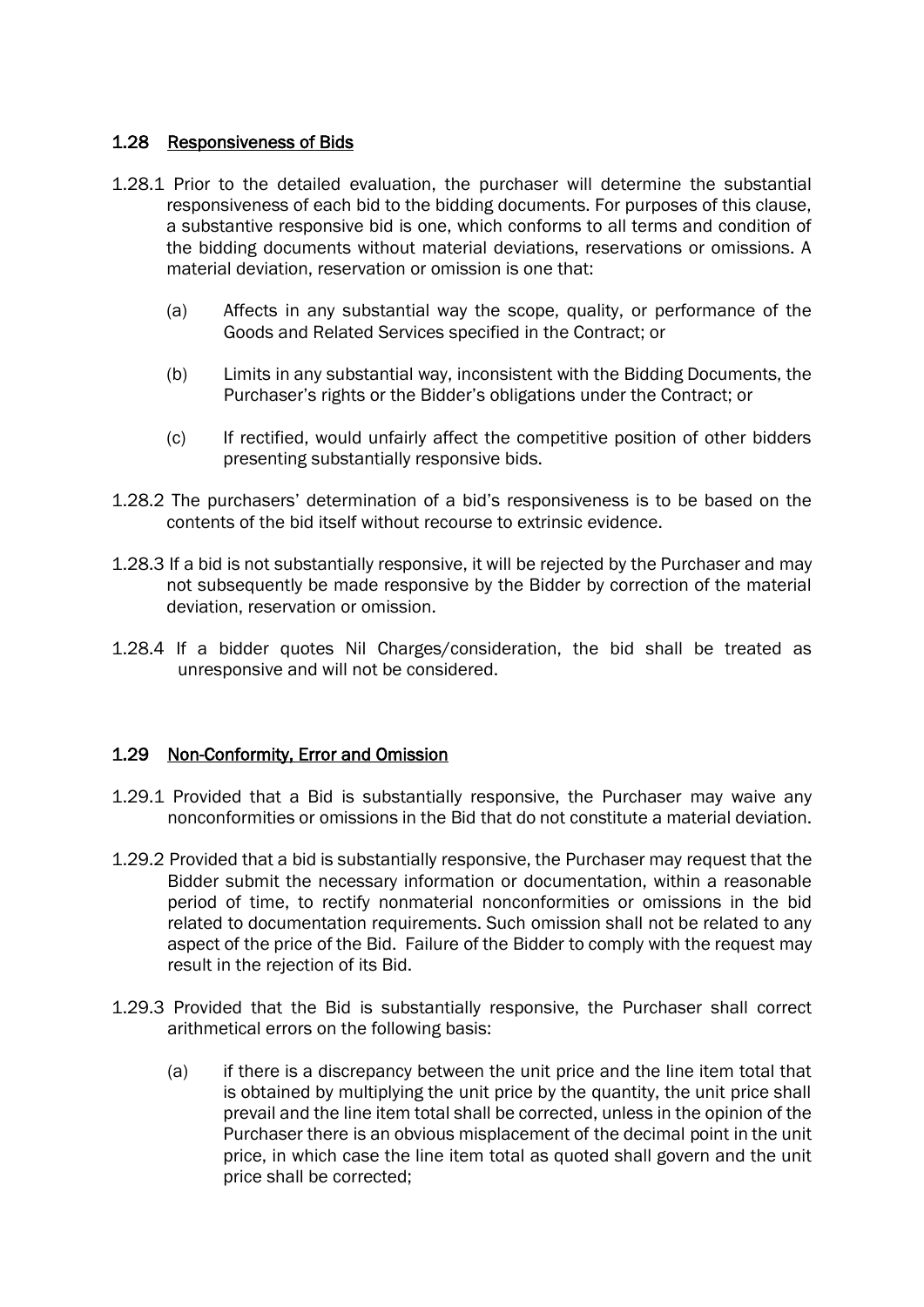- (b) if there is an error in a total corresponding to the addition or subtraction of subtotals, the subtotals shall prevail and the total shall be corrected; and
- (c) if there is a discrepancy between words and figures, the amount in words shall prevail, unless the amount expressed in words is related to an arithmetic error, in which case the amount in figures shall prevail subject to (a) and (b) above.
- 1.29.4 Provided that a bid is substantially responsive, the purchaser may request that a bidder may confirm the correctness of arithmetic errors as done by the purchaser within a target date. In case, no reply is received then the bid submitted shall be ignored and its Bid Security may be forfeited.

#### 1.30 Examination of Terms & Conditions, Technical Evaluation

- 1.30.1 The Purchaser shall examine the Bid to confirm that all terms and conditions specified in the GCC have been accepted by the Bidder without any material deviation or reservation.
- 1.30.2 The Purchaser shall evaluate the technical aspects of the Bid submitted in accordance with ITB Clause 1.15, to confirm that all requirements specified in Schedule of Requirements of the Bidding Documents have been met without any material deviation or reservation.
- 1.30.3 If, after the examination of the terms and conditions and the technical evaluation, the Purchaser determines that the Bid is not substantially responsive in accordance with ITB Clause 1.28, it shall reject the Bid.

#### 1.31 Conversion to Single Currency

1.31.1 To facilitate evaluation and comparison, the Purchaser will convert all quoted prices expressed in various currencies to Indian Rupees at the selling exchange rate established by any bank in India as notified in the Newspapers on the date of bid opening (techno-commercial bid in the case of two-part bidding). For this purpose, exchange rate notified in www.xe.com or www.rbi.org or any other website could also be used by the purchaser.

#### 1.32 Evaluation and comparison of bids

- 1.32.1 The Purchaser shall evaluate each bid that has been determined, up to this stage of the evaluation, to be substantially responsive.
- 1.32.2 To evaluate a Bid, the Purchaser shall only use all the factors, methodologies and criteria defined below. No other criteria or methodology shall be permitted.
- 1.32.3 Purchase preference shall be given to all local suppliers in all procurements undertaken by the purchaser in the following manner: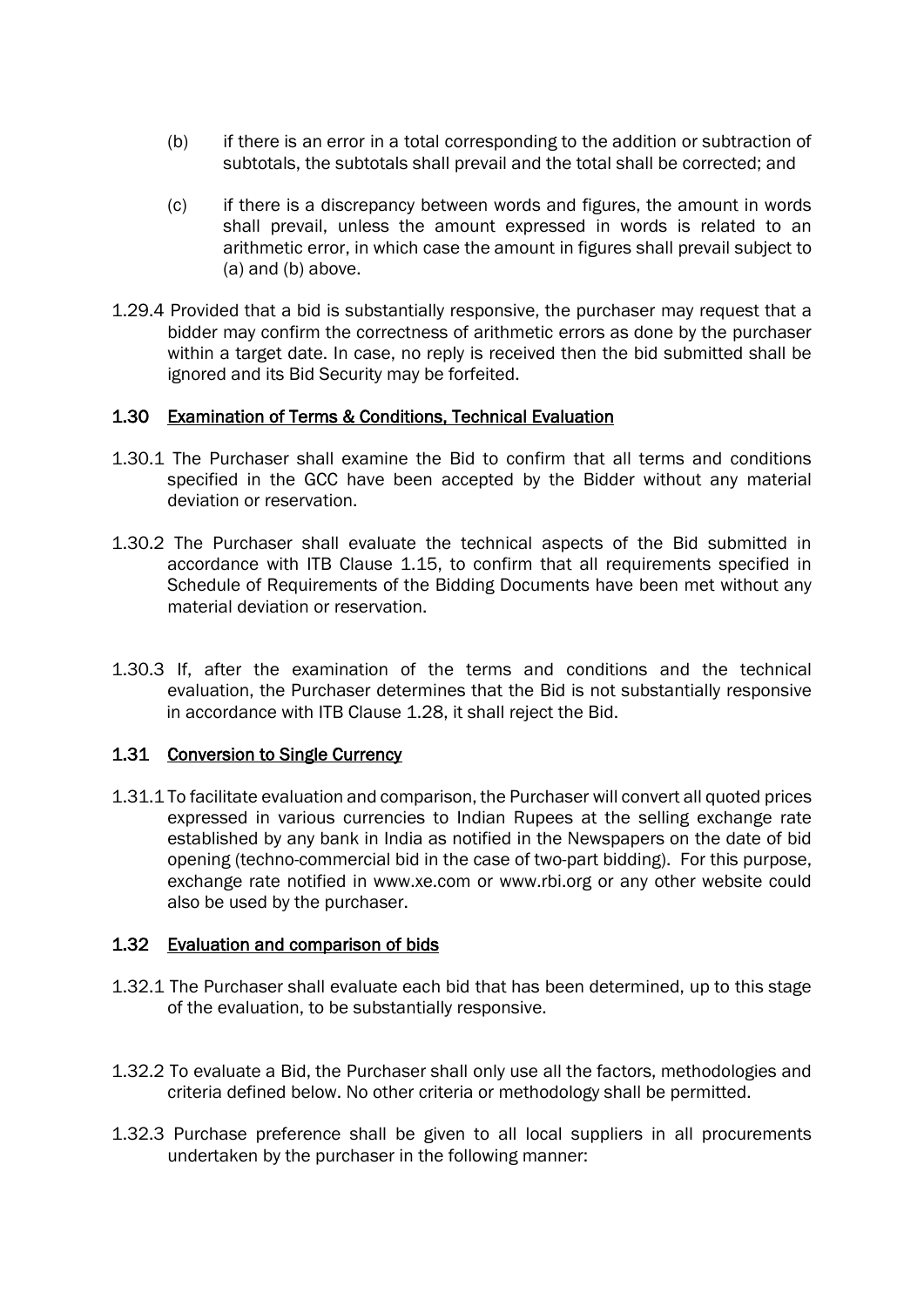- (a) Where the purchaser has restricted the eligibility of suppliers to Indian suppliers only as per para 25 of the invitation to bid. This is applicable only for those items for which the Nodal Ministry has communicated that there is sufficient local capacity and local competition.
- (b) If the tendered items are not listed by the Nodal Ministry indicating the local capacity and local competition, the following procedure of evaluation shall be followed:
	- (i) Among all qualified bids, the lowest bid will be termed as L1. If L1 is from a local supplier, the contract for full quantity will be awarded to L1.
	- (ii) If L1 bid is not from a local supplier, 50% of the order quantity shall be awarded to L1. Thereafter, the lowest bidder among the local suppliers, will be invited to match the L1 price for the remaining 50% quantity subject to the local supplier 's quoted price falling within the margin of purchase preference of 20%, and contract for that quantity shall be awarded to such local supplier subject to matching the L1 price. In case such lowest eligible local supplier fails to match the L1 price or accepts less than the offered quantity, the next higher local supplier within the margin of purchase preference shall be invited to match the L1 price for remaining quantity and so on, and contract shall be awarded accordingly. In case some quantity is still left uncovered on local suppliers, then such balance quantity may also be ordered on the L1 bidder.
- (c) If the tendered item is not divisible the following procedure of evaluation shall be followed:
- i. Among all qualified bids, the lowest bid will be termed as L1. If L1 is from a local supplier, the contract will be awarded to L1.
- ii. If L1 is not from a local supplier, the lowest bidder among the local suppliers, will be invited to match the L1 price subject to local supplier's quoted price falling within the margin of purchase preference of 20%, and the contract shall be awarded to such local supplier subject to matching the L1 price.
- iii. In case such lowest eligible local supplier fails to match the L1 price, the local supplier with the next higher bid within the margin of purchase preference shall be invited to match the L1 price and so on and contract shall be awarded accordingly. In case none of the local suppliers within the margin of purchase preference matches the L1 price, then the contract may be awarded to the L1 bidder.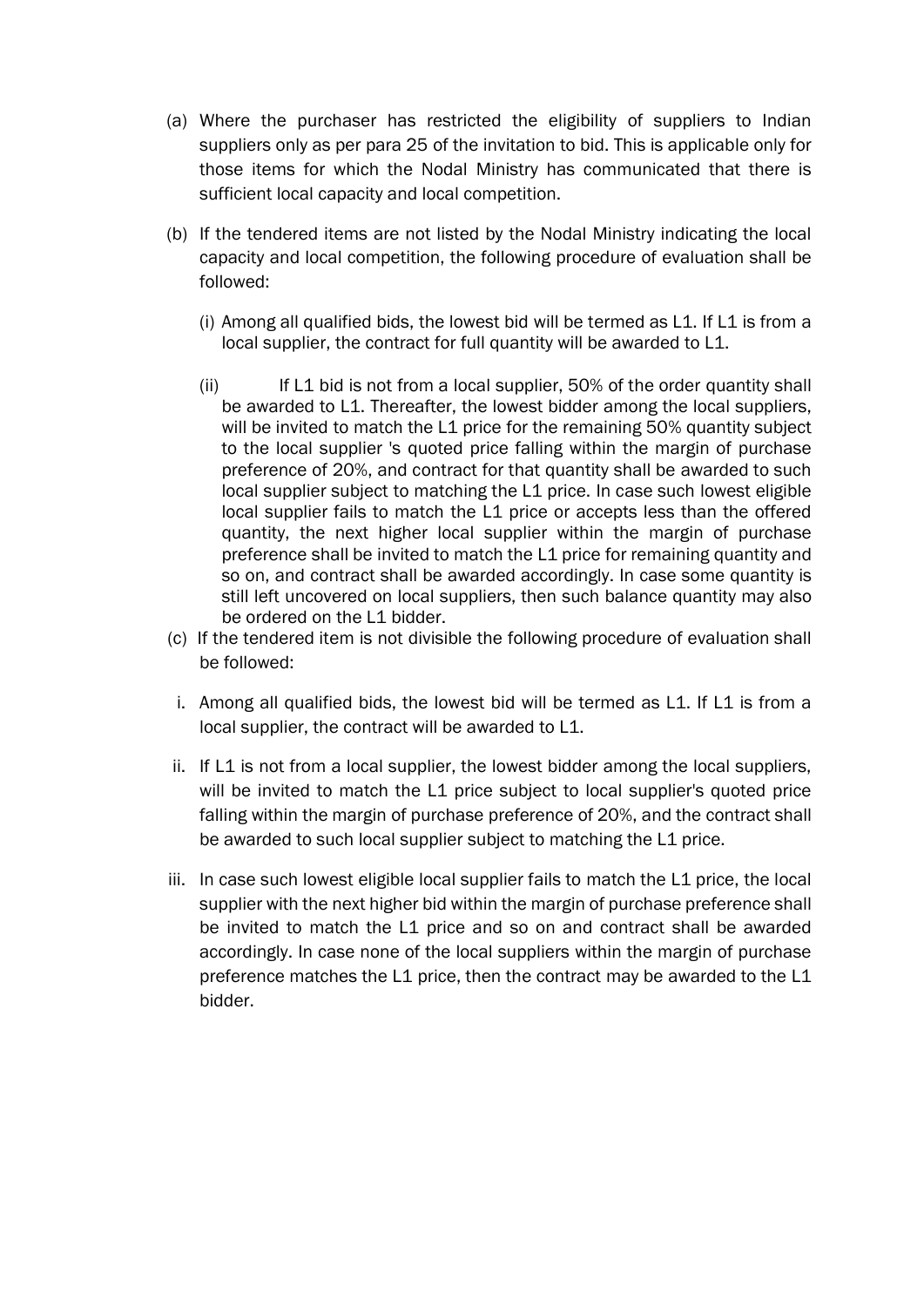- 1.32.4 Further, in tender, where the items are divisible, the participating Micro and Small Enterprises (MSE) quoting price within price band of L1+15 (fifteen) per cent shall also be allowed to supply a portion of requirement by bringing down their price to L1 price in a situation where L1 price is from someone other than a MSE and such MSE shall be allowed to supply up to 25 (twenty five) per cent of total tendered value. The 25 (twenty five) per cent quantity is to be distributed proportionately among these bidders, in case there are more than one MSMEs within such price band.
- 1.32.5 Within this 25% (Twenty five Percent) quantity, a purchase preference of 25 (twenty five) per cent out of 25 (twenty five) per cent) is reserved for MSEs owned by Scheduled Caste (SC)/Scheduled Tribe (ST) entrepreneurs (if they participate in the tender process and match the L1 price). Further, out of the total annual procurement from the MSEs, (3%) three percent from within the 25% target shall be earmarked for procurement from MSEs owned by women. Provided that, in the event of failure of such SC/ST MSE to participate in tender process or meet tender requirements and L1 price, four per cent sub-target shall be met from other MSE.
- 1.32.6 In case the items are not divisible, then the MSE quoting price within price band L1 + 15% may be awarded for full/complete supply of total tendered quantity to MSE, considering the spirit of the policy for enhancing the Government procurement from MSEs.
- 1.32.7 The bids shall be evaluated on the basis of final landing cost which shall be arrived as under:

#### For goods manufactured in India

- (i) The price of the goods quoted ex-works including all taxes already paid.
- (ii) GST and other taxes, if any which will be payable on the goods if the contract is awarded.
- (iii) Charges for inland transportation, insurance and other local services required for delivering the goods at the desired destination.
- (iv) Wherever applicable, the cost towards the installation, commissioning, spares, extended warranty, AMC/CMC, site preparation and training including any incidental services, if any.

#### For goods manufactured abroad

- (i) The price of the goods, quoted on FCA (named place of delivery abroad) or FOB (named port of shipment), as specified in the invitation to bid.
- (ii) The charges for insurance and transportation of the goods to the port/place of destination.
- (iii) The agency commission etc., if any.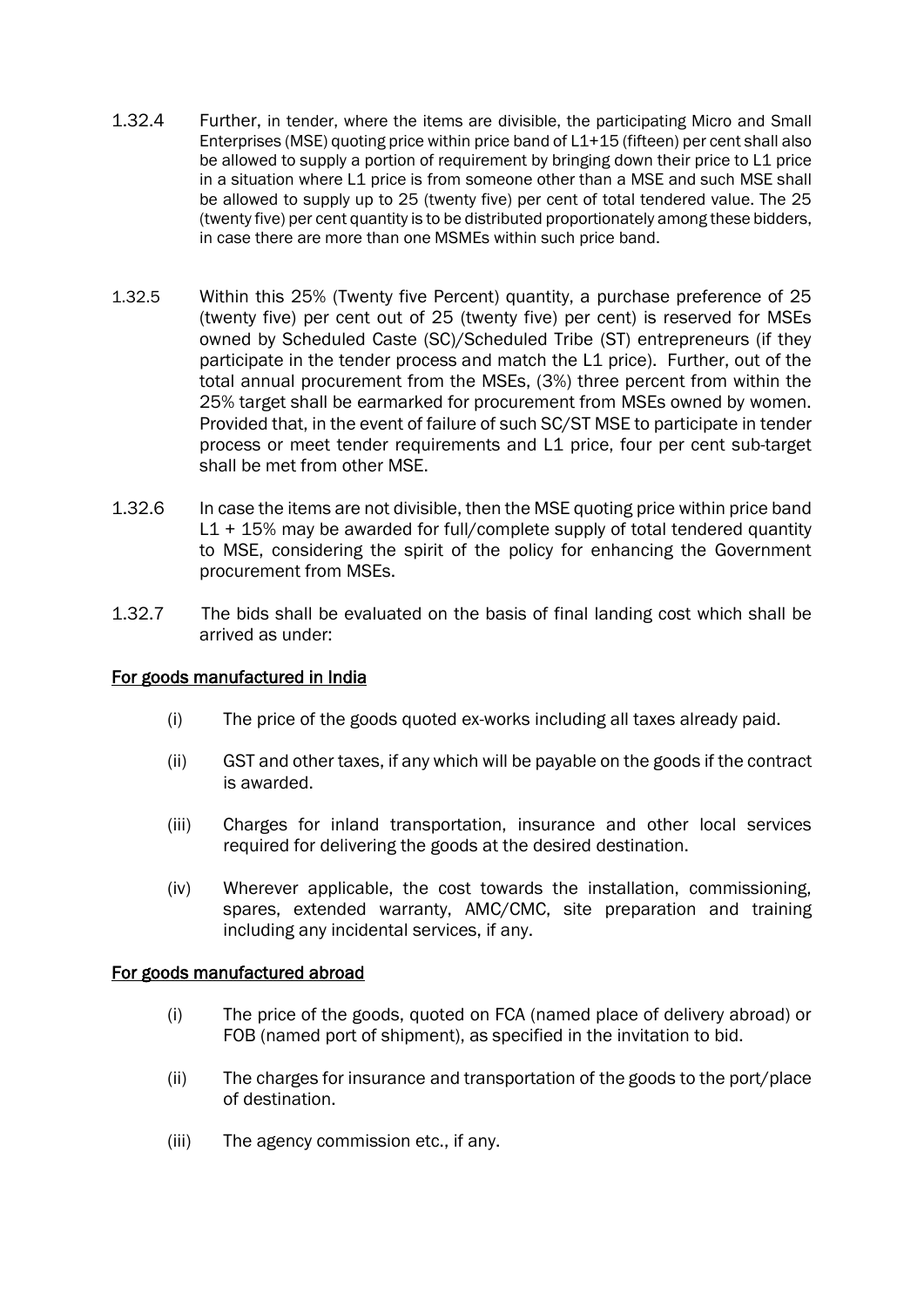- (iii) Wherever applicable, the cost towards the installation, commissioning, spares, extended warranty, AMC/CMC, site preparation and training including any incidental services, if any.
- 1.32.8 The comparison between the indigenous and the foreign offers shall be made on FOR destination basis and CIF/CIP basis respectively. However, the CIF/CIP prices quoted by any foreign bidder shall be loaded further as under:
	- (a) Towards customs duty and other statutory levies–as per applicable rates.
	- (b) Towards custom clearance, inland transportation etc. 2% of the CIF/CIP value. The bidder should give a clear cut breakup of EXW, FOB/FCA, CIF/CIP prices to facilitate proper comparison with the purchaser reserving the right to order on either basis, failing which the bid would be summarily ignored.

#### Note: Where there is no mention of packing, forwarding, freight, insurance charges, taxes etc. such offers shall be rejected as incomplete.

- 1.32.9 Orders for imported stores need not necessarily be on FOB/FCA basis rather it an be on the basis of any of the incoterm specified in ICC Incoterms 2000 as may be amended from time to time by the ICC or any other designated authority and favourable to the purchaser.
- 1.32.10 Wherever the price quoted on FOB/FCA and CIF/CIP basis are the same, the Contract would be made on CIF / CIP basis only.
- 1.32.11 The invitation to bid shall specify the mode of transport i.e., whether by air/ocean/road/rail.
- 1.32.12 There is no provision to purchase optional items. The specifications embodied in the tender documents would be the basis of evaluating the responsiveness of bids received.
- 1.32.13 The Purchaser shall compare all substantially responsive bids to determine the lowest valuated bid, in accordance with ITB Clause 1.32.

#### 1.33 Contacting the Purchaser

- 1.33.1 Subject to ITB Clause 1.25, no Bidder shall contact the Purchaser on any matter relating to its bid, from the time of the bid opening to the time the Contract is awarded.
- 1.33.2 Any effort by a Bidder to influence the Purchaser in its decisions on bid evaluation, bid comparison or contract award may result in rejection of the Bidder's bid.

#### 1.34 Post qualification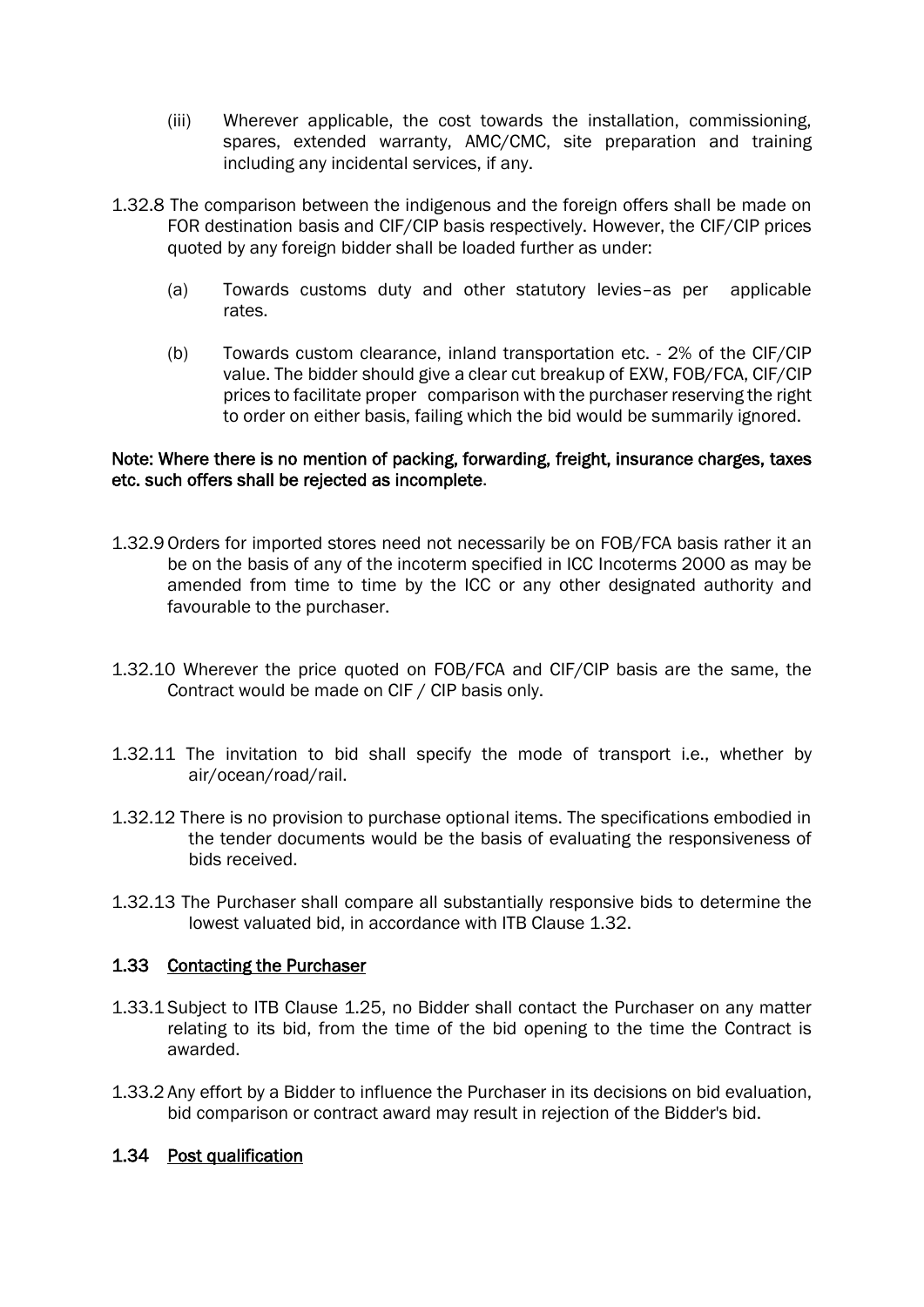- 1.34.1 In the absence of pre-qualification, the Purchaser will determine to its satisfaction whether the Bidder that is selected as having submitted the lowest evaluated responsive bid is qualified to perform the contract satisfactorily, in accordance with the criteria listed, if any, in invitation to bid.
- 1.34.2 The determination will take into account the eligibility criteria listed in the bidding documents and will be based upon an examination of the documentary evidence of the Bidder's qualifications submitted by the Bidder, as well as such other information as the Purchaser deems necessary and appropriate.
- 1.34.3 An affirmative determination will be a prerequisite for award of the contract to the Bidder. A negative determination will result in rejection of the Bidder's bid.

## F. AWARD OF CONTRACT

#### 1.35 Negotiations

1.35.1 There shall not be any negotiation normally. Negotiations, if at all, shall be an exception and only in the case of items with limited source of supply. Negotiations shall be held with the lowest evaluated responsive bidder. Counter offers tantamount to negotiations and shall be treated at par with negotiations in the case of one time purchases.

### 1.36 Award Criteria

1.36.1 Subject to ITB Clause 1.39, the Purchaser will award the contract to the successful Bidder whose bid has been determined to be substantially responsive and has been determined to be the lowest evaluated bid, provided further that the Bidder is determined to be qualified to perform the contract satisfactorily. The details of the award would be hosted on the website of the Purchaser.

#### 1.37 Purchaser's right to vary Quantities at Time of Award

1.37.1 The Purchaser reserves the right at the time of Contract award to increase or decrease the quantity of goods and services originally specified in the invitation to bid to the extent of 25% without any change in unit price or other terms and conditions.

#### 1.38 Option Clause

1.38.1 The Purchaser reserves the right to increase or decrease the quantity of the required goods up to 25% (Twenty-Five) per cent at any time, till final delivery date (or the extended delivery date of the contract), by giving reasonable notice even though the quantity ordered initially has been supplied in full before the last date of the delivery period (or the extended delivery period)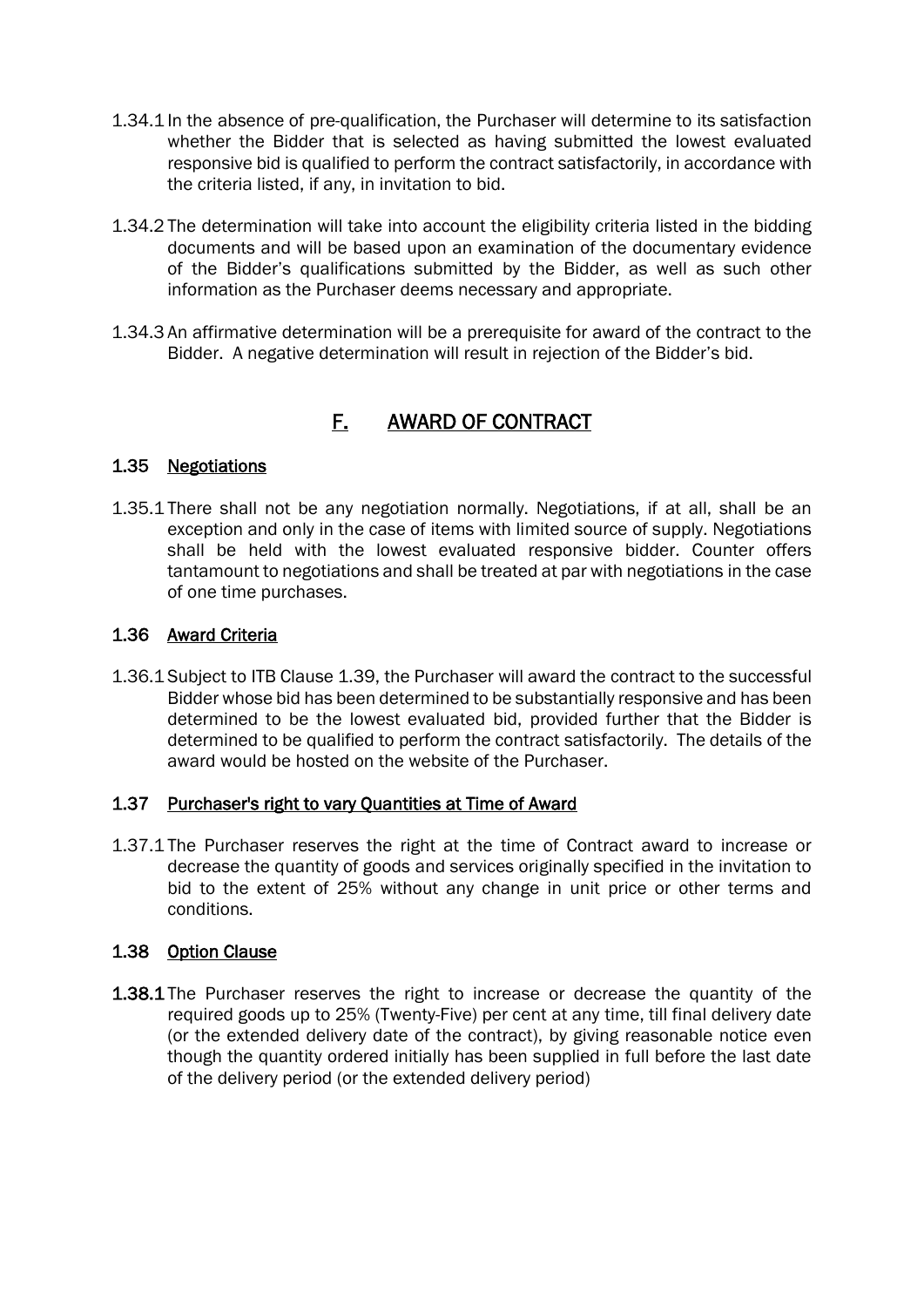#### 1.39 Purchaser's right to accept Any Bid and to reject any or All Bids

1.39.1 The Purchaser reserves the right to accept or reject any bid, and to annul the bidding process and reject all bids at any time prior to award of Contract, without thereby incurring any liability to the affected Bidder or Bidders.

#### 1.40 Notification of Award

- 1.40.1 Prior to the expiration of the period of bid validity, the Purchaser will notify the successful bidder in writing by registered letter or by cable or telex or fax or e mail that the bid has been accepted and a separate purchase order shall follow through post.
- 1.40.2 Until a formal contract is prepared and executed, the notification of award should constitute a binding contract.
- 1.40.3 Upon the successful Bidder's furnishing of the signed Contract Form and performance security pursuant to ITB Clause 1.43, the Purchaser will promptly notify each unsuccessful Bidder and will discharge its bid security.

### 1.41 Signing of Contract

- 1.41.1 Promptly after notification, the Purchaser shall send the successful Bidder the Agreement/Purchase Order.
- 1.41.2 Within fourteen (14) days of date of the Purchase Order, the successful Bidder shall sign, date, and return it to the Purchaser.

### 1.42 Order Acceptance

- 1.42.1 The successful bidder should submit Order acceptance within 14 days from the date of issue, failing which it shall be presumed that the vendor is not interested and his bid security is liable to be forfeited pursuant to clause 1.16.9 of ITB.
- 1.43.2 The order confirmation must be received within 14 days. However, the Purchaser has the powers to extend the time frame for submission of order confirmation beyond the original date. Even after extension of time, if the order confirmation is not received, the contract is liable to be cancelled provided that the purchaser, on being satisfied that it is not a case of cartelization and the integrity of the procurement process has been maintained, may, for cogent reasons, offer the next successful bidder an opportunity to match the financial bid of the first successful bidder, and if the offer is accepted, award the contract to the next successful bidder at the price bid of the first successful bidder.

#### 1.43 Performance Security

1.43.1 Within 21 days of receipt of the notification of award/PO, the Supplier shall furnish performance security (PS) in the amount specified in the purchase order, valid till 60 days after the warranty period.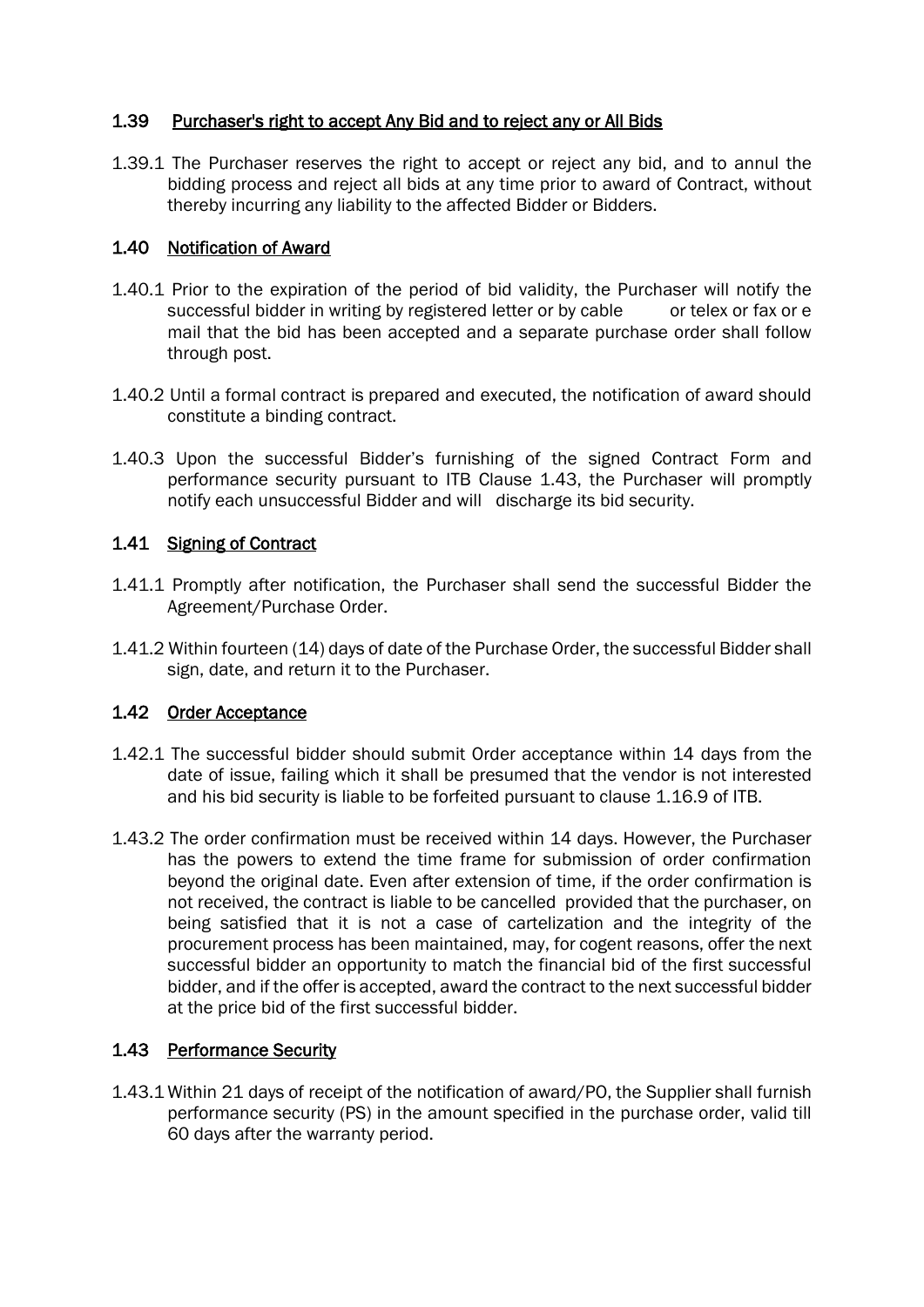- 1.43.2 The proceeds of the performance security shall be payable to the Purchaser as compensation for any loss resulting from the Supplier's failure to complete its obligations under the Contract.
- 1.43.3 The Performance Security shall be denominated in Indian Rupees for the offers received for supplies within India and denominated in the currency of the contract in the case of offers received for supply from foreign countries or in equivalent Indian Rupees in case the Performance Security is submitted by the Indian Agent.
- 1.43.4 In the case of imports, the PS may be submitted either by the principal or by the Indian agent and, in the case of purchases from indigenous sources, the PS may be submitted by either the manufacturer or their authorized dealer/bidder.
- 1.43.5 The Performance security shall be in one of the following forms:
	- (a) A Bank guarantee or stand-by Letter of Credit issued by a Nationalized/ Scheduled bank located in India or a foreign bank with preferably its operating branch in India in the form provided in the bidding documents. Or
	- (b) A Banker's cheque or Account Payee demand draft in favour of the purchaser. Or,
	- (c) A Fixed Deposit Receipt pledged in favour of the Purchaser.
- 1.43.6 The performance security will be discharged by the Purchaser and returned to the Supplier not later than 60 days following the date of completion of the Supplier's performance obligations, including any warranty obligations, unless specified otherwise, without levy of any interest.
- 1.43.7 In the event of any contract amendment, the supplier shall, within 21 days of receipt of such amendment, furnish the amendment to the performance security, rendering the same valid for the duration of the contract, as amended for further period of 60 days thereafter.
- 1.43.8 The performance security must be received within 21 days. However, the Purchaser has the powers to extend the time frame for submission of Performance Security (PS). Even after extension of time, if the PS is not received, the contract is liable to be cancelled provided that the purchaser, on being satisfied that it is not a case of cartelization and the integrity of the procurement process has been maintained, may, for cogent reasons, offer the next successful bidder an opportunity to match the financial bid of the first successful bidder, and if the offer is accepted, award the contract to the next successful bidder at the price bid of the first successful bidder.
- 1.43.9 Whenever, the bidder chooses to submit the Performance Security in the form of Bank Guarantee, then he should advise the banker issuing the Bank Guarantee to immediately send by Registered Post (A.D.) an unstamped duplicate copy of the Guarantee directly to the Purchaser with a covering letter to compare with the original BG for the correctness, genuineness, etc.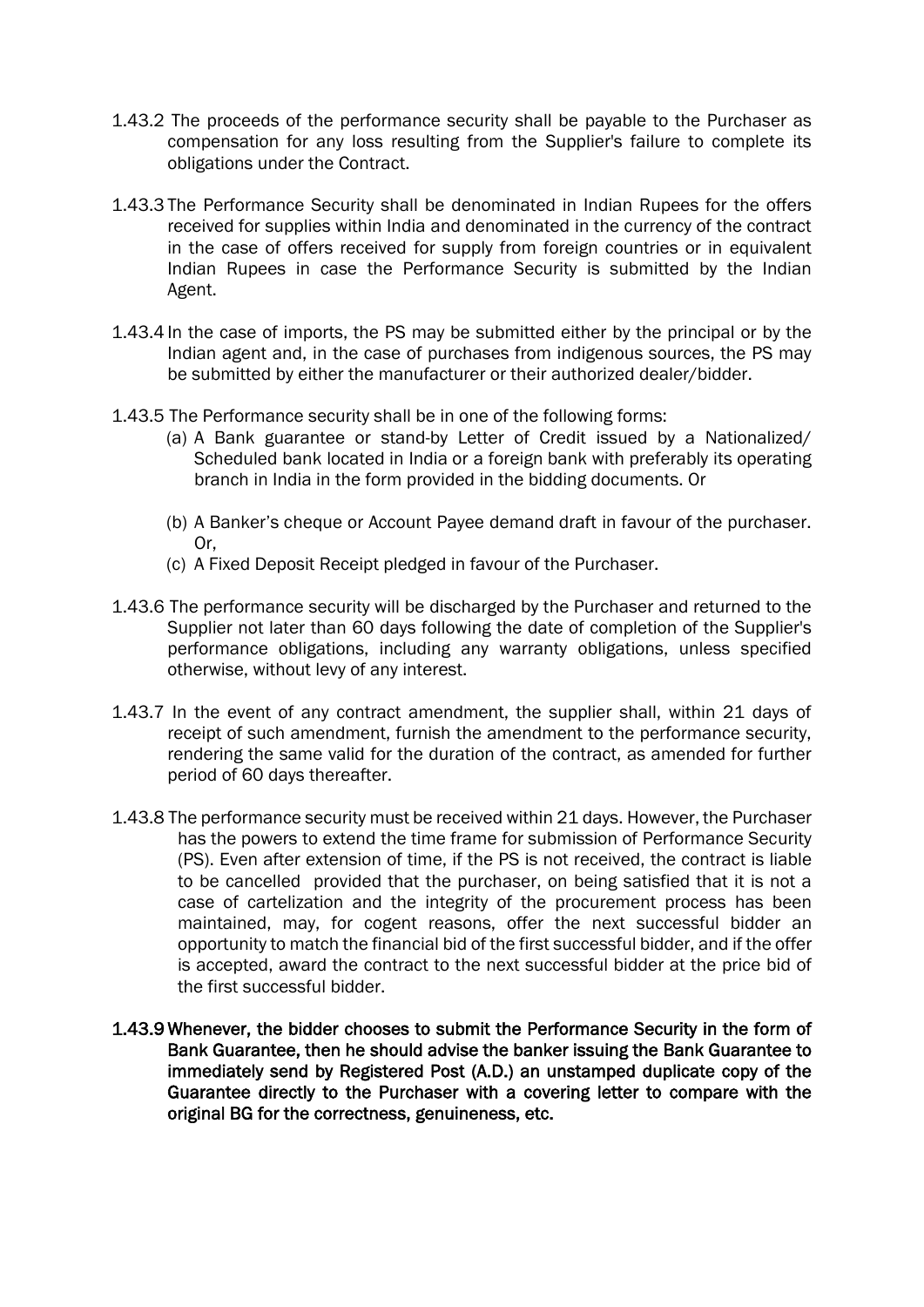#### 1.44 Pre-bid Conference (PBC)

1.44.1 A Pre-bid Conference shall be held as indicated in invitation to bid, if any. All prospective bidders are requested to kindly attend the Pre-bid Conference. In order to facilitate the purchaser the proper conduct of the Pre-bid Conference, all prospective bidders are requested to kindly submit their queries (with envelope bearing Tender No. and Date on top and marked "Queries for Pre-bid Conference") so as to reach the purchaser as indicated in invitation to bid. The purchaser shall answer the queries during the pre-bid conference, which would become a part of the proceedings of the Pre-bid Conference. The proceeding of the Pre Bid Conference would be hosted on the website of the purchaser. Before formulating and submitting their bids, all prospective bidders are advised to surf through the purchaser's website after the Pre-bid Conference, in order to enable them take cognizance of the revised tender conditions.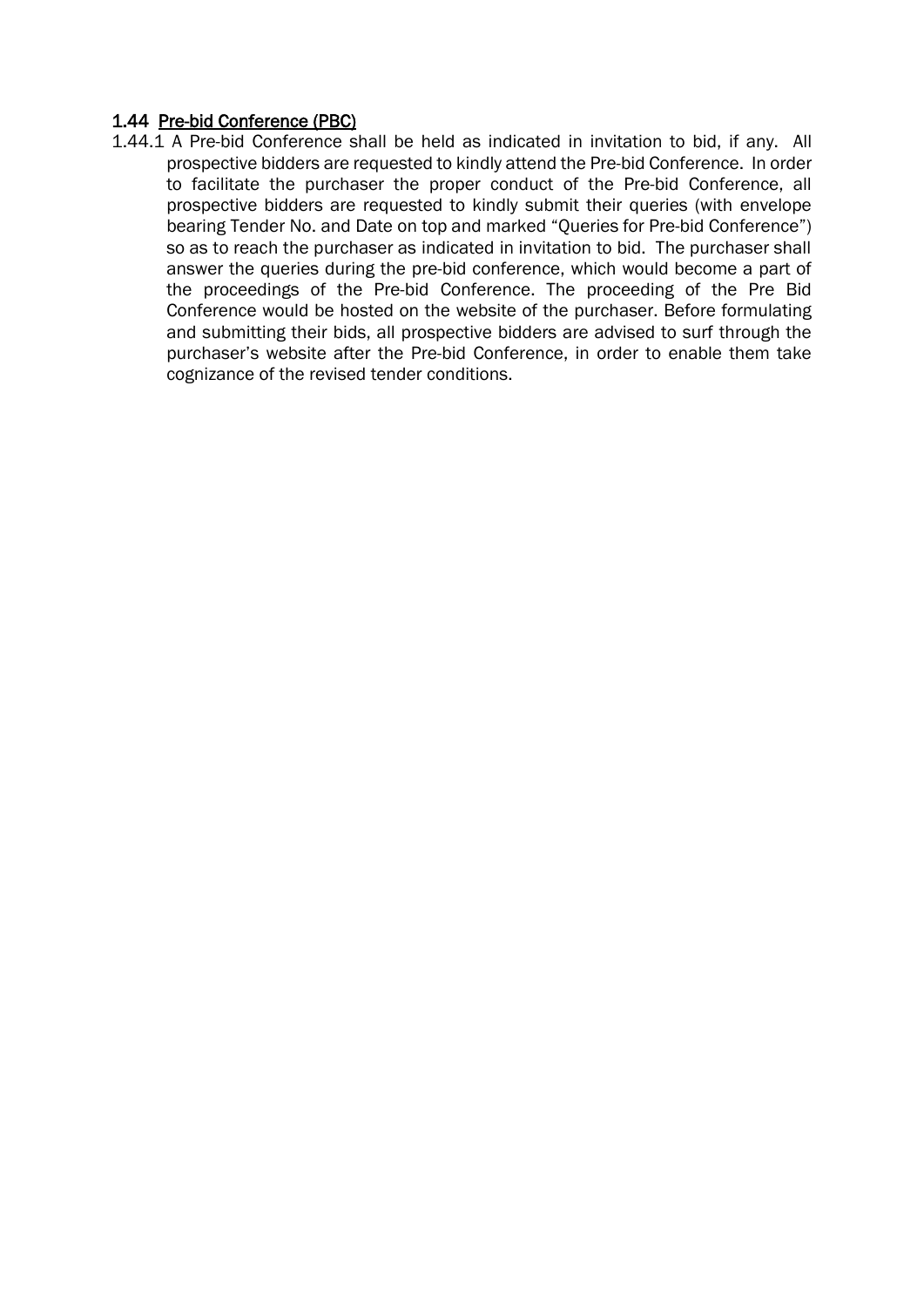### CHAPTER 2 CONDITIONS OF CONTRACT A GENERAL CONDITIONS OF CONTRACT (GCC) Table of Contents

#### Sl. No. Clause

| 2.1  | Definitions                                  |
|------|----------------------------------------------|
| 2.2  | <b>Contract Documents</b>                    |
| 2.3  | Code of Integrity                            |
| 2.4  | Joint Venture, Consortium or Association     |
| 2.5  | Scope of Supply                              |
| 2.6  | Suppliers' Responsibilities                  |
| 2.7  | Contract price                               |
| 2.8  | Copy Right                                   |
| 2.9  | Application                                  |
| 2.10 | <b>Standards</b>                             |
| 2.11 | Use of Contract Documents and Information    |
| 2.12 | Patent Indemnity                             |
| 2.13 | <b>Performance Security</b>                  |
| 2.14 | <b>Inspections and Tests</b>                 |
| 2.15 | Packing                                      |
| 2.16 | Delivery and Documents                       |
| 2.17 | Insurance                                    |
| 2.18 | Transportation                               |
| 2.19 | <b>Incidental Services</b>                   |
| 2.20 | Spare Parts                                  |
| 2.21 | Warranty                                     |
| 2.22 | Terms of Payment                             |
| 2.23 | <b>Change Orders and Contract Amendments</b> |
| 2.24 | Assignment                                   |
| 2.25 | Subcontracts                                 |
| 2.26 | <b>Extension of time</b>                     |
| 2.27 | <b>Liquidated Damages Clause</b>             |
| 2.28 | <b>Termination for Default</b>               |
| 2.29 | Force Majeure                                |
| 2.30 | Termination for insolvency                   |
| 2.31 | <b>Termination for Convenience</b>           |
| 2.32 | Settlement of Disputes                       |
| 2.33 | Governing Language                           |
| 2.34 | Applicable Law                               |
| 2.35 | Notice                                       |
| 2.36 | <b>Taxes and Duties</b>                      |
| 2.37 | <b>Right to use Defective Goods</b>          |
| 2.38 | <b>Protection against Damage</b>             |
| 2.39 | Site preparation and installation            |
| 2.40 | Import and Export Licenses                   |
| 2.41 | <b>Risk Purchase Clause</b>                  |
| 2.42 | <b>Option Clause</b>                         |
| 2.43 | Order Acceptance                             |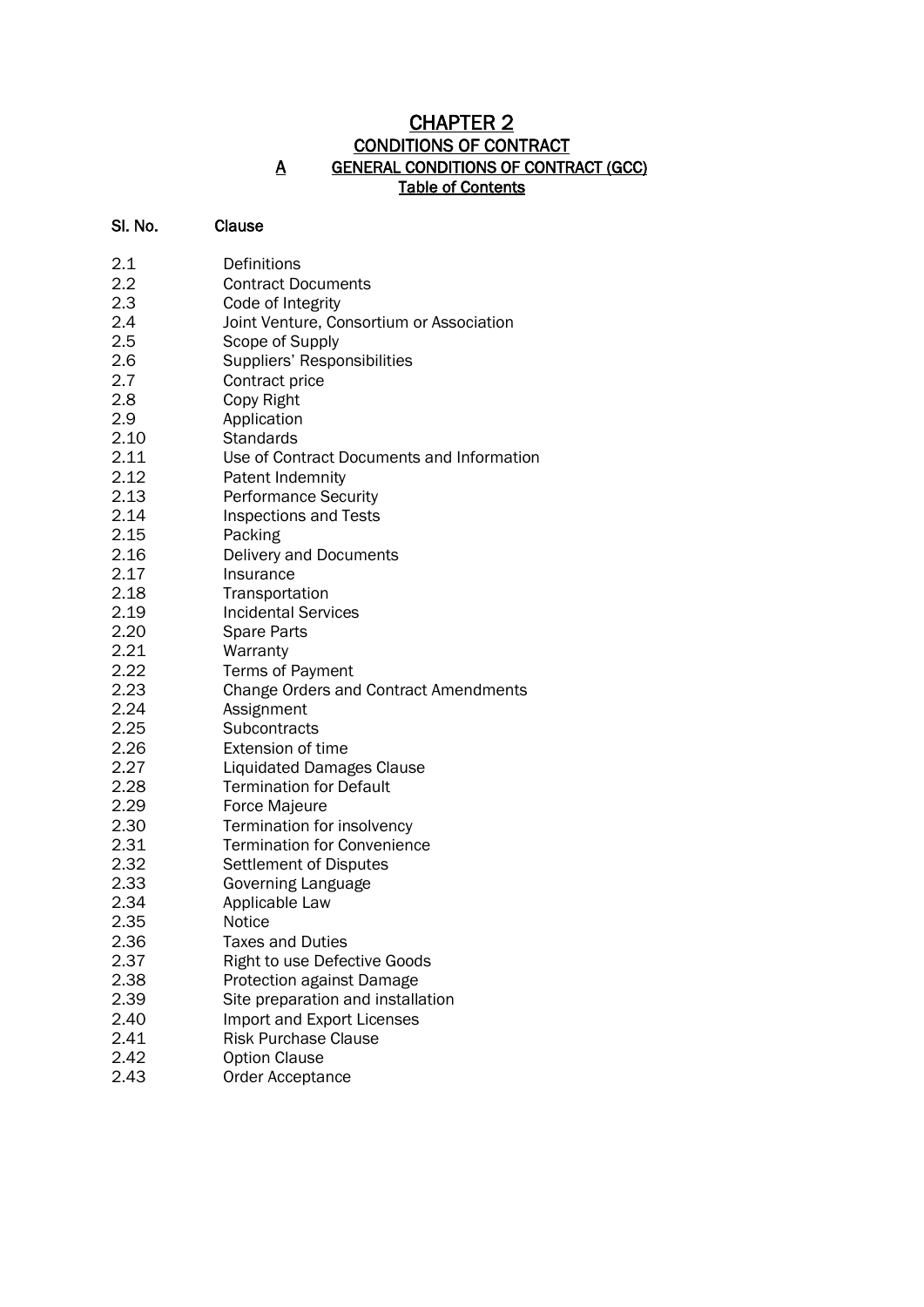## GENERAL CONDITIONS OF CONTRACT (GCC)

#### 2.1 Definitions

- 2.1.1 The following words and expressions shall have the meanings hereby assigned to them:
- (i) "Contract" means the Contract Agreement entered into between the Purchaser and the Supplier, together with the Contract Documents referred to therein, including all attachments, appendices, and all documents incorporated by reference therein.
- (ii) "Contract Documents" means the documents listed in the Contract Agreement, including any amendments thereto.
- (iii) "Contract Price" means the price payable to the Supplier as specified in the Contract Agreement, subject to such additions and adjustments thereto or deductions there from, as may be made pursuant to the Contract.
- (iv) "Day" means calendar day.
- (v) "Completion" means the fulfilment of the Goods and related Services by the Supplier in accordance with the terms and conditions set forth in the Contract.
- (vi) "GCC" means the General Conditions of Contract.
- (vii) "Goods" means all of the commodities, raw material, machinery and equipment, and/or other materials that the Supplier is required to supply to the Purchaser under the Contract.
- (viii) "Related Services" means the services incidental to the supply of the goods, such as transportation, insurance, installation, training and initial maintenance and other such obligations of the Supplier under the Contract.
- (ix) "Subcontractor" means any natural person, private or government entity, or a combination of the above, to whom any part of the Goods to be supplied or execution of any part of the Related Services is subcontracted by the Supplier.
- (x) Supplier" means the natural person, private or government entity, or a combination of the above, whose bid to perform the Contract has been accepted by the Purchaser and is named as such in the Contract Agreement.
- (xi) The "Council" means the Council of Scientific & Industrial Research (CSIR), registered under the Societies Registration Act, 1860 of the Govt. of India having its registered office at 2, Rafi Marg, New Delhi-110001, India and the
- (xii) "Purchaser" means any of the constituent Laboratory/Institute of the Council situated at any designated place in India as specified in Invitation to bid.
- (xiii) "The final destination," where applicable, means CSIR-Central Electronics Engineering Research Institute Pilani-333031 (Rajasthanh)

### 2.2 Contract Documents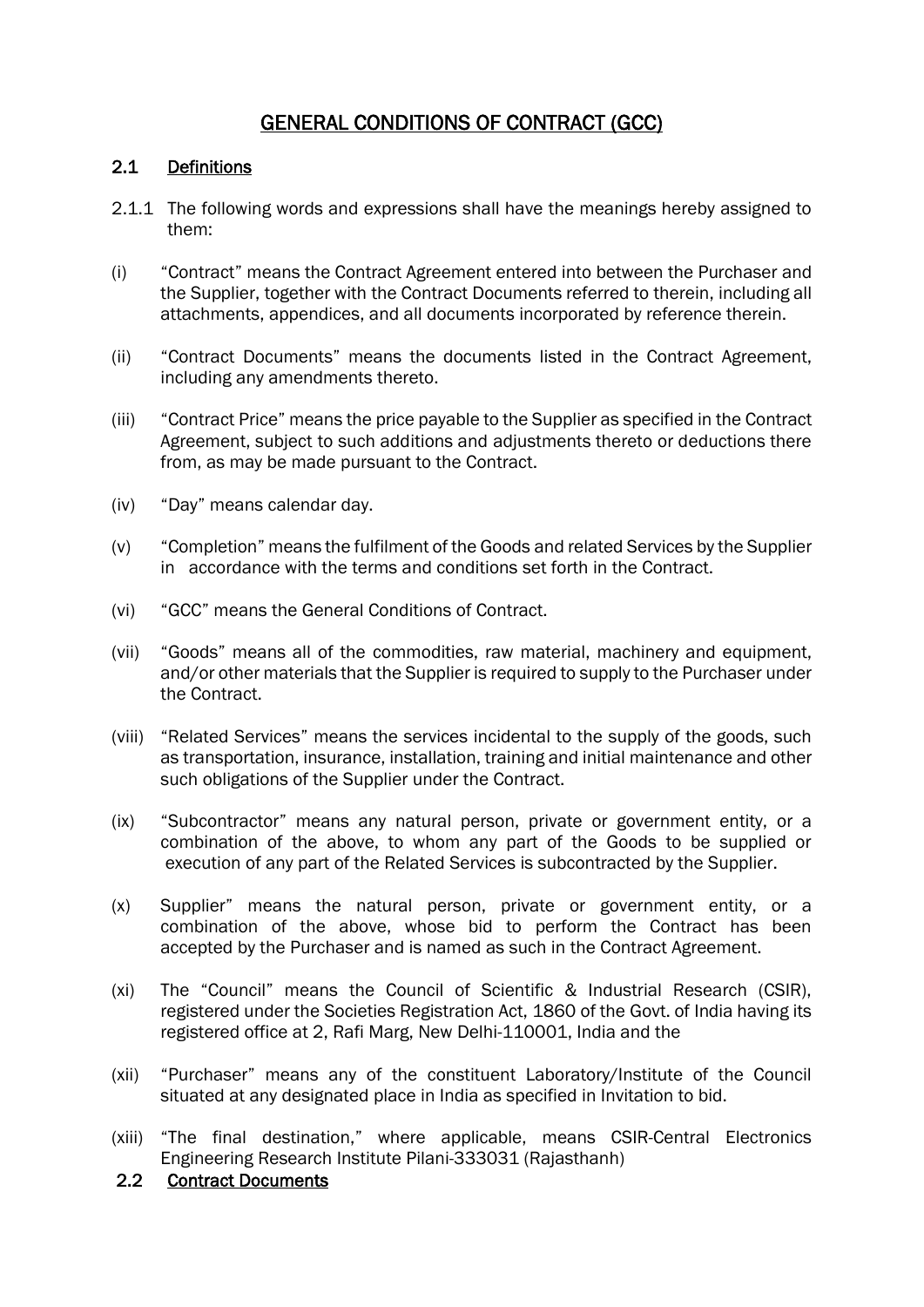2.2.1 Subject to the order of precedence set forth in the Contract Agreement, all documents forming the Contract (and all parts thereof) are intended to be correlative, complementary, and mutually explanatory. The Contract Agreement shall be read as a whole.

### 2.3 Code of Integrity

- 2.3.1 Without prejudice to and in addition to the rights of the Purchaser to other penal provisions as per the bid documents or contract, if the Purchaser comes to a conclusion that a (prospective) bidder/supplier, directly or through an agent, has violated this code of integrity in competing for the contract or in executing a contract, the Purchaser may take appropriate measures including one or more of the following:
	- a) Cancellation of the relevant contract and recovery of compensation for loss incurred by the purchaser;
	- b) Forfeiture or encashment of any other security or bond relating to the procurement;
	- c) Recovery of payments including advance payments, if any, made by the Purchaser along with interest thereon at the prevailing rate.
	- d) Provisions in addition to above:
		- 1) Removal from the list of registered suppliers and banning/debarment of the bidder from participation in future procurements of the purchaser for a period not less than one year;
		- 2) In case of anti-competitive practices, information for further processing may be filed under a signature of the Joint Secretary level officer, with the Competition Commission of India;
		- 3) Initiation of suitable disciplinary or criminal proceedings against any individual or staff found responsible.

#### 2.4 Joint Venture, Consortium or Association

2.4.1 If the Supplier is a joint venture, consortium, or association, all of the parties shall be jointly and severally liable to the Purchaser for the fulfillment of the provisions of the Contract and shall designate one party to act as a leader with authority to bind the joint venture, consortium, or association. The composition or the constitution of the joint venture, consortium, or association shall not be altered without the prior consent of the Purchaser.

#### 2.5 Scope of Supply

2.5.1 The Goods and Related Services to be supplied shall be as specified in invitation to bid.

#### 2.6 Suppliers' Responsibilities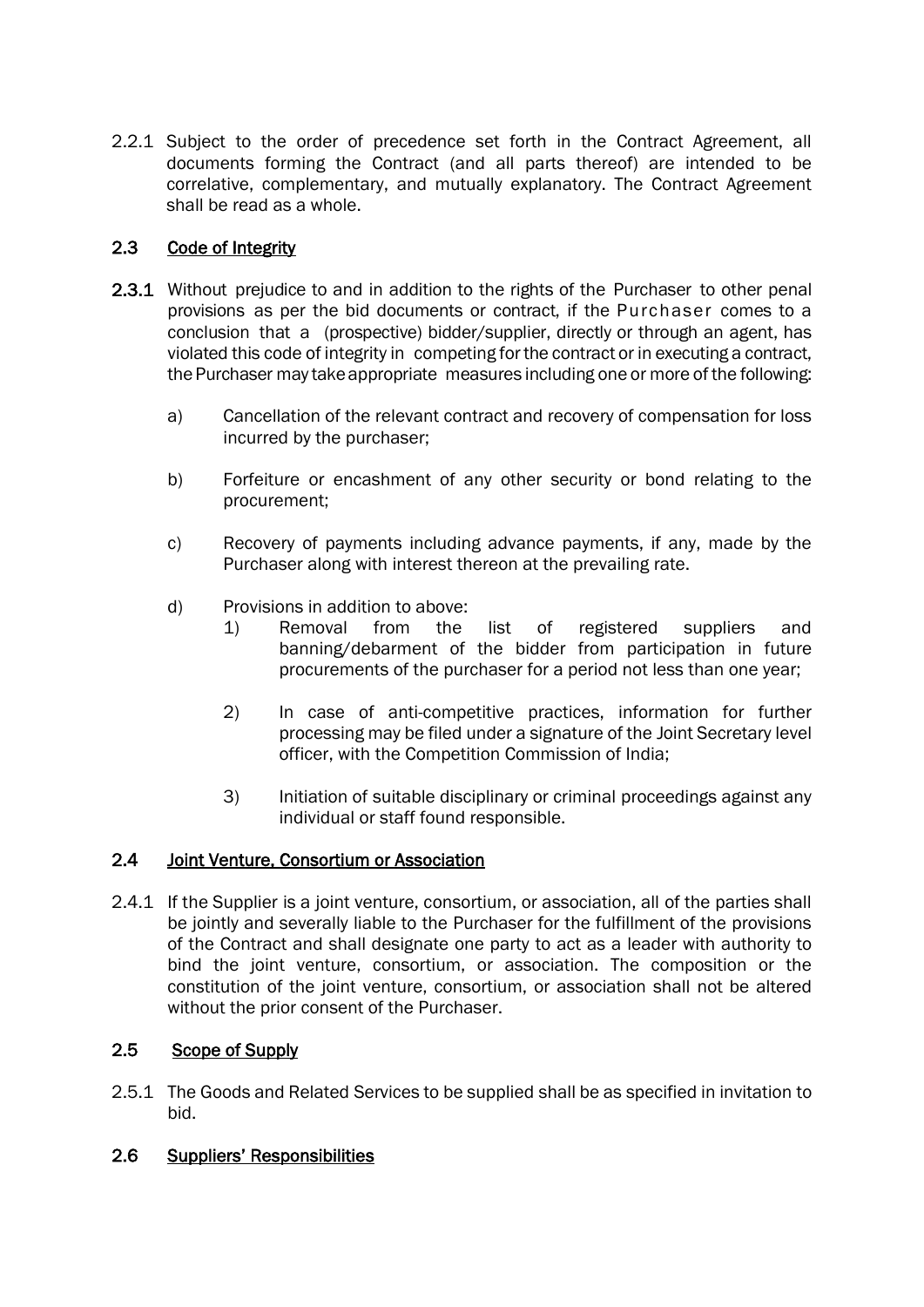2.6.1 The Supplier shall supply all the Goods and Related Services included in the Scope of Supply in accordance with Scope of Supply Clause of the GCC, and the Delivery and Completion Schedule, as per GCC Clause relating to delivery and document.

### 2.7 Contract price

2.7.1 Prices charged by the Supplier for the Goods supplied and the Related Services performed under the Contract shall not vary from the prices quoted by the Supplier in its bid.

### 2.8 Copy Right

2.8.1 The copyright in all drawings, documents, and other materials containing data and information furnished to the Purchaser by the Supplier herein shall remain vested in the Supplier, or, if they are furnished to the Purchaser directly or through the Supplier by any third party, including suppliers of materials, the copyright in such materials shall remain vested in such third party.

### 2.9 Application

2.9.1 These General Conditions shall apply to the extent that they are not superseded by provisions in other parts of the Contract.

### 2.10 Standards

2.10.1 The Goods supplied and services rendered under this Contract shall conform to the standards mentioned in the Technical Specifications, and, when no applicable standard is mentioned, to the authoritative standard appropriate to the Goods' country of origin and such standards shall be the latest issued by the concerned institution.

#### 2.11 Use of Contract Documents and Information

- 2.11.1 The Supplier shall not, without the Purchaser's prior written consent, disclose the Contract, or any provision thereof, or any specification, plan, drawing, pattern, sample or information furnished by or on behalf of the Purchaser in connection therewith, to any person other than a person employed by the Supplier in performance of the Contract. Disclosure to any such employed person shall be made in confidence and shall extend only so far, as may be necessary for purposes of such performance.
- 2.11.2 The Supplier shall not, without the Purchaser's prior written consent, make use of any document or information enumerated above except for purposes of performing the Contract.
- 2.11.3 Any document, other than the Contract itself, enumerated above shall remain the property of the Purchaser and shall be returned (in all copies) to the Purchaser on completion of the Supplier's performance under the Contract if so required by the Purchaser.

### 2.12 Patent Indemnity

2.12.1 The Supplier shall, subject to the Purchaser's compliance with GCC Sub-Clause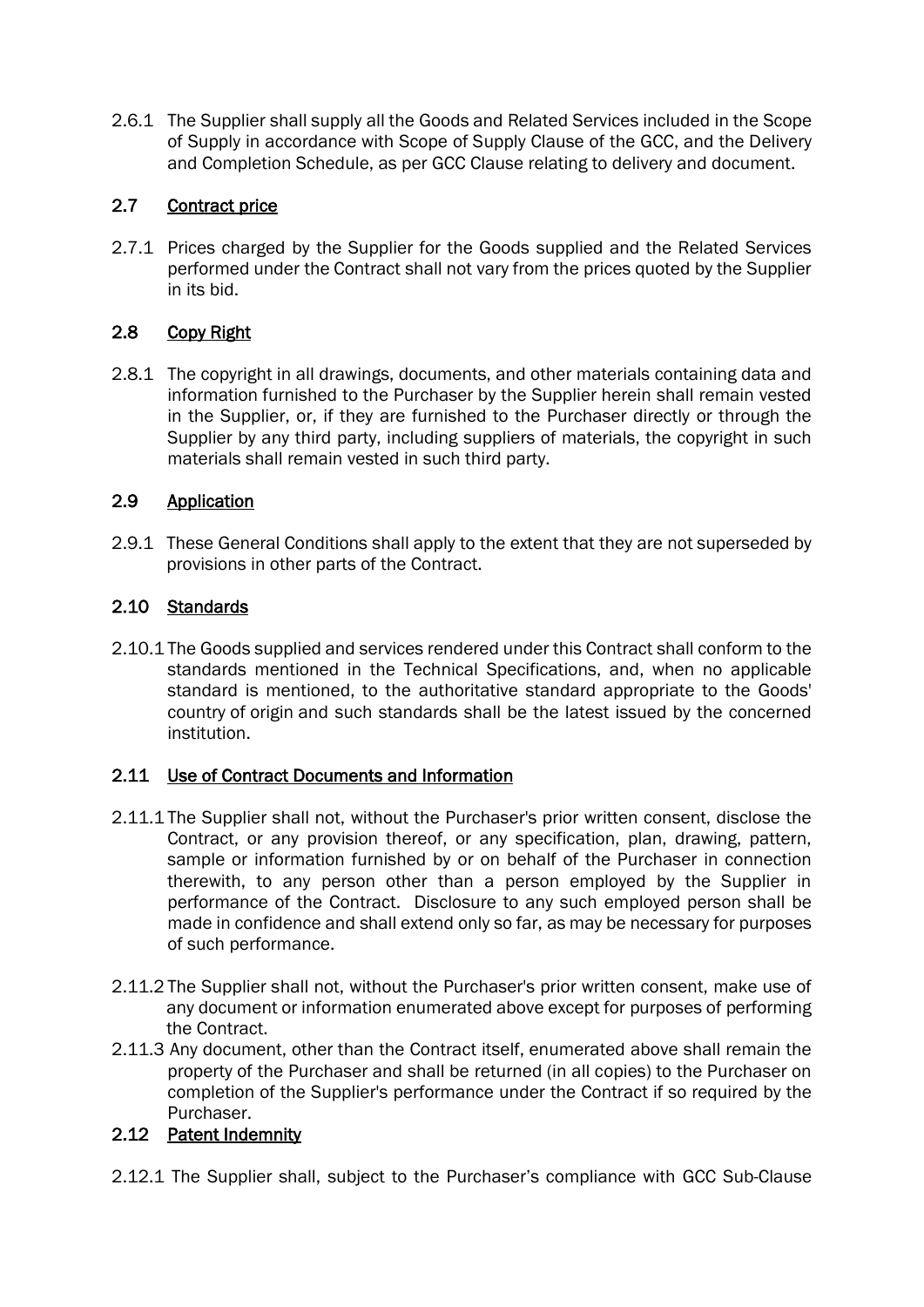2.12.2 Indemnify and hold harmless the Purchaser and its employees and officers from and against any and all suits, actions or administrative proceedings, claims, demands, losses, damages, costs, and expenses of any nature, including attorney's fees and expenses, which the Purchaser may suffer as a result of any infringement or alleged infringement of any patent, utility model, registered design, trademark, copyright, or other intellectual property right registered or otherwise existing at the date of the Contract by reason of:

- (a) The installation of the Goods by the Supplier or the use of the Goods in India; and
- (b) The sale in any country of the products produced by the Goods.
- 2.12.2 If any proceedings are brought or any claim is made against the Purchaser, the Purchaser shall promptly give the Supplier a notice thereof, and the Supplier may at its own expense and in the Purchaser's name conduct such proceedings or claim and any negotiations for the settlement of any such proceedings or claim.

### 2.13 Performance Security

- 2.13.1 Within 21 days of receipt of the notification of award/PO, the Supplier shall furnish performance security in the amount specified in the Purchase Order, valid till 60 days after the warranty period
- 2.13.2 The proceeds of the performance security shall be payable to the Purchaser as compensation for any loss resulting from the Supplier's failure to complete its obligations under the Contract.
- 2.13.3 The Performance Security shall be denominated in Indian Rupees for the offers received for supplies within India and denominated in the currency of the contract in the case of offers received for supply from foreign countries or in equivalent Indian Rupees in case the Performance Security is submitted by the Indian Agent.
- 2.13.4 In the case of imports, the PS may be submitted either by the principal or by the Indian agent and, in the case of purchases from indigenous sources, the PS may be submitted by either the manufacturer or their authorized dealer/bidder.
- 2.13.5 The Performance security shall be in one of the following forms:
	- (a) A Bank guarantee or stand-by Letter of Credit issued by a Scheduled commercial bank located in India or a bank located abroad in the form provided in the bidding documents.

#### Or

(b) A Banker's cheque or Account Payee demand draft in favour of the purchaser.

Or

(c) A Fixed Deposit Receipt pledged in favour of the Purchaser.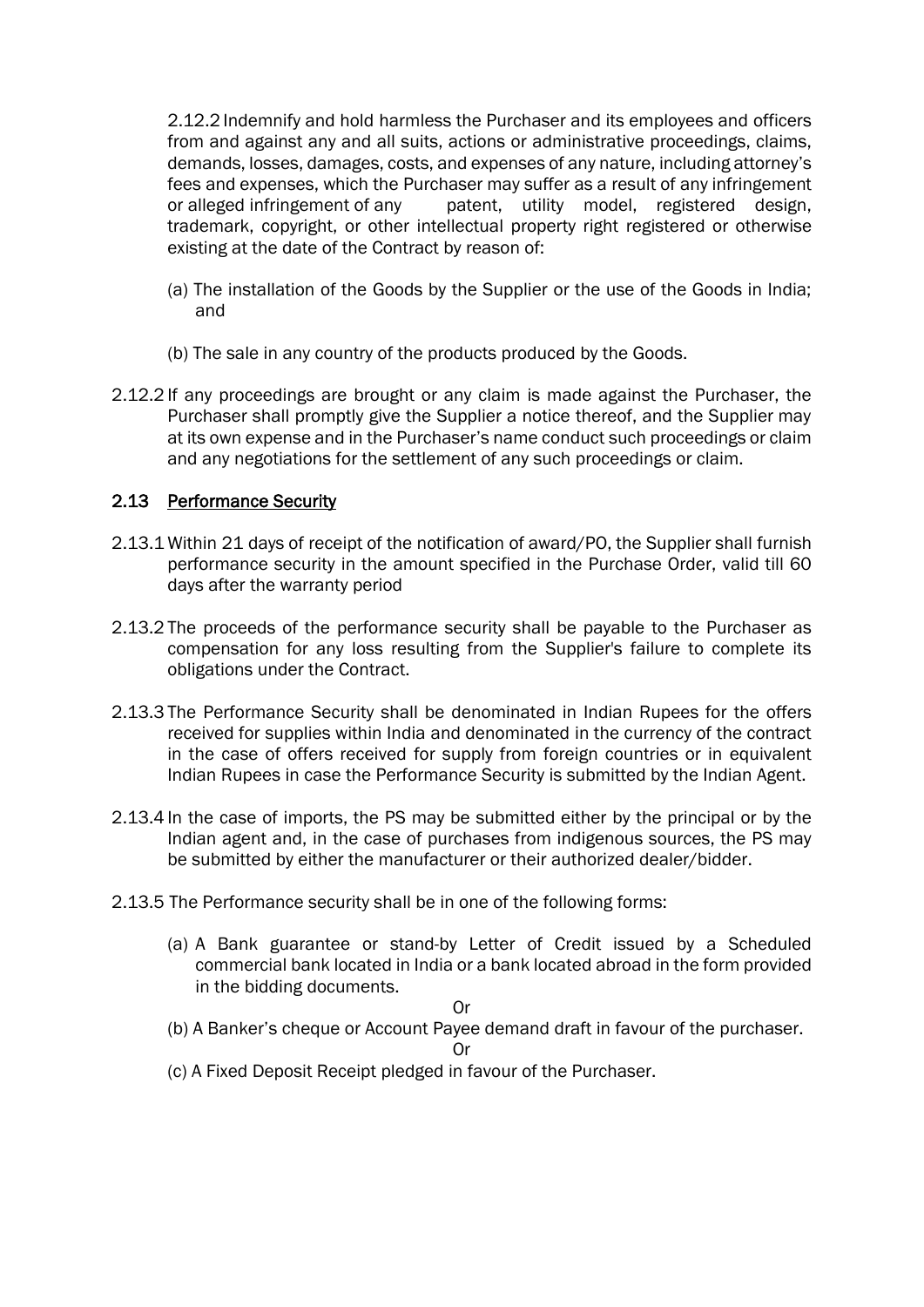- 2.13.6 The performance security will be discharged by the Purchaser and returned to the Supplier not later than 60 days following the date of completion of the Supplier's performance obligations, including any warranty obligations, unless specified otherwise, without levy of any interest.
- 2.13.7 In the event of any contract amendment, the supplier shall, within 21 days of receipt of such amendment, furnish the amendment to the performance security, rendering the same valid for the duration of the contract, as amended for further period of 60 days thereafter.
- 2.13.8 The order confirmation must be received within 14 days. However, the Purchaser has the powers to extend the time frame for submission of order confirmation and submission of Performance Security (PS). Even after extension of time, if the order confirmation /PS are not received, the contract shall be cancelled provided that the purchaser, on being satisfied that it is not a case of cartelization and the integrity of the procurement process has been maintained, may, for cogent reasons, offer the next successful bidder an opportunity to match the financial bid of the first successful bidder, and if the offer is accepted, award the contract to the next successful bidder at the price bid of the first successful bidder.
- 2.13.9 Whenever, the bidder chooses to submit the Performance Security in the form of Bank Guarantee, then he should advise the banker issuing the Bank Guarantee to immediately send by Registered Post (A.D.) an unstamped duplicate copy of the Guarantee directly to the Purchaser with a covering letter to compare with the original BG for the correctness, genuineness, etc.

#### 2.14 Inspections and Tests

2.14.1 The inspections & test, training required would be as detailed in invitation to bid.

#### 2.15 Packing

- 2.15.1 The Supplier shall provide such packing of the Goods as is required to prevent them damage or deterioration during transit to their final destination as indicated in the Contract. The packing shall be sufficient to withstand, without limitation, rough handling during transit and exposure to extreme temperatures, salt and precipitation during transit and open storage. Packing case size and weights shall take into consideration, where appropriate, the remoteness of the Goods' final destination and the absence of heavy handling facilities at all points in transit.
- 2.15.2 The packing, marking and documentation within and outside the packages shall comply strictly with such special requirements as shall be provided for in the Contract including additional requirements, if any, specified in the Purchase Order and any subsequent instructions ordered by the Purchaser.
- 2.15.3 The marking and documentation within and outside the packages shall be as under:
	- (a) Each package should have a packing list within it detailing the part Number(s), description, quantity etc.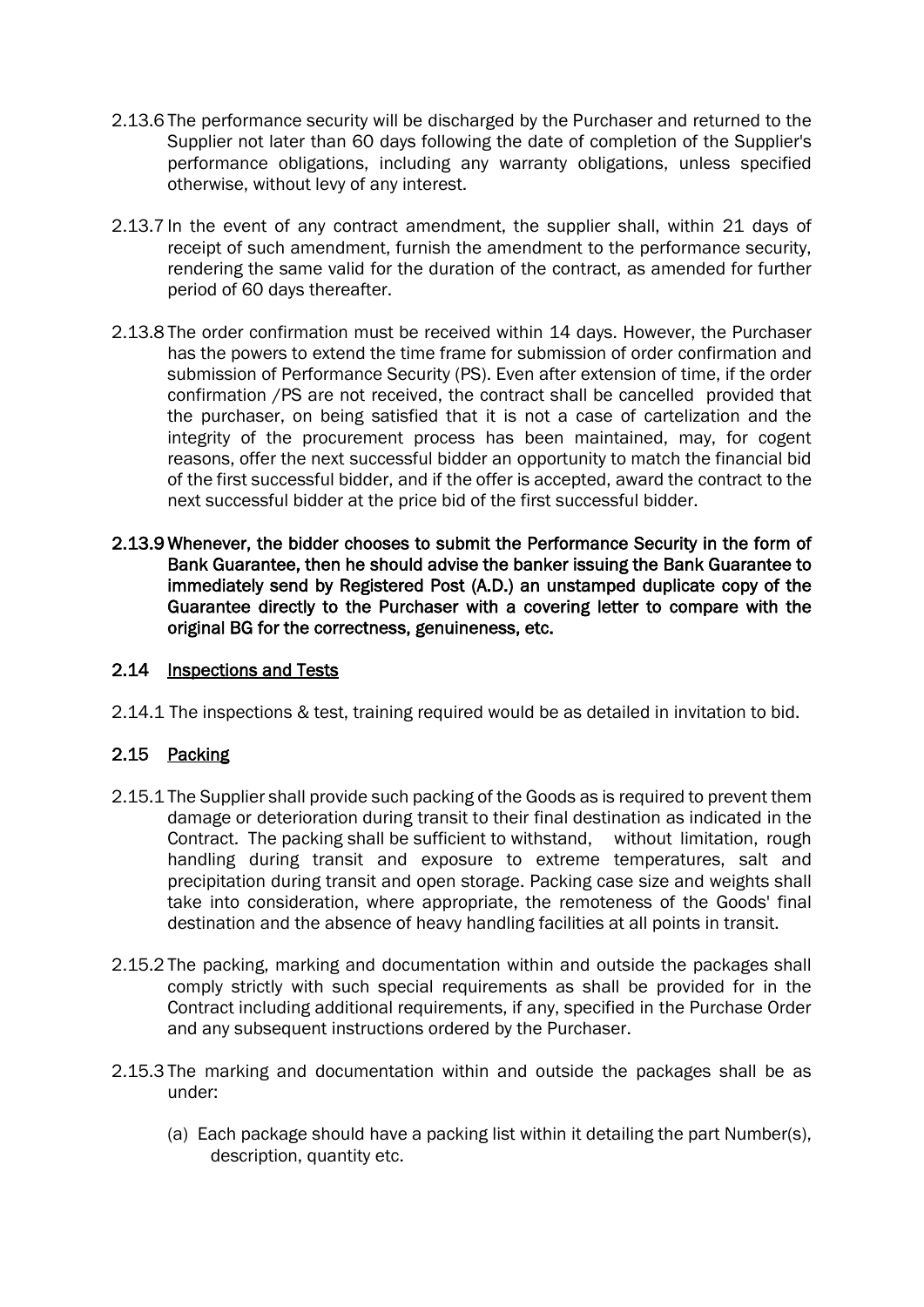- (b) Outside each package, the contract No., the name and address of the purchaser and the final destination should be indicated on all sides and top.
- (c) Each package should be marked as  $1/x$ ,  $2/x$ ,  $3/x$ ............ $x/x$ , where "x" is the total No. of packages contained in the consignment.
- (d) All the sides and top of each package should carry an appropriate indication/label/stickers indicating the precautions to be taken while handling/storage.

#### 2.16 Delivery and Documents

2.16.1 Delivery of the Goods and completion and related services shall be made by the Supplier in accordance with the terms specified by the Purchaser in the contract. The details of shipping and/or other documents to be furnished by the supplier are as under :-

#### For goods manufactured within India

Within 24 hours of dispatch, the supplier shall notify the purchaser the complete details of dispatch and also supply following documents by registered post / speed post and copies thereof by FAX/Email.

- (a) Two copies of Supplier's Invoice indicating, *inter-alia* description and specification of the goods, quantity, unit price, total value;
- (b) Packing list;
- (c) Insurance certificate, if required under the contract;
- (d) Railway receipt/Consignment note;
- (e) Manufacturer's guarantee certificate and in-house inspection certificate;
- (f) Inspection certificate issued by purchaser's inspector, if any; and
- (g) Any other document(s) as and when required in terms of the contract;

#### Note:

01 The nomenclature used for the item description in the Invoices (s), packing list(s) and the delivery note(s) etc. should be identical to that used in the contract. The dispatch particulars including the name of the transporter should also be mentioned in the Invoice(s).

02 The above documents should be received by the Purchaser before arrival of the Goods and, if not received, the Supplier will be responsible for any consequent expenses

#### For goods manufactured abroad

Within 24 hours of dispatch, the supplier shall notify the purchaser the complete details of dispatch and also supply following documents by Registered Post/courier and copies thereof by FAX/Email.

- (a) Two copies of supplier's Invoice giving full details of the goods including quantity, value, etc.;
- (b) Packing list;
- (c) Certificate of country of origin issued by the supplier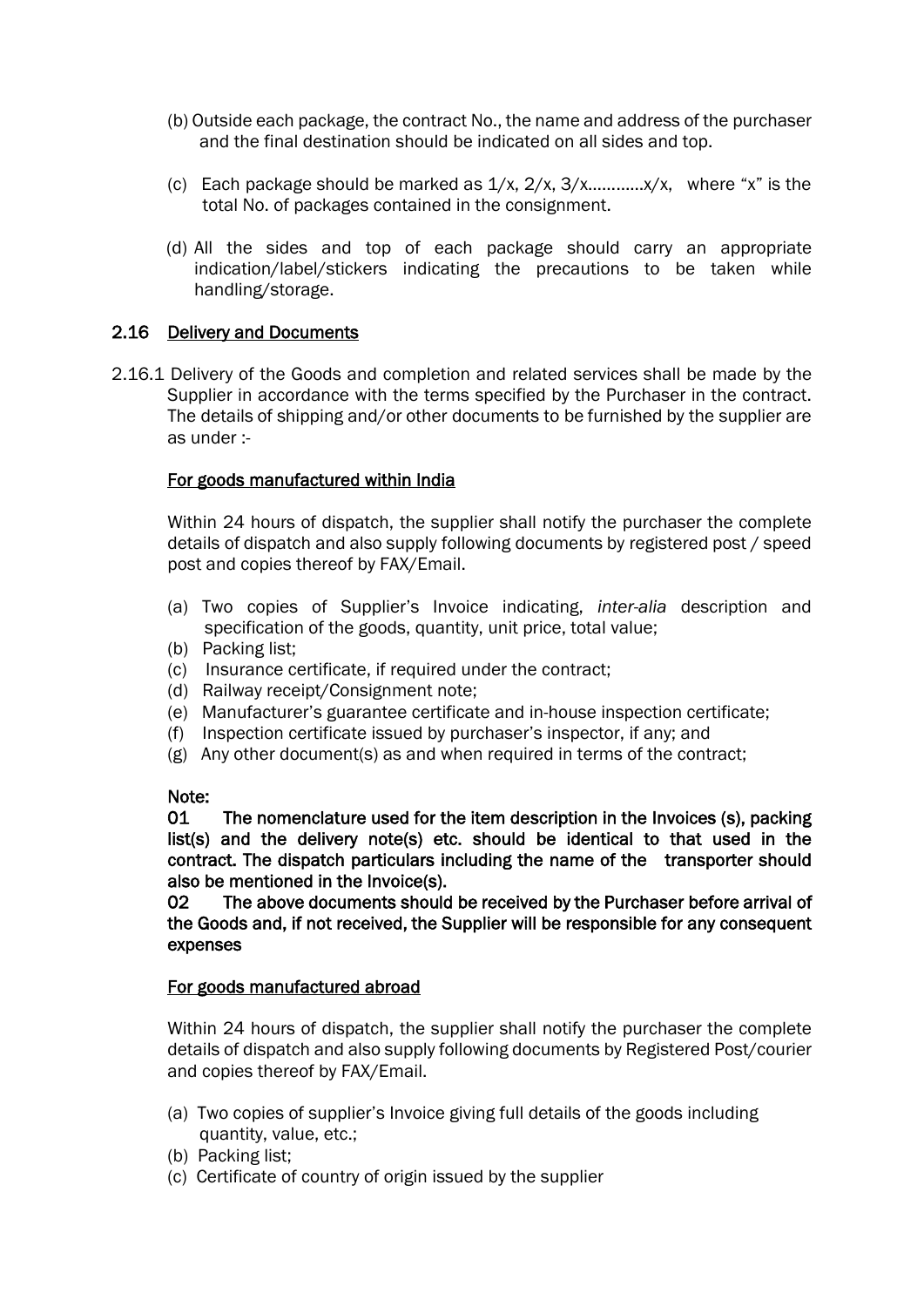- (d) Manufacturer's guarantee and Inspection certificate;
- (e) Inspection certificate issued by the Purchaser's Inspector, if any;
- (f) Insurance Certificate, if required under the contract;
- (g) Name of the Vessel/Carrier;
- (h) Bill of Lading/Airway Bill;
- (i) Any other document(s) as and when required in terms of the contract;

#### Note:

01. The nomenclature used for the item description in the invoices(s), packing list(s) and the delivery note(s) etc. should be identical to that used in the contract. The dispatch particulars including the name of the transporter should also be mentioned in the Invoice(s).

02. The above documents should be received by the Purchaser before arrival of the Goods and, if not received, the Supplier will be responsible for any consequent expenses.

- 2.16.2 The terms FOB, FCA, CIF, CIP etc shall be governed by the rules prescribed in the current edition of the Inco terms published by the International Chambers of Commerce, Paris.
- 2.16.3 The mode of transportation shall be as specified in invitation to bid. In case the purchaser elects to have the transportation done through Air, then air lifting needs to be done through Air India only. In case Air India does not operate in the Airport of despatch, then the bidder is free to engage the services of any other Airlines.

#### 2.17 Insurance

- 2.17.1 Should the purchaser elect to buy on CIF/CIP basis, the Goods supplied under the Contract shall be fully insured against any loss or damage incidental to manufacture or acquisition, transportation, storage and delivery. The Insurance shall be for an amount equal to 110% of the CIF or CIP value of the contract from within "warehouse to warehouse (final destination)" on "all risk basis" including strikes, riots and civil commotion.
- 2.17.2 Where delivery of the goods is required by the purchaser on CIF or CIP basis the supplier shall arrange and pay for Cargo Insurance, naming the purchaser as beneficiary and initiate & pursue claims till settlement, on the event of any loss or damage.
- 2.17.3 Where delivery is on FOB or FCA basis, insurance would be the responsibility of the purchaser.
- 2.17.4 With a view to ensure that claims on insurance companies, if any, are lodged in time, the bidders and /or the Indian agent shall be responsible for follow up with their principals for ascertaining the dispatch details and informing the same to the Purchaser and he shall also liaise with the Purchaser to ascertain the arrival of the consignment after clearance so that immediately thereafter in his presence the consignment could be opened and the insurance claim be lodged, if required, without any loss of time. Any delay on the part of the bidder/Indian Agent would be viewed seriously and he shall be directly responsible for any loss sustained by the purchaser on the event of the delay.
- 2.18 Transportation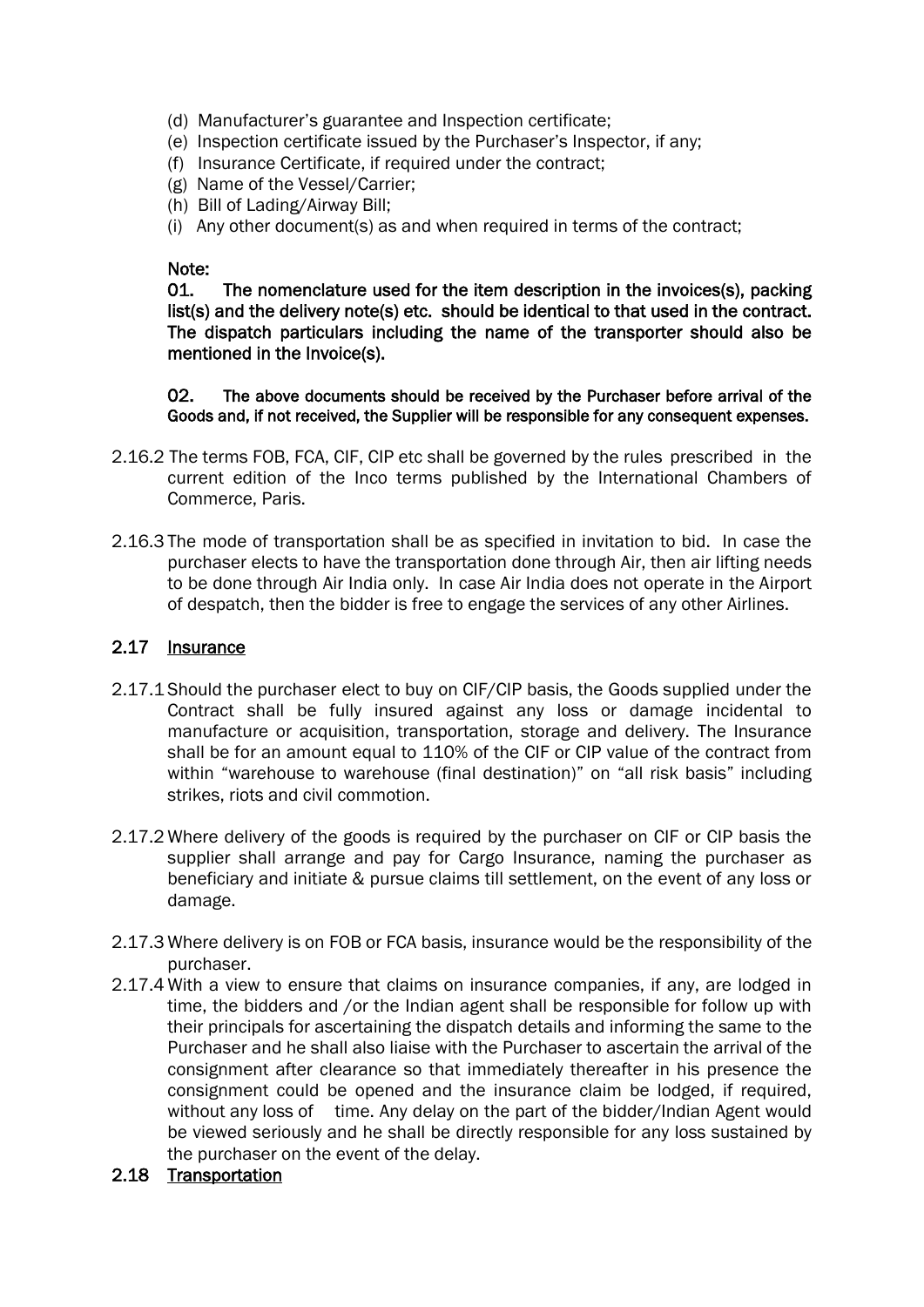- 2.18.1 Where the Supplier is required under the Contract to deliver the Goods FOB, transport of the Goods, up to and including the point of putting the Goods on board the vessel at the specified port of loading, shall be arranged and paid for by the Supplier, and the cost thereof shall be included in the Contract price. Where the Supplier is required under the Contract to deliver the Goods FCA, transport of the Goods and delivery into the custody of the carrier at the place named by the Purchaser or other agreed point shall be arranged and paid for by the Supplier, and the cost thereof shall be included in the Contract price.
- 2.18.2 Where the Supplier is required under the Contract to deliver the Goods CIF or CIP, transport of the Goods to the port of destination or such other named place of destination in the Purchaser's country, as shall be specified in the Contract, shall be arranged and paid for by the Supplier, and the cost thereof shall be included in the Contract Price.
- 2.18.3 In the case of supplies from within India, where the Supplier is required under the Contract to transport the Goods to a specified destination in India, defined as the Final Destination, transport to such destination, including insurance and storage, as specified in the Contract, shall be arranged by the Supplier, and the related costs shall be included in the Contract Price.

#### 2.19 Incidental Services

2.19.1 The supplier may be required to provide any or all of the services, including training, if any, specified in invitation to bid.

#### 2.20 Spare Parts

- 2.20.1 The Supplier shall be required to provide any or all of the following materials, notifications, and information pertaining to spare parts manufactured or distributed by the Supplier:
	- (a) Such spare parts as the Purchaser may elect to purchase from the Supplier, providing that this election shall not relieve the Supplier of any warranty obligations under the Contract; and
	- (b) In the event of termination of production of the spare parts:
	- (i) Advance notification to the Purchaser of the pending termination, in sufficient time to permit the Purchaser to procure needed requirements; and
	- (ii) Following such termination, furnishing at no cost to the Purchaser, the blueprints, drawings and specifications of the spare parts, if requested.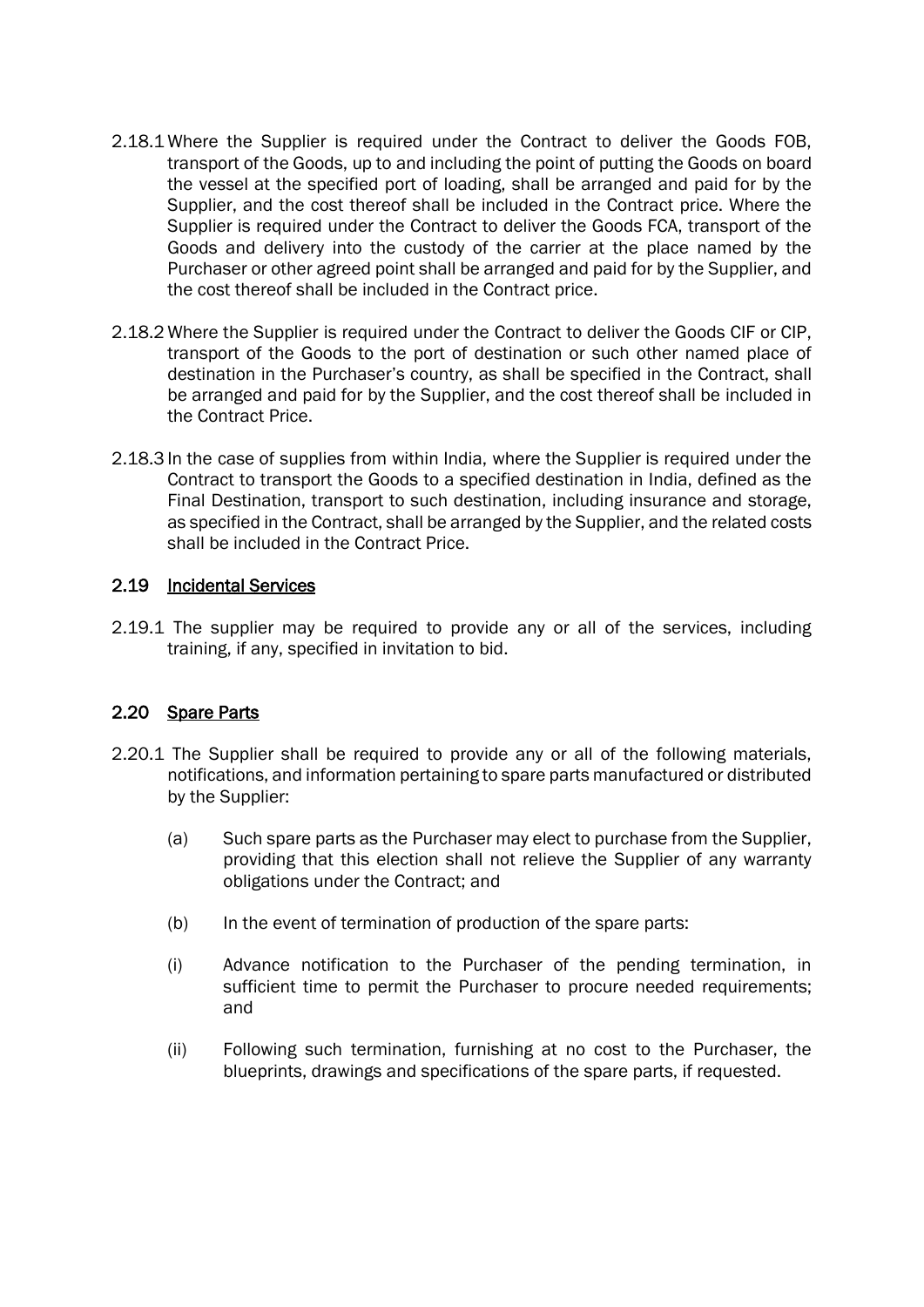#### 2.21 Warranty

- 2.21.1 The Supplier warrants that all the Goods are new, unused, and of the most recent or current models, and that they incorporate all recent improvements in design and materials, unless provided otherwise in the Contract.
- 2.21.2 The Supplier further warrants that the Goods shall be free from defects arising from any act or omission of the Supplier or arising from design, materials, and workmanship, under normal use in the conditions prevailing in India.
- 2.21.3 The warranty shall remain valid for a period as specified in the Purchase Order after the goods or any portion thereof as the case may be have been delivered to and accepted at the final destination.
- 2.21.4 The Purchaser shall give notice to the Supplier stating the nature of any such defects together with all available evidence thereof, promptly following the discovery thereof. The Purchaser shall afford all reasonable opportunity for the Supplier to inspect such defects.
- 2.21.5 Upon receipt of such notice, the Supplier shall, within a reasonable period of time, expeditiously repair or replace the defective Goods or parts thereof, at no cost to the Purchaser.
- 2.21.6 If having been notified, the Supplier fails to remedy the defect within a reasonable period of time, the Purchaser may proceed to take within a reasonable period such remedial action as may be necessary, at the Supplier's risk and expense and without prejudice to any other rights which the Purchaser may have against the Supplier under the Contract.
- 2.21.7 Goods requiring warranty replacements must be replaced on free of cost basis to the purchaser.

#### 2.22 Terms of Payment

- 2.22.1 The method and conditions of payment to be made to the Supplier under this Contract shall be as specified in the Purchase Order.
- 2.22.2 The Supplier's request(s) for payment shall be made to the Purchaser in writing, accompanied by an invoice describing, as appropriate, the Goods delivered and the Services performed, and by documents, submitted pursuant to Delivery and document Clause of the GCC and upon fulfilment of other obligations stipulated in the contract.
- 2.22.3 Payments shall be made promptly by the Purchaser but in no case later than thirty (30) days after submission of the invoice or claim by the Supplier. While claiming the payment, the supplier should certify in the bill/invoice that the payment being claimed strictly in terms of the contract and all obligations on the part of the supplier for claiming the payment have been fulfilled as required under the contract.
- 2.22.4 Payments shall be made in currency as indicated in the contract.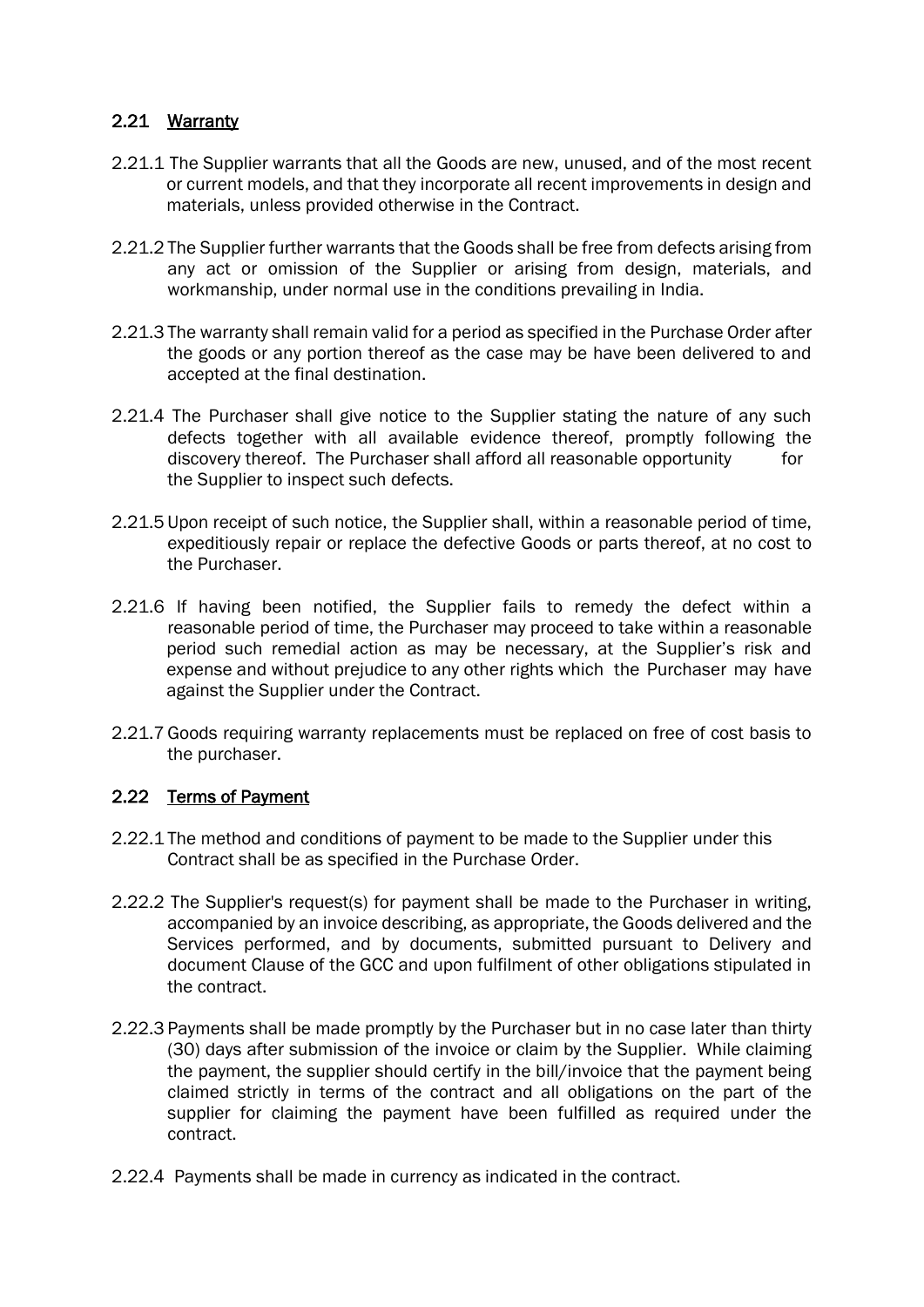2.22.5 In case of imports, the L/C will be confirmed at the suppliers cost, if requested specifically by the supplier. All bank charges abroad shall be to the account of the beneficiary i.e. supplier and all bank charges in India shall be to the account of the opener i.e. purchaser. If L/C is requested to be extended/ reinstated for reasons not attributable to the purchaser, the charges thereof would be to the suppliers' account. Payment of local currency portion shall be made in Indian Rupees within thirty (30) days of presentation of claim supported by a certificate from the Purchaser declaring that the Goods have been delivered and that all other contracted Services have been performed. The LC for 100% value of the contract shall be established after deducting the agency commission payable if any, to the Indian agent from the FOB/FCA value.

#### Note:

All payments due under the Contract shall be paid after deduction of statutory levies at source (like ESIC, Income Tax, etc.), wherever applicable.

#### 2.23 Change Orders and Contract Amendments

- 2.23.1 The Purchaser may at any time, by written order given to the Supplier pursuant to Clause on Notices of the GCC make changes within the general scope of the Contract in any one or more of the following:
	- (a) Increase or decrease in the quantity required, exercise of quantity option clause;
	- (b) Changes in schedule of deliveries and terms of delivery;
	- (c) The changes in inspection arrangements;
	- (d) Changes in terms of payments and statutory levies;
	- (e) Changes due to any other situation not anticipated;
- 2.23.2 No changes in the price quoted shall be permitted after the purchase order has been issued except on account of statutory variations.
- 2.23.3 No variation or modification in the terms of the contract shall be made except by written amendment signed by the parties.

#### 2.24 Assignment

2.24.1 The Supplier shall not assign, in whole or in part, its obligations to perform under the Contract, except with the Purchaser's prior written consent.

#### 2.25 Subcontracts

2.25.1 The Supplier shall notify the Purchaser in writing of all subcontracts awarded under this Contract if not already specified in the bid. Such notification, in the original bid or later, shall not relieve the Supplier from any liability or duties or obligation under the Contract.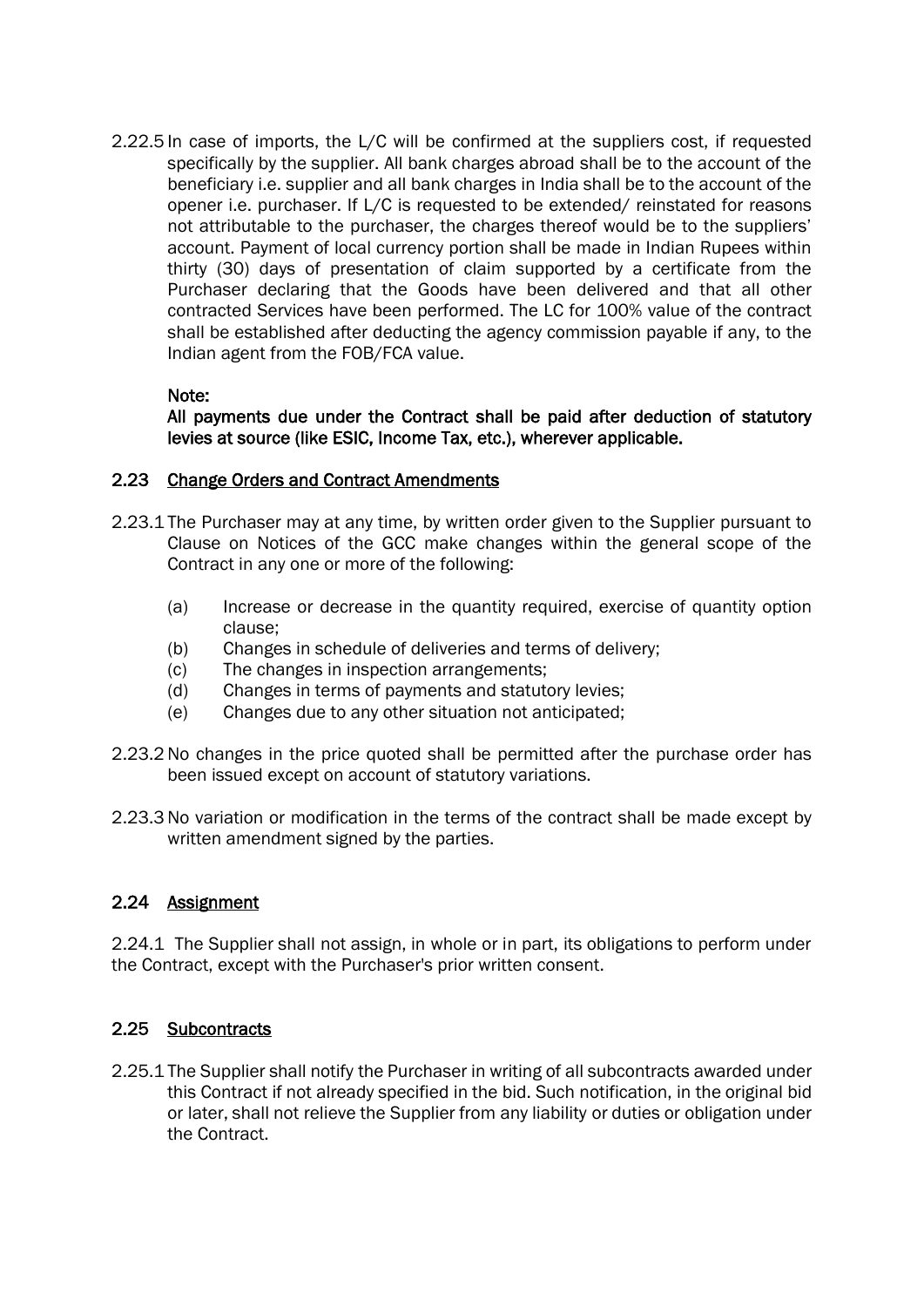### 2.26 Extension of time.

- 2.26.1 Delivery of the Goods and performance of the Services shall be made by the Supplier in accordance with the time schedule specified by the Purchaser.
- 2.26.2 If at any time during performance of the Contract, the Supplier or its subcontractor(s) should encounter conditions impeding timely delivery of the Goods and performance of Services, the Supplier shall promptly notify the Purchaser in writing of the fact of the delay, its likely duration and its cause(s). As soon as practicable after receipt of the Supplier's notice, the Purchaser shall evaluate the situation and may, at its discretion, extend the Supplier's time for performance with or without liquidated damages, in which case the extension shall be ratified by the parties by amendment of the Contract.
- 2.26.3 Except as provided under the Force Majeure clause of the GCC, a delay by the Supplier in the performance of its delivery obligations shall render the Supplier liable to the imposition of liquidated damages pursuant to liquidated damages Clause of the GCC unless an extension of time is agreed upon pursuant to above clause without the application of penalty clause.

### 2.27 Liquidated Damages

2.27.1 Subject to GCC Clause on Force Majeure, if the Supplier fails to deliver any or all of the Goods or to perform the Services within the period(s) specified in the Contract, the Purchaser shall, without prejudice to its other remedies under the Contract, deduct from the Contract Price, as penalty, a sum equivalent to 0.5% of the delivered price of the delayed Goods or unperformed Services or contract value in case the delivered price of the delayed goods or unperformed services cannot be ascertained from the contract, for each week or part thereof of delay until actual delivery or performance, up to a maximum deduction of 10%. Once the maximum is reached, the Purchaser may consider termination of the Contract pursuant to GCC Clause on Termination for Default.

#### 2.28 Termination for Default

- 2.28.1 The Purchaser may, without prejudice to any other remedy for breach of contract, by written notice of default sent to the Supplier, terminate the Contract in whole or part.
	- (a) If the Supplier fails to deliver any or all of the Goods within the period(s) specified in the contract, or within any extension thereof granted by the Purchaser pursuant to GCC Clause on Extension of Time; or
	- (b) If the Supplier fails to perform any other obligation(s) under the Contract.
	- (c) If the Supplier, in the judgment of the Purchaser has engaged in corrupt or fraudulent or collusive or coercive practices etc. as defined in GCC Clause and ITB clause on code of integrity in competing for or in executing the Contract.
- 2.28.2 In the event the purchaser terminates the contract in whole or in part, he may take recourse to any one or more of the following action:
	- (a) The Performance Security is to be forfeited;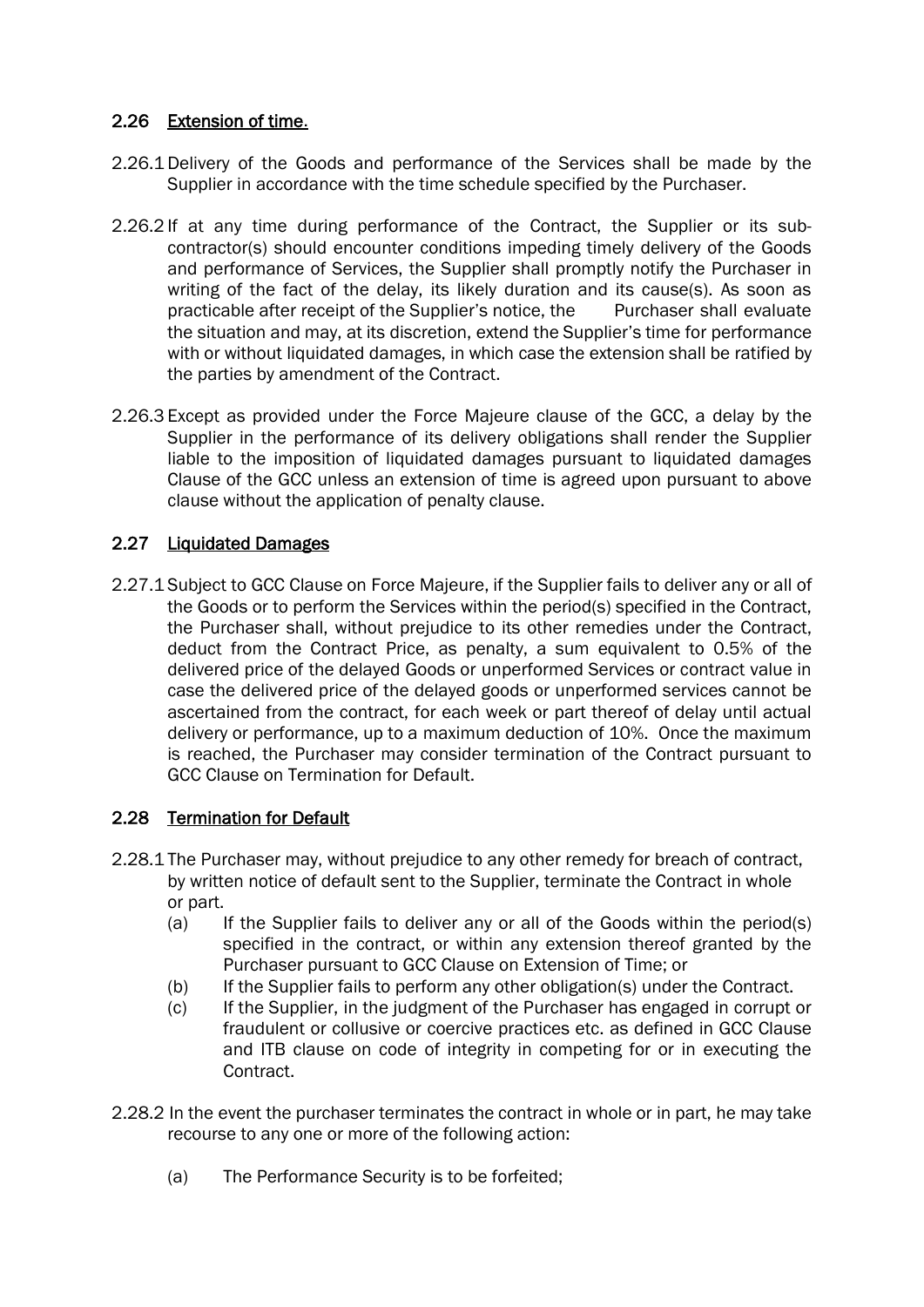- (b) The purchaser may procure, upon such terms and in such manner as it deems appropriate, stores similar to those undelivered, and the supplier shall be liable for all available actions against it in terms of the contract.
- (c) However, the supplier shall continue to perform the contract to the extent not terminated.

#### 2.29 Force Majeure

- 2.29.1 Notwithstanding the provisions of GCC Clauses relating to extension of time, Liquidated damages and Termination for Default the Supplier shall not be liable for forfeiture of its performance security, liquidated damages or termination for default, if and to the extent that, its delay in performance or other failure to perform its obligations under the Contract is the result of an event of Force Majeure.
- 2.29.2 For purposes of this Clause, "Force Majeure" means an event or situation beyond the control of the Supplier that is not foreseeable, is unavoidable, and its origin is not due to negligence or lack of care on the part of the Supplier. Such events may include, but not be limited to, acts of the Purchaser in its sovereign capacity, wars or revolutions, fires, floods, epidemics, quarantine restrictions, and freight embargoes.
- 2.29.3 If a Force Majeure situation arises, the Supplier shall promptly notify the Purchaser in writing of such conditions and the cause thereof within 21 days of its occurrence. Unless otherwise directed by the Purchaser in writing, the Supplier shall continue to perform its obligations under the Contract as far as is reasonably practical, and shall seek all reasonable alternative means for performance not prevented by the Force Majeure event.
- 2.29.4 If the performance in whole or in part or any obligations under the contract is prevented or delayed by any reason of Force Majeure for a period exceeding 60 days, either party may at its option terminate the contract without any financial repercussions on either side.

#### 2.30 Termination for Insolvency

2.30.1 The Purchaser may at any time terminate the Contract by giving written notice to the Supplier, if the Supplier becomes bankrupt or otherwise insolvent. In this event, termination will be without compensation to the Supplier, provided that such termination will not prejudice or affect any right of action or remedy, which has accrued or will accrue thereafter to the Purchaser.

#### 2.31 Termination for Convenience

- 2.31.1 The Purchaser, by written notice sent to the Supplier, may terminate the Contract, in whole or in part, at any time. The notice of termination shall specify that termination is for the Purchaser's convenience, the extent to which performance of the Supplier under the Contract is terminated, and the date upon which such termination becomes effective.
- 2.31.2 The Goods that are complete and ready for shipment within 30 days after the Supplier's receipt of notice of termination shall be accepted by the Purchaser at the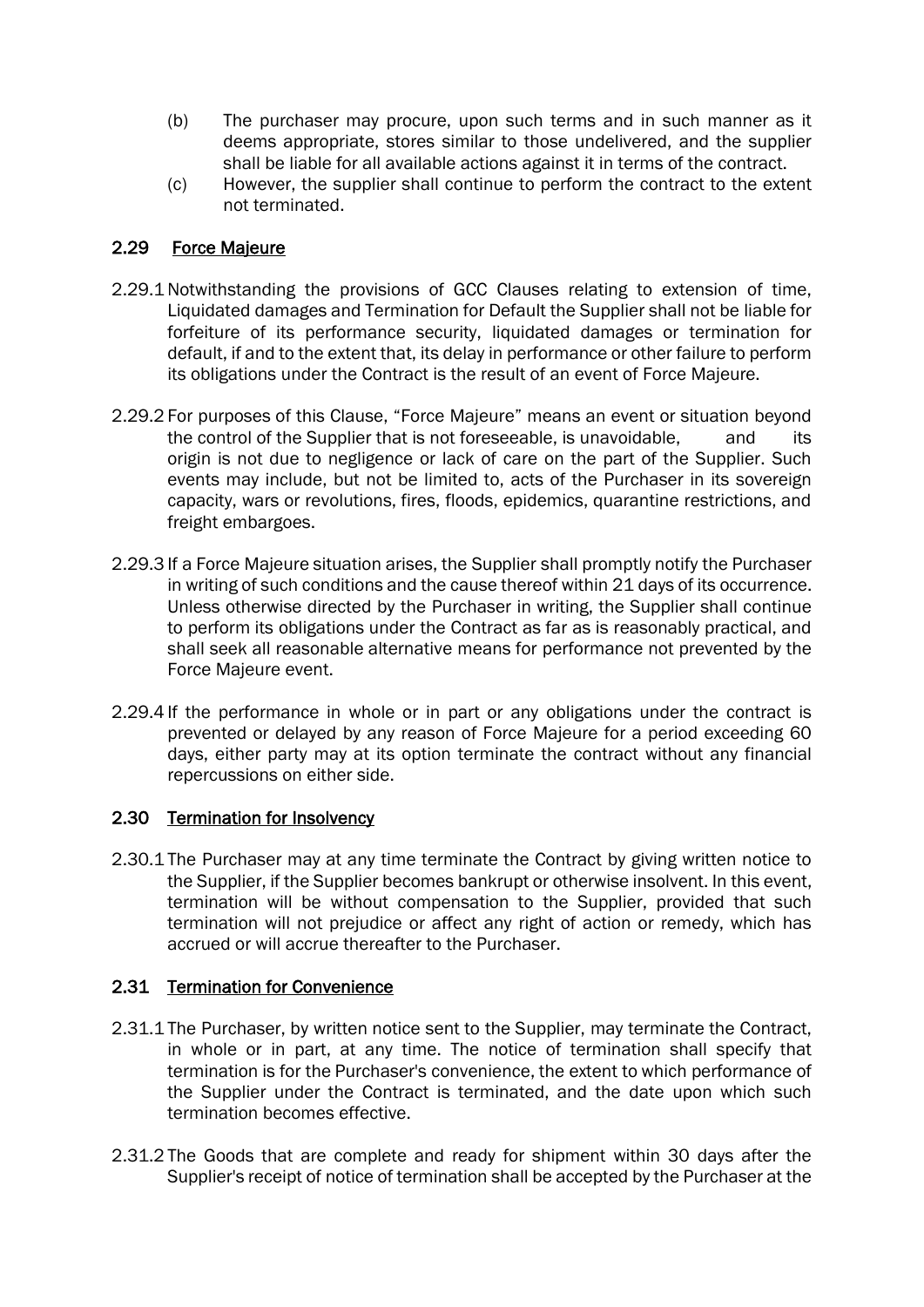Contract terms and prices. For the remaining Goods, the Purchaser may elect:

- (a) To have any portion completed and delivered at the Contract terms and prices; and/or
- (b) To cancel the remainder and pay to the Supplier an agreed amount for partially completed Goods and for materials and parts previously procured by the Supplier.

#### 2.32 Settlement of Disputes

2.32.1 The Purchaser and the supplier shall make every effort to resolve amicably by direct informal negotiation any disagreement or dispute arising between them under or in connection with the Contract.

2.32.2 If, after twenty-one (21) days, the parties have failed to resolve their dispute or difference by such mutual consultation, then either the Purchaser or the Supplier may give notice to the other party of its intention to commence arbitration, as hereinafter provided, as to the matter in dispute, and no arbitration in respect of this matter may be commenced unless such notice is given. Any dispute or difference in respect of which a notice of intention to commence arbitration has been given in accordance with this Clause shall be finally settled by arbitration. Arbitration may be commenced prior to or after delivery of the Goods under the Contract.

2.32.3 The dispute settlement mechanism/arbitration proceedings shall be concluded as under:

- (a) If any dispute or difference arises between the parties hereto as to the construction, interpretation, effect and implication of any provision of this agreement including the rights or liabilities or any claim or demand of any party against other or in regard to any other matter under these presents but excluding any matters, decisions or determination of which is expressly provided for in this Agreement, such disputes or differences shall be referred to an Arbitral Bench consisting of three Arbitrators, one each to be appointed by each party and the two Arbitrators shall appoint a third Arbitrator who shall be the presiding Arbitrator. A reference to the Arbitration under this Clause shall be deemed to be submission within the meaning of the Arbitration and Conciliation Act, 1996 and the rules framed thereunder for the time being in force. Each party shall bear and pay its own cost of the arbitration proceedings unless the Arbitrators otherwise decides in the Award. The venue of arbitration should be the place from where the contract has been issued.
- (b) In the case of a dispute between the purchaser and a Foreign Supplier, the dispute shall be settled by arbitration. In accordance with provision of subclause (a) above. But if this is not acceptable to the supplier then the dispute shall be settled in accordance with provisions of UNCITRAL (United Nations Commission on International Trade Law) Arbitration Rules.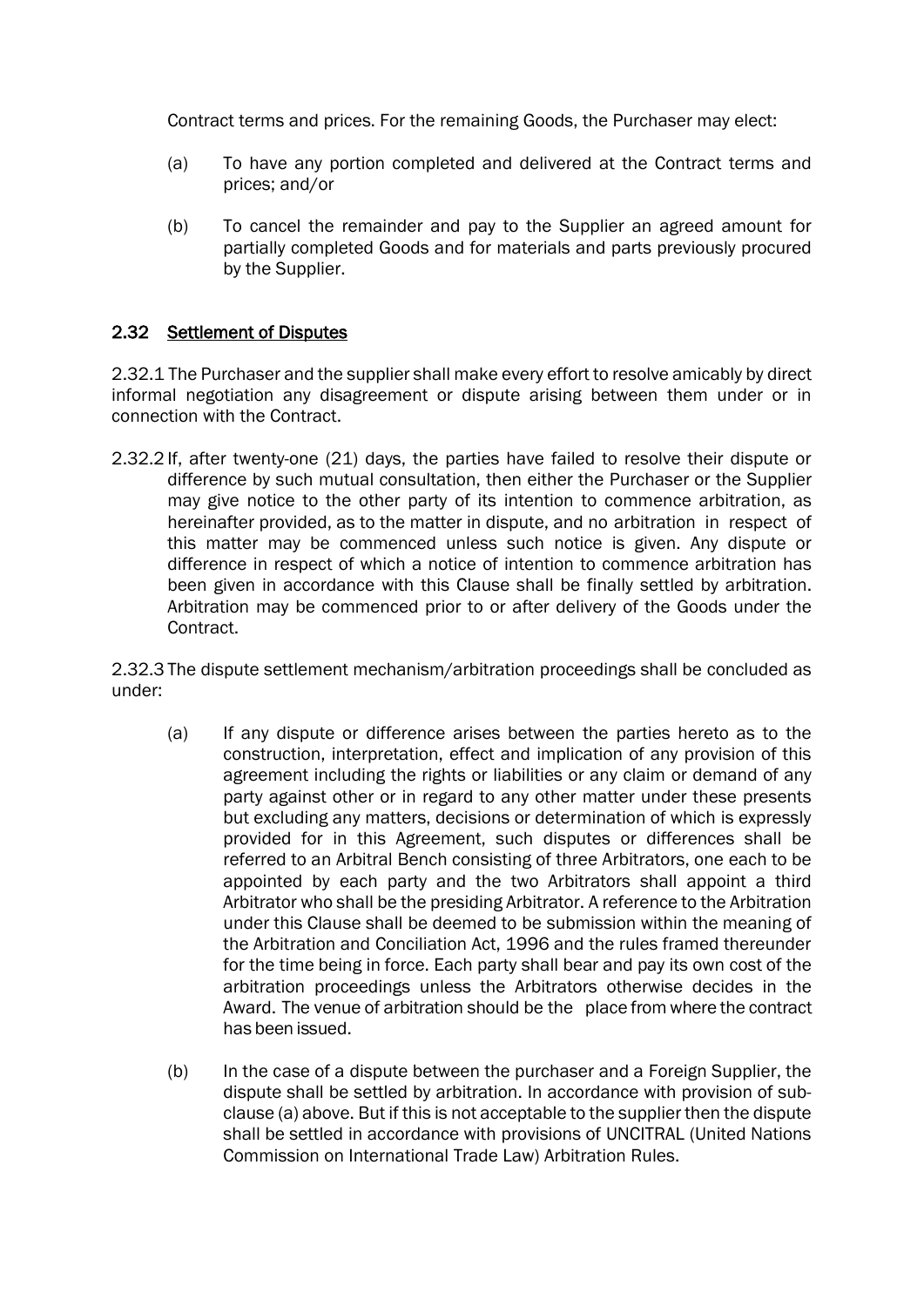- 2.32.4 The venue of the arbitration shall be the place from where the purchase order or contract is issued.
- 2.32.5 Notwithstanding any reference to arbitration herein,
	- (a) the parties shall continue to perform their respective obligations under the Contract unless they otherwise agree; and
	- (b) the Purchaser shall pay the Supplier any monies due the Supplier.

#### 2.33 Governing Language

2.33.1 The contract shall be written in English language which shall govern its interpretation. All correspondence and other documents pertaining to the Contract, which are exchanged by the parties, shall be written in the English language only.

#### 2.34 Applicable Law

2.34.1 The Contract shall be interpreted in accordance with the laws of the Union of India and all disputes shall be subject to place of jurisdiction from where the Purchase Order has been issued.

#### 2.35 Notices

- 2.35.1 Any notice given by one party to the other pursuant to this contract/order shall be sent to the other party in writing or by cable, telex, FAX, e-mail or and confirmed in writing to the other party's address specified in the invitation to bid.
- 2.35.2 A notice shall be effective when delivered or on the notice's effective date, whichever is later.

#### 2.36 Taxes and Duties

- 2.36.1 For goods manufactured outside India, the Supplier shall be entirely responsible for all taxes, stamp duties, license fees, and other such levies imposed outside India.
- 2.36.2 For goods Manufactured within India, the Supplier shall be entirely responsible for all taxes, duties, license fees, etc., incurred till its final manufacture/production.
- 2.36.3 If any tax exemptions, reductions, allowances or privileges may be available to the Supplier in India, the Purchaser shall make its best efforts to enable the Supplier to benefit from any such tax savings to the maximum allowable extent.

#### 2.36.4 All payments due under the contract shall be paid after deduction of statutory levies (at source) (like ESIC, IT, etc.) wherever applicable.

- 2.36.5 Customs Duty If the supply is from abroad this Institute is permitted to import goods as per notification No.51/96 – Customs and pay a concessional duty up to 5% as per notification 24/2002 – Customs on all imports.
- 2.37 Right to use Defective Goods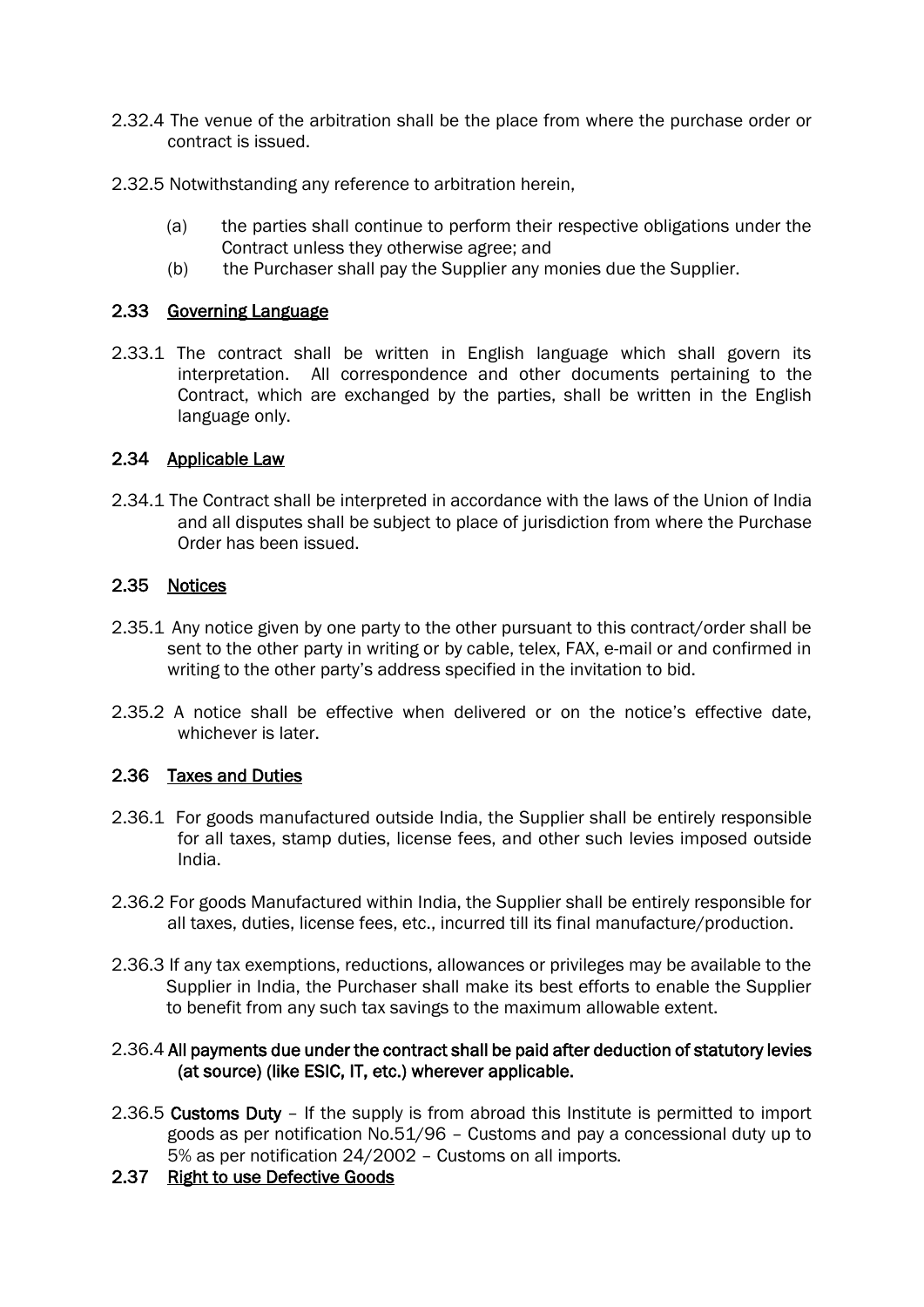2.37.1 If after delivery, acceptance and installation and within the guarantee and warranty period, the operation or use of the goods proves to be unsatisfactory, the Purchaser shall have the right to continue to operate or use such goods until rectifications of defects, errors or omissions by repair or by partial or complete replacement is made without interfering with the Purchaser's operation.

#### 2.38 Protection against Damage

- 2.38.1 The system shall not be prone to damage during power failures and trip outs. The normal voltage and frequency conditions available at site as under:
	- (a) Voltage 230 volts Single phase/  $415$  V 3 phase  $(+_ 10\%)$
	- (b) Frequency 50 Hz.

#### 2.39 Site preparation and installation

2.39.1 The Purchaser is solely responsible for the construction of the equipment sites in compliance with the technical and environmental specifications defined by the Supplier. The Purchaser will designate the installation sites before the scheduled installation date to allow the Supplier to perform a site inspection to verify the appropriateness of the sites before the installation of the Equipment, if required. The supplier shall inform the purchaser about the site preparation, if any, needed for installation, of the goods at the purchaser's site immediately after notification of award/contract.

#### 2.40 Import and Export Licenses

- 2.40.1 If the ordered materials are covered under restricted category of EXIM policy in India the Vendor / Agent may intimate such information for obtaining necessary, license in India.
- 2.40.2 If the ordered equipment is subject to Vendor procuring an export license from the designated government agency / country from where the goods are shipped / sold, the vendor has to mention the name, address of the government agency / authority. The vendor must also mention the time period within which the license will be granted in normal course.

### 2.41 Risk Purchase Clause

2.41.1 If the supplier fails to deliver the goods within the maximum delivery period specified in the contract or Purchase Order, the purchaser may procure, upon such terms and in such a manner as it deems appropriate, Goods or Services similar to those undelivered and the Supplier shall be liable to the purchaser for any excess costs incurred for such similar goods or services.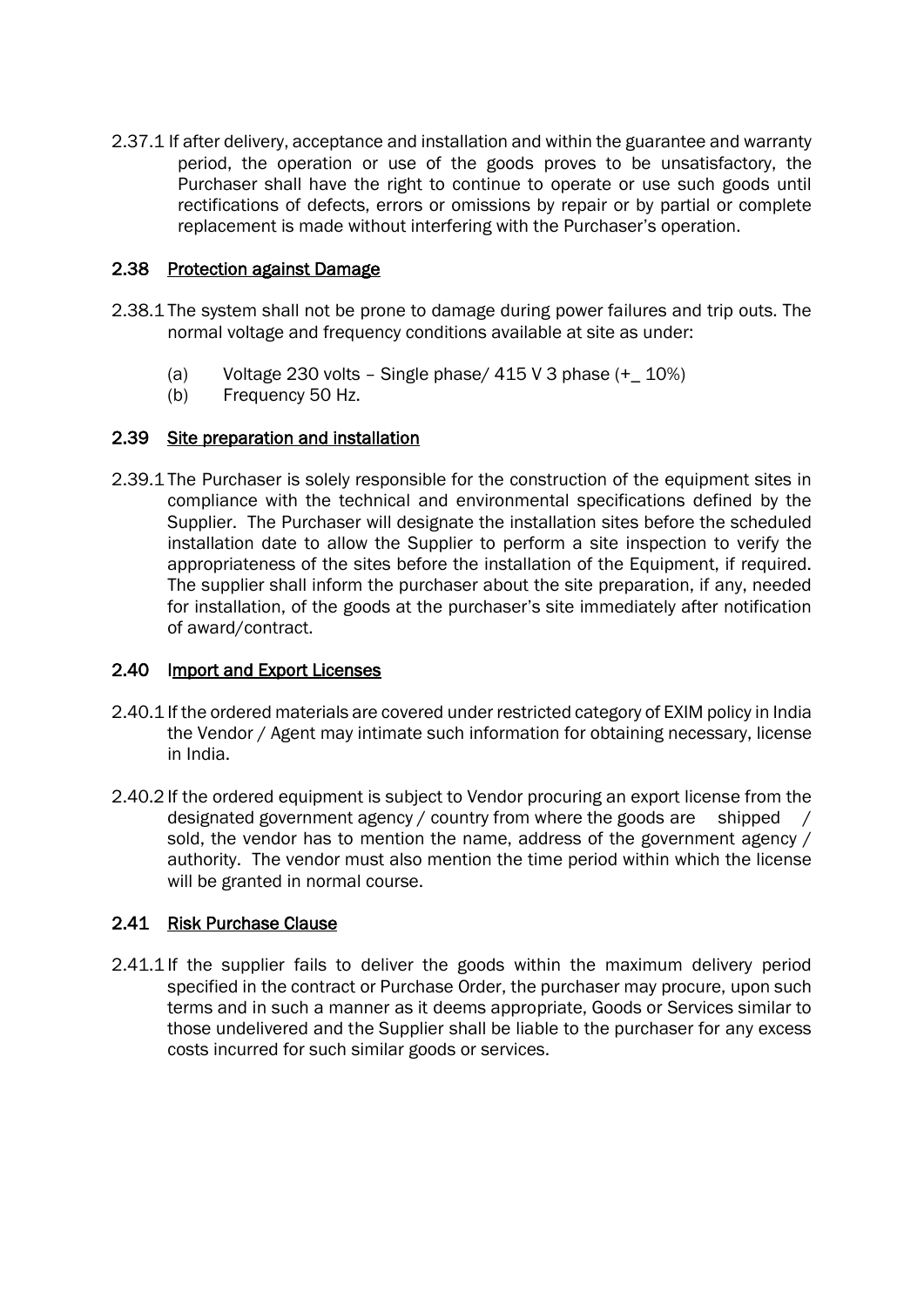### 2.42 Option Clause

2.42.1 The Purchaser reserves the right to increase or decrease the quantity of the required goods up to 25% (Twenty Five) per cent at any time, till final delivery date (or the extended delivery date of the contract), by giving reasonable notice even though the quantity ordered initially has been supplied in full before the last date of the delivery period (or the extended delivery period)

### 2.43 Order Acceptance

2.43.1 The successful bidder should submit Order acceptance within 14 days from the date of issue of order/signing of contract, failing which it shall be presumed that the vendor is not interested and his bid security is liable to be forfeited pursuant to clause 1.16.9 of ITB.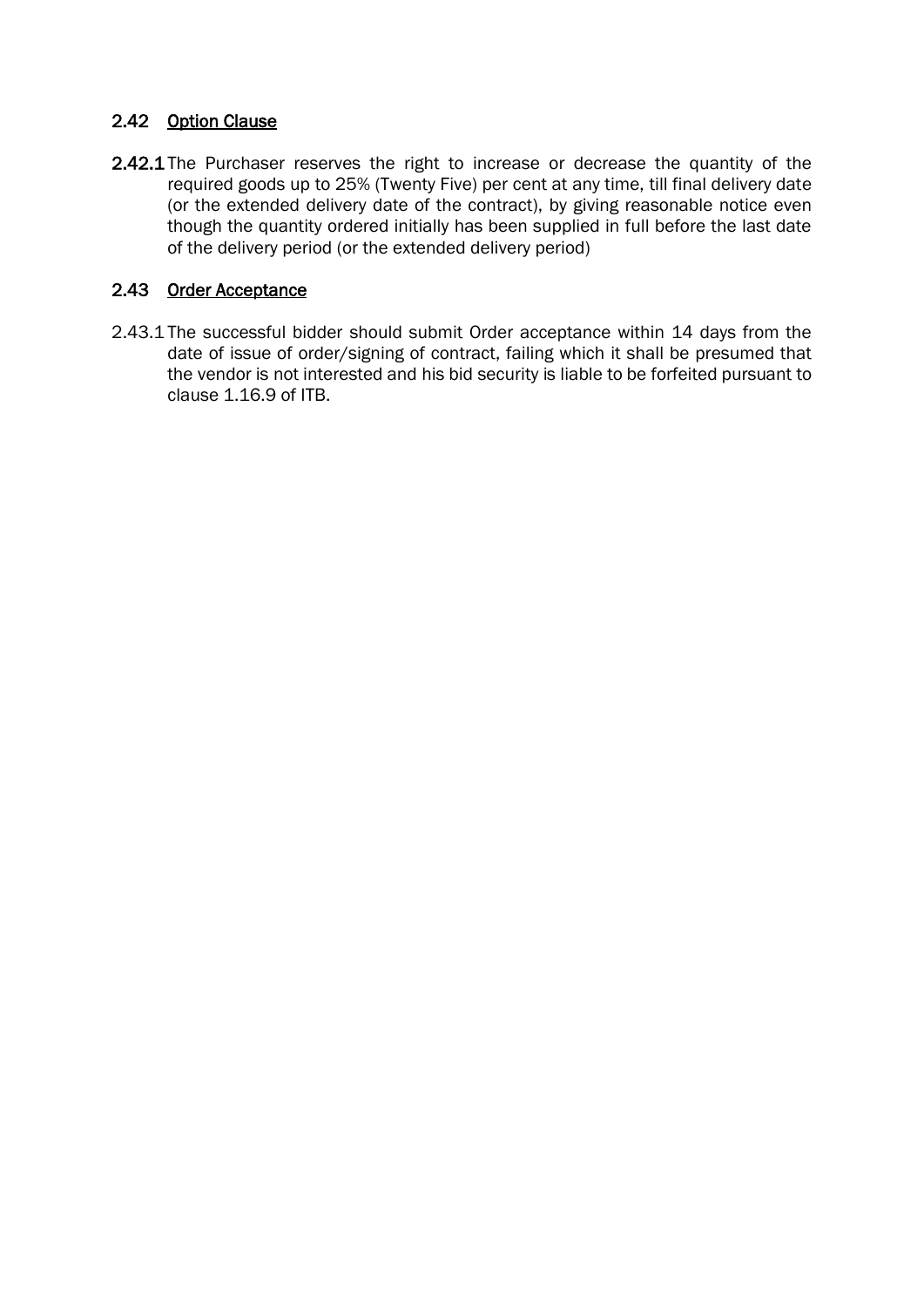## CHAPTER 3

## FORMATS

## Table of Contents

### S.No. Name

- Price Schedule Forms
- Bid Form
- Bidder Information Form
- Manufacturers' Authorization Form (MAF)
- Bid Security Form
- Bid Securing Declaration
- Performance Statement Form
- Deviation Statement Form
- Service Support Detail Form
- Performance Security Form
- Acceptance Certificate Form
- Format of Letter of Authority for participating in bid opening
- Format of declaration of abiding by the code of integrity and conflict of interest to be submitted by the bidder
- 14. Format of Affidavit of self-certification regarding domestic value addition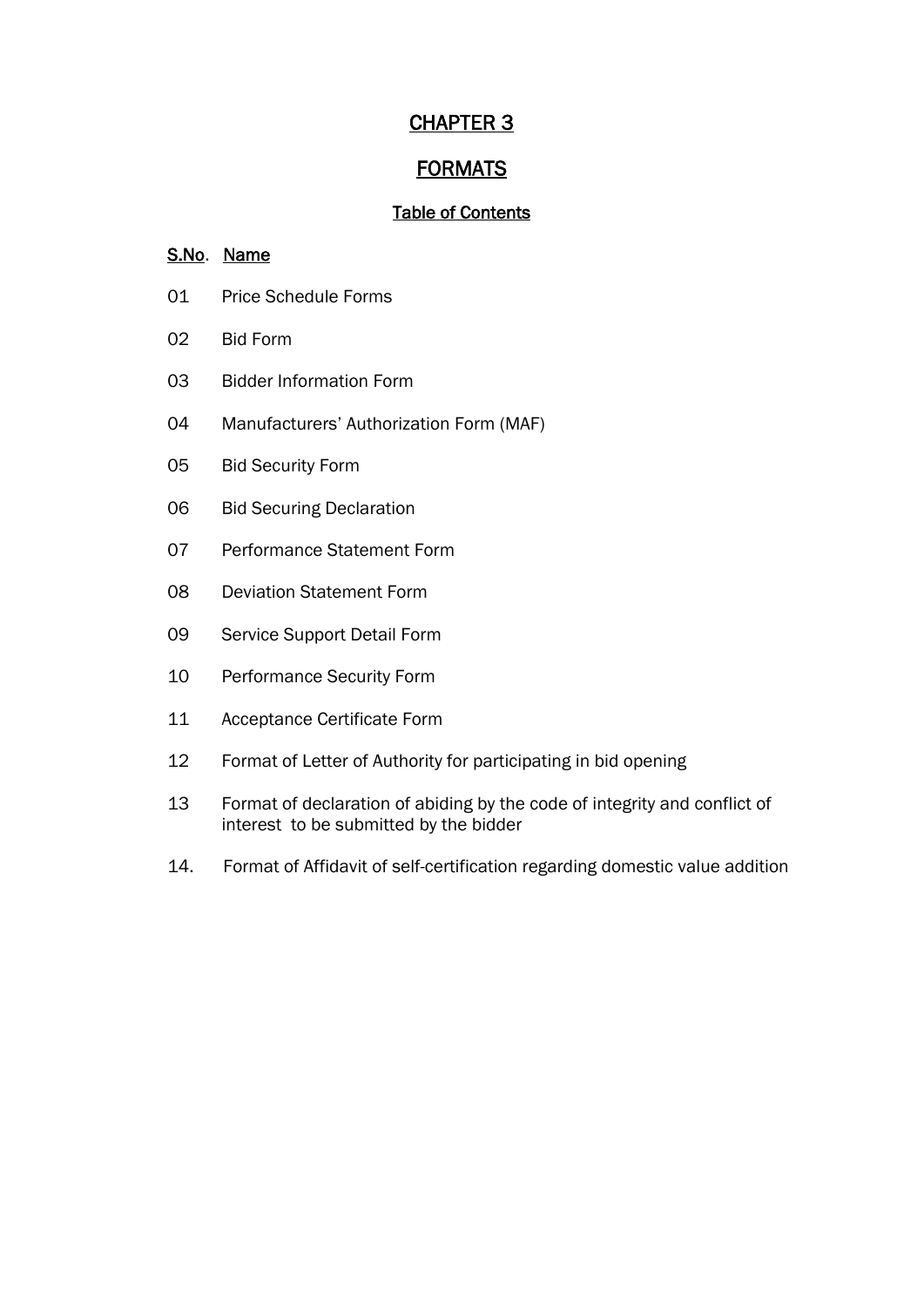Annexure–5P

#### PRICE SCHEDULE FORM FOR GOODS BEING OFFERED FROM ABROAD

*(Refer para 5.1.4 (02)(l) of the CSIR Manual)*

|                                   | Name of the Bidder_                                                                                                                                                                                                                                                                                                                                                                        |                      |      |      |                                                                                                                                             | TENDER No.                                                                                                                   |                                                                                  |                                                           |                                                                                                     |                                                 |                                                                               |
|-----------------------------------|--------------------------------------------------------------------------------------------------------------------------------------------------------------------------------------------------------------------------------------------------------------------------------------------------------------------------------------------------------------------------------------------|----------------------|------|------|---------------------------------------------------------------------------------------------------------------------------------------------|------------------------------------------------------------------------------------------------------------------------------|----------------------------------------------------------------------------------|-----------------------------------------------------------|-----------------------------------------------------------------------------------------------------|-------------------------------------------------|-------------------------------------------------------------------------------|
| $\boxed{1}$                       | $\overline{2}$                                                                                                                                                                                                                                                                                                                                                                             | $\overline{3}$       | 4    | 5    | 6                                                                                                                                           |                                                                                                                              | 8                                                                                | 9                                                         | 10                                                                                                  | 11                                              | $12 \overline{ }$                                                             |
| $\overline{\mathsf{S}}$ l.<br>No. | Item<br>Description                                                                                                                                                                                                                                                                                                                                                                        | Country<br>of origin | Unit | Qty. | Unit price<br>Indicating<br>currency<br>FOB (named<br>port of<br>shipment or<br>FCA (named<br>place of<br>delivery)<br>(retain only<br>one) | Total price<br>(5x6)<br>FOB (named<br>port of<br>shipment) or<br>FCA (named<br>place of<br>delivery)<br>(retain only<br>one) | Charges for<br>Insurance &<br>transportation to<br>port//place of<br>destination | Total price<br>CIF/CIP<br>(retain one<br>only)<br>$(7+8)$ | Indian Agents<br>Commission as a<br>percent of FOB<br>/FCA price<br>included in the<br>Quoted price | Approx.<br>Ship-ment<br>weight<br>and<br>volume | Indian<br>Customs<br><b>Tariff No</b><br>and HSN<br>No.<br>(ICT &<br>HSN No.) |
| Note:                             |                                                                                                                                                                                                                                                                                                                                                                                            |                      |      |      |                                                                                                                                             |                                                                                                                              |                                                                                  |                                                           |                                                                                                     |                                                 |                                                                               |
|                                   | Currency ___________________________                                                                                                                                                                                                                                                                                                                                                       |                      |      |      |                                                                                                                                             |                                                                                                                              | Total Bid price in foreign currency ______________________                       |                                                           |                                                                                                     |                                                 |                                                                               |
| (a)<br>(b)                        | Indian agents name & address _<br>Installation, commissioning & training charges,<br>if any ________________                                                                                                                                                                                                                                                                               |                      |      |      |                                                                                                                                             |                                                                                                                              |                                                                                  |                                                           |                                                                                                     |                                                 |                                                                               |
|                                   |                                                                                                                                                                                                                                                                                                                                                                                            |                      |      |      |                                                                                                                                             | Name                                                                                                                         |                                                                                  |                                                           |                                                                                                     |                                                 |                                                                               |
| (c)                               |                                                                                                                                                                                                                                                                                                                                                                                            |                      |      |      |                                                                                                                                             |                                                                                                                              |                                                                                  |                                                           |                                                                                                     |                                                 |                                                                               |
|                                   | Business Address <b>Contract Contract Contract Contract Contract Contract Contract Contract Contract Contract Contract Contract Contract Contract Contract Contract Contract Contract Contract Contract Contract Contract Contra</b><br>The Indian agent's commission shall be paid in Indian Rupees only based on the Exchange Rate prevailing on the date of negotiation of documents in |                      |      |      |                                                                                                                                             |                                                                                                                              |                                                                                  |                                                           |                                                                                                     |                                                 |                                                                               |
| (d)                               | accordance with clause 22.1 of GCC.                                                                                                                                                                                                                                                                                                                                                        |                      |      |      |                                                                                                                                             |                                                                                                                              |                                                                                  |                                                           |                                                                                                     |                                                 |                                                                               |
| (e)                               | The cost of optional items shall be indicated separately.                                                                                                                                                                                                                                                                                                                                  |                      |      |      |                                                                                                                                             |                                                                                                                              |                                                                                  |                                                           |                                                                                                     |                                                 |                                                                               |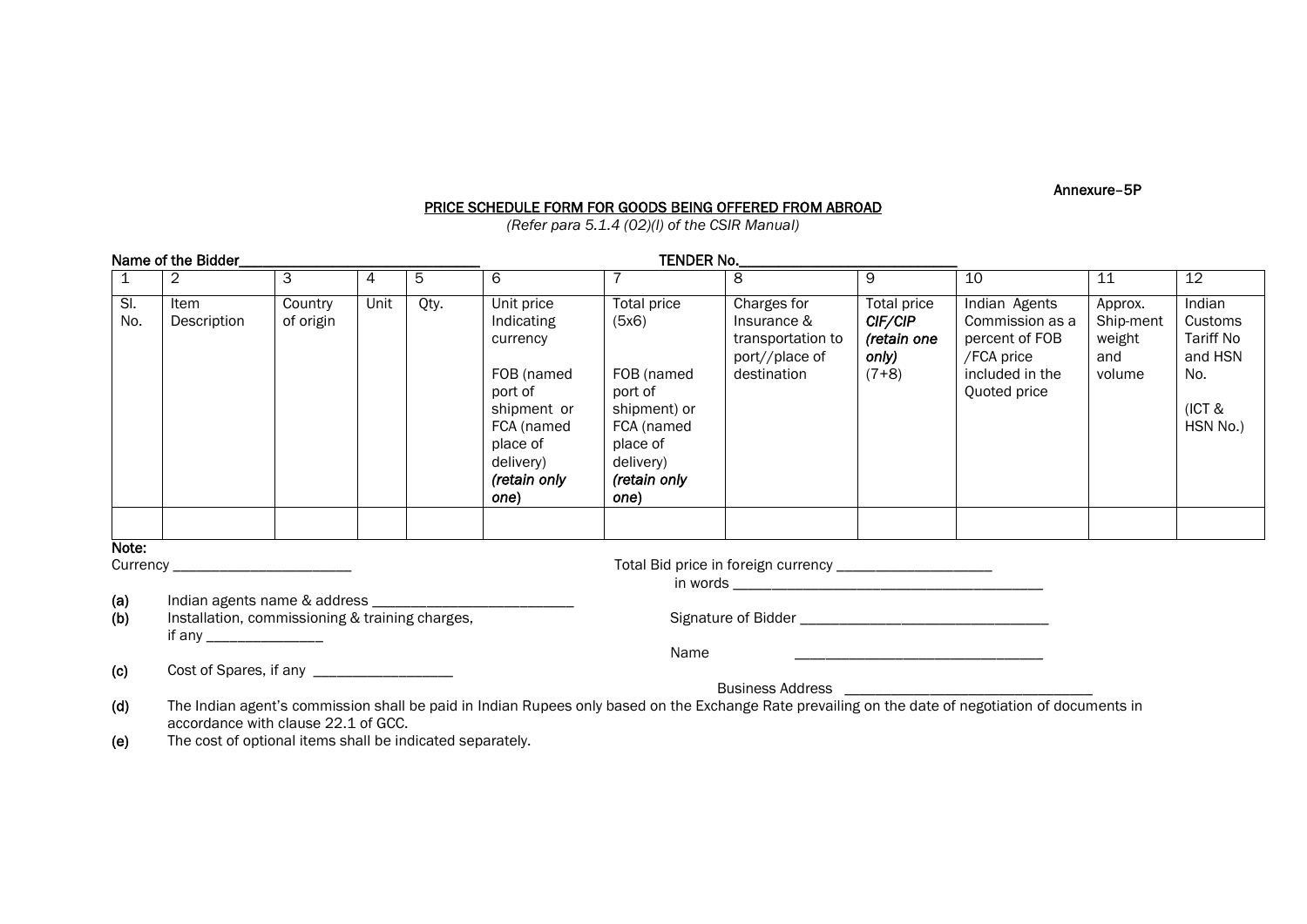#### Annexure–5Q

#### PRICE SCHEDULE FORM FOR GOODS BEING OFFERED FROM INDIA

(*refer para 5.1.4 (02)(l) of the CSIR Manual)*

#### Name of the Bidder\_\_\_\_\_\_\_\_\_\_\_\_\_\_\_ Tender No.\_\_\_\_\_\_\_\_\_\_\_\_\_\_

|            | 2                                            | 3                    | 4    | 5        | 6                                                                                                                                      |                                                                                                                                        | 8                                                                  | 9                                                                  | 10                                                                                                                                | 11                 | 12                                                                    |
|------------|----------------------------------------------|----------------------|------|----------|----------------------------------------------------------------------------------------------------------------------------------------|----------------------------------------------------------------------------------------------------------------------------------------|--------------------------------------------------------------------|--------------------------------------------------------------------|-----------------------------------------------------------------------------------------------------------------------------------|--------------------|-----------------------------------------------------------------------|
| SI.<br>No. | Item<br>Descrip-<br>tion<br>With HSN<br>code | Country of<br>origin | Unit | Quantity | <b>Unit Rate</b><br>Ex-Works, Ex-<br>warehouse, Ex-<br>show room off<br>the shelf price<br>(inclusive of all<br>taxes already<br>paid) | Total price<br>Ex-Works, Ex-<br>ware-house, Ex-<br>show room off<br>the shelf price<br>(inclusive of all<br>taxes already<br>paid) 5x6 | GST&<br>other<br>taxes<br>payable, if<br>contract<br>is<br>awarded | Packing &<br>forwarding<br>up to station<br>of dispatch,<br>If any | Charges for<br>inland<br>transportation<br>, insurance up<br>to Lab. $/$<br>Instt.by<br>air/road/<br>rail<br>(retain one<br>only) | <b>Total Price</b> | Installation,<br>Commissionin<br>g and training<br>charges, if<br>any |
|            |                                              |                      |      |          |                                                                                                                                        |                                                                                                                                        |                                                                    |                                                                    |                                                                                                                                   |                    |                                                                       |
|            |                                              |                      |      |          |                                                                                                                                        |                                                                                                                                        |                                                                    |                                                                    |                                                                                                                                   |                    |                                                                       |

#### Note:

(a) The cost of optional items, if any shall be indicated separately (b) Cost of Spares, if any

| Total Bid price in Indian currency |  |  |  |  |
|------------------------------------|--|--|--|--|
|                                    |  |  |  |  |

in words \_\_\_\_\_\_\_\_\_\_\_\_\_\_\_\_\_\_\_\_\_\_\_\_\_\_\_\_\_\_\_\_\_\_\_\_\_\_\_\_\_\_\_\_\_\_\_\_\_

Signature of Bidder \_\_\_\_\_\_\_\_\_\_\_\_\_\_\_\_\_\_\_\_\_\_\_\_\_\_\_\_\_\_\_\_\_\_\_\_\_\_\_\_\_

Name \_\_\_\_\_\_\_\_\_\_\_\_\_\_\_\_\_\_\_\_\_\_\_\_\_\_\_\_\_\_\_\_\_\_\_\_\_\_\_\_\_\_\_\_\_\_\_\_\_\_\_

Business Address \_\_\_\_\_\_\_\_\_\_\_\_\_\_\_\_\_\_\_\_\_\_\_\_\_\_\_\_\_\_\_\_\_\_\_\_\_\_\_\_\_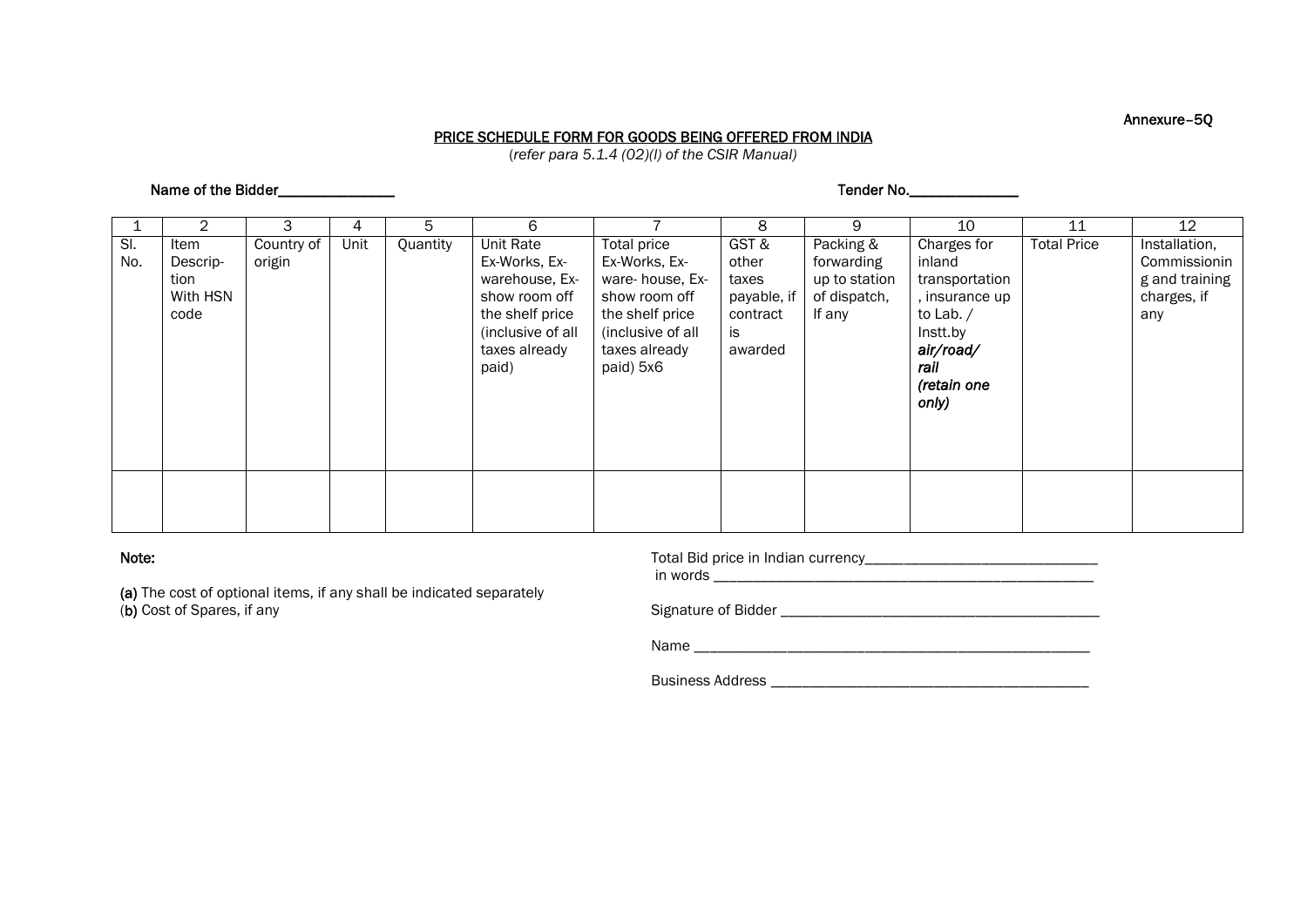#### Annexure–5J

#### Bid Form

#### *(Refer para 5.1.2 (ix)(h) of the CSIR Manual)*

*[The Bidder shall fill in this Form in accordance with the instructions indicated. No alterations to its format shall be permitted and no substitutions shall be accepted.]* Date: *[insert date (as day, month and year) of Bid Submission]*

Tender No.: *[insert number from Invitation for Bids]*

Invitation for Bid No.: *[insert No of IFB]*

To: *[insert complete name of Purchaser]*

We, the undersigned, declare that:

- (a) We have examined and have no reservations to the Bidding Documents, including Addenda No.: *[insert the number and issuing date of each Addenda];*
- (b) We offer to supply in conformity with the Bidding Documents and in accordance with the Delivery Schedules specified in the Schedule of Requirements the following Goods and Related Services *[insert a brief description of the Goods and Related Services];*
- (c) The total price of our Bid, excluding any discounts offered in item (d) below, is: *[insert the total bid price in words and figures, indicating the various amounts and the respective currencies];*
- (d) The discounts offered and the methodology for their application are:

Discounts: If our bid is accepted, the following discounts shall apply. *[Specify in detail each discount offered and the specific item of the Schedule of Requirements to which it applies.]*

- (e) Our bid shall be valid for the period of time specified in ITB Sub-Clause 1.17.1 from the date fixed for the bid opening, and it shall remain binding upon us and may be accepted at any time before the expiration of that period;
- (f) If our bid is accepted, we commit to obtain a performance security in accordance with ITB Clause 1.43 and GCC Clause 2.13 for the due performance of the Contract and also submit order acceptance within 14 days from the date of contract in accordance with ITB Clause 1.42 and GCC Clause 2.44;
- (g) The following commissions, gratuities, or fees have been paid or are to be paid with respect to the bidding process or execution of the Contract: *[insert complete name of each Recipient, its full address, the reason for which each commission or gratuity was paid and the amount and currency of each such commission or gratuity]*

| Name of Recipient | Address | Reason | Amount |
|-------------------|---------|--------|--------|
|                   |         |        |        |
|                   |         |        |        |
|                   |         |        |        |

(If none has been paid or is to be paid, indicate "none.")

(h) We understand that this bid, together with your written acceptance thereof included in your notification of award, shall constitute a binding contract between us, until a formal contract is prepared and executed.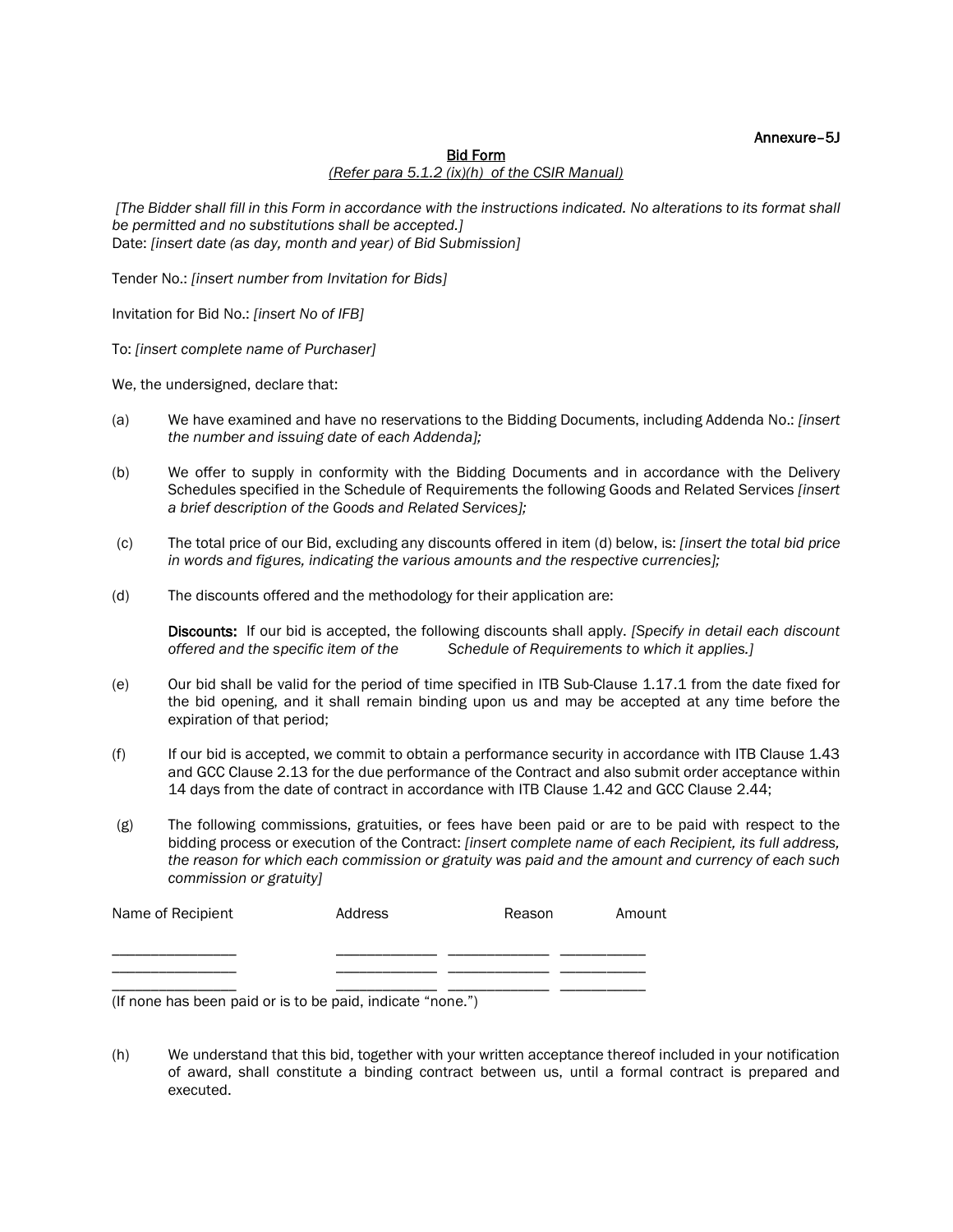(i) We understand that you are not bound to accept the lowest evaluated bid or any other bid that you may receive.

Signed:

*[insert signature of person whose name and capacity are shown]*

In the capacity of *[insert legal capacity of person signing the Bid Submission Form]*

Name: *[insert complete name of person signing the Bid Submission Form]*

Duly authorized to sign the bid for and on behalf of: *[insert complete name of Bidder]*

Dated on \_\_\_\_\_\_\_\_\_\_\_\_ day of \_\_\_\_\_\_\_\_\_\_\_\_\_\_\_\_, \_\_\_\_\_\_\_ *[insert date of signing]*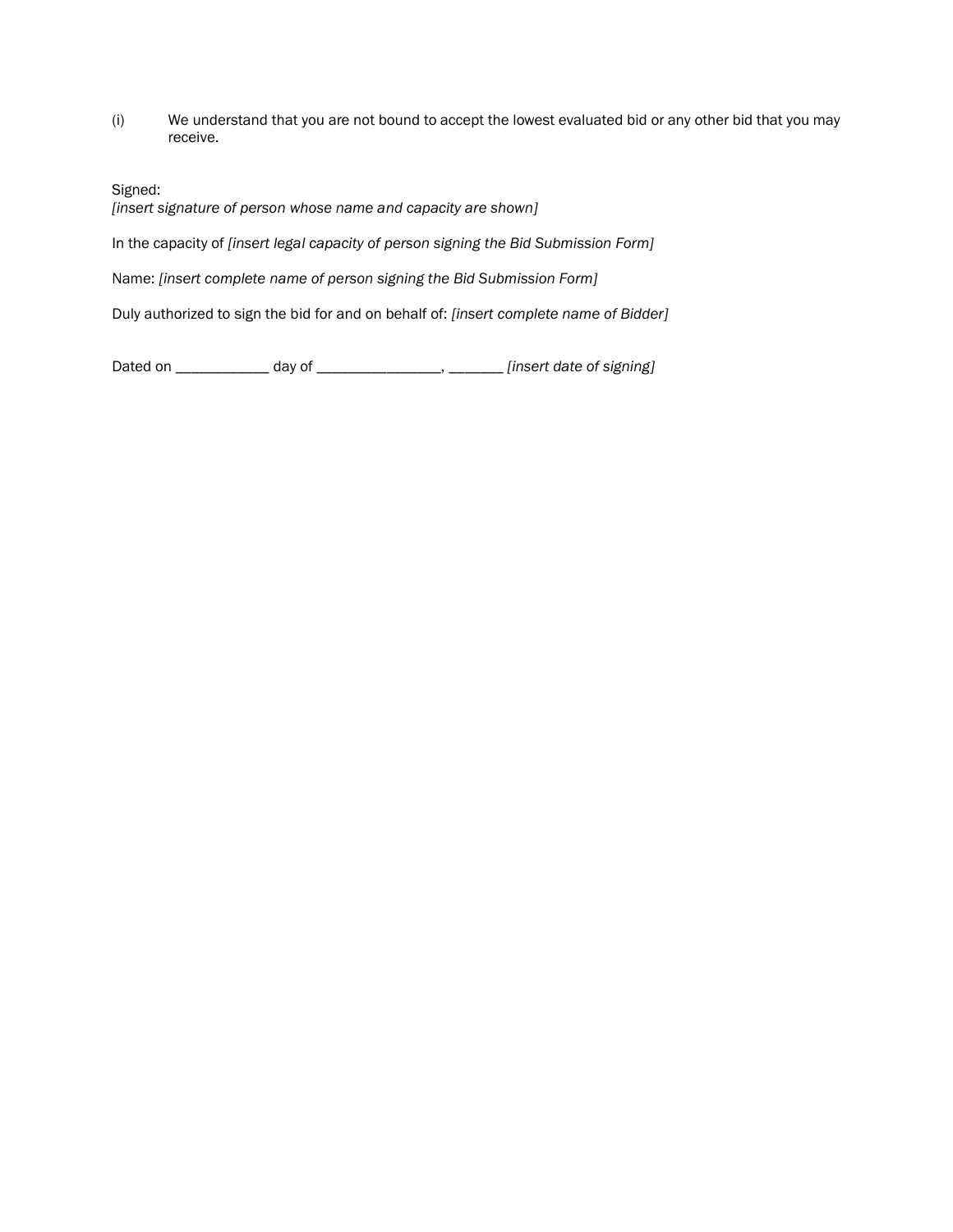Annexure–5C

#### Bidder Information Form

#### *(Refer para 5.1.2 (ix)(a) of the CSIR Manual)*

*(a) The Bidder shall fill in this Form in accordance with the instructions indicated below. No alterations to its format shall be permitted and no substitutions shall be accepted. This should be done of the letter head of the firm]*

Date: *[insert date (as day, month and year) of Bid Submission*]

Tender No.: *[insert number from Invitation for bids]*

Page 1 of\_\_\_\_\_\_ pages

| 01. | Bidder's Legal Name <i>[insert Bidder's legal name]</i>                                                                                                                                                                                                                                                                     |
|-----|-----------------------------------------------------------------------------------------------------------------------------------------------------------------------------------------------------------------------------------------------------------------------------------------------------------------------------|
| 02. | In case of JV, legal name of each party: <i>[insert legal name of each party in JV]</i>                                                                                                                                                                                                                                     |
| 03. | Bidder's actual or intended Country of Registration: [insert actual or intended Country of<br>Registration]                                                                                                                                                                                                                 |
| 04. | Bidder's Year of Registration: <i>[insert Bidder's year of registration]</i>                                                                                                                                                                                                                                                |
| 05. | Bidder's Legal Address in Country of Registration: <i>[insert Bidder's legal address in country</i><br>of registration]                                                                                                                                                                                                     |
| 06. | Bidder's Authorized Representative Information<br>Name: [insert Authorized Representative's name]<br>Address: [insert Authorized Representative's Address]<br>Telephone/Fax numbers: [insert Authorized Representative's telephone/fax numbers]<br>Email Address: <i>[insert Authorized Representative's email address]</i> |
| 07. | Attached are copies of original documents of: [check the box(es) of the attached original<br>documents1<br>Articles of Incorporation or Registration of firm named in 1, above.                                                                                                                                             |

Signature of Bidder \_\_\_\_\_\_\_\_\_\_\_\_\_\_\_\_\_\_\_\_

Name \_\_\_\_\_\_\_\_\_\_\_\_\_\_\_\_\_\_\_\_\_\_\_\_\_\_\_\_\_\_\_\_\_

Business Address \_\_\_\_\_\_\_\_\_\_\_\_\_\_\_\_\_\_\_\_\_\_\_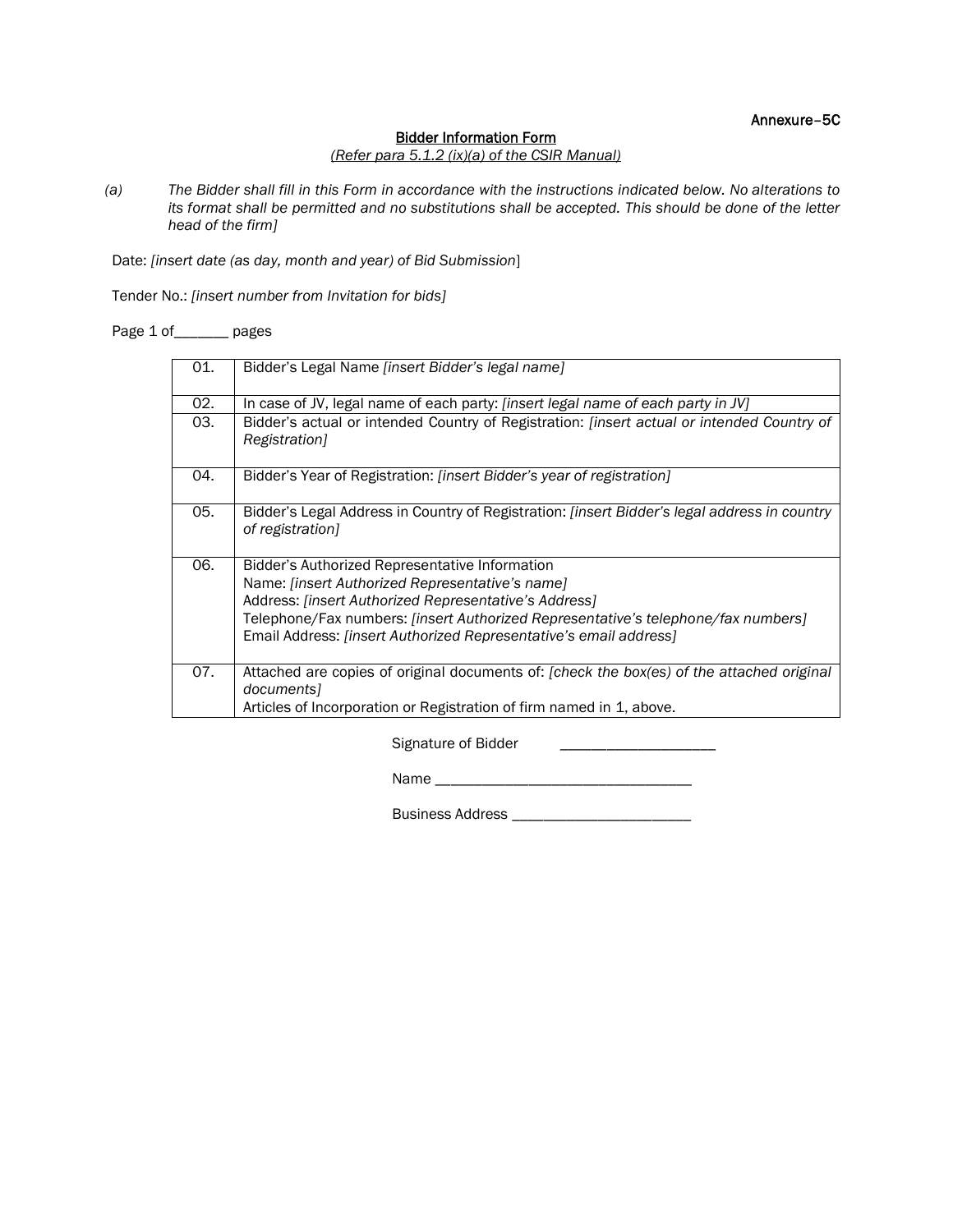Annexure–5D

#### MANUFACTURERS' AUTHORIZATION FORM

*(Refer para 5.1.2 (ix)(b) of the CSIR Manual)*

*[The Bidder shall require the Manufacturer to fill in this Form in accordance with the instructions indicated. This letter of authorization should be on the letterhead of the Manufacturer and should be signed by a person with*  the proper authority to sign documents that are binding on the Manufacturer and be enclosed with the technical *bid.*

Date: *[insert date (as day, month and year) of Bid Submission]*

Tender No.: *[insert number from Invitation for Bids]*

To: *[insert complete name and address of Purchaser]*

#### WHEREAS

We *[insert complete name of Manufacturer],* who are official manufacturers of *[insert type of goods manufactured],* having factories at [insert full address of Manufacturer's factories], do hereby authorize *[insert complete name of Bidder]* to submit a bid the purpose of which is to provide the following Goods, manufactured by us *[insert name and or brief description of the Goods],* and to subsequently negotiate and sign the Contract.

We hereby extend our full guarantee and warranty in accordance with Clause 2.21 of the General Conditions of Contract, with respect to the Goods offered by the above firm.

Signed: *[insert signature(s) of authorized representative(s) of the Manufacturer]*

Name: *[insert complete name(s) of authorized representative(s) of the Manufacturer]* Title: *[insert title]*

Duly authorized to sign this Authorization on behalf of: *[insert complete name of Bidder]*

Dated on \_\_\_\_\_\_\_\_\_\_\_\_ day of \_\_\_\_\_\_\_\_\_\_\_\_\_\_\_\_\_\_, \_\_\_\_\_\_\_ *[insert date of signing]*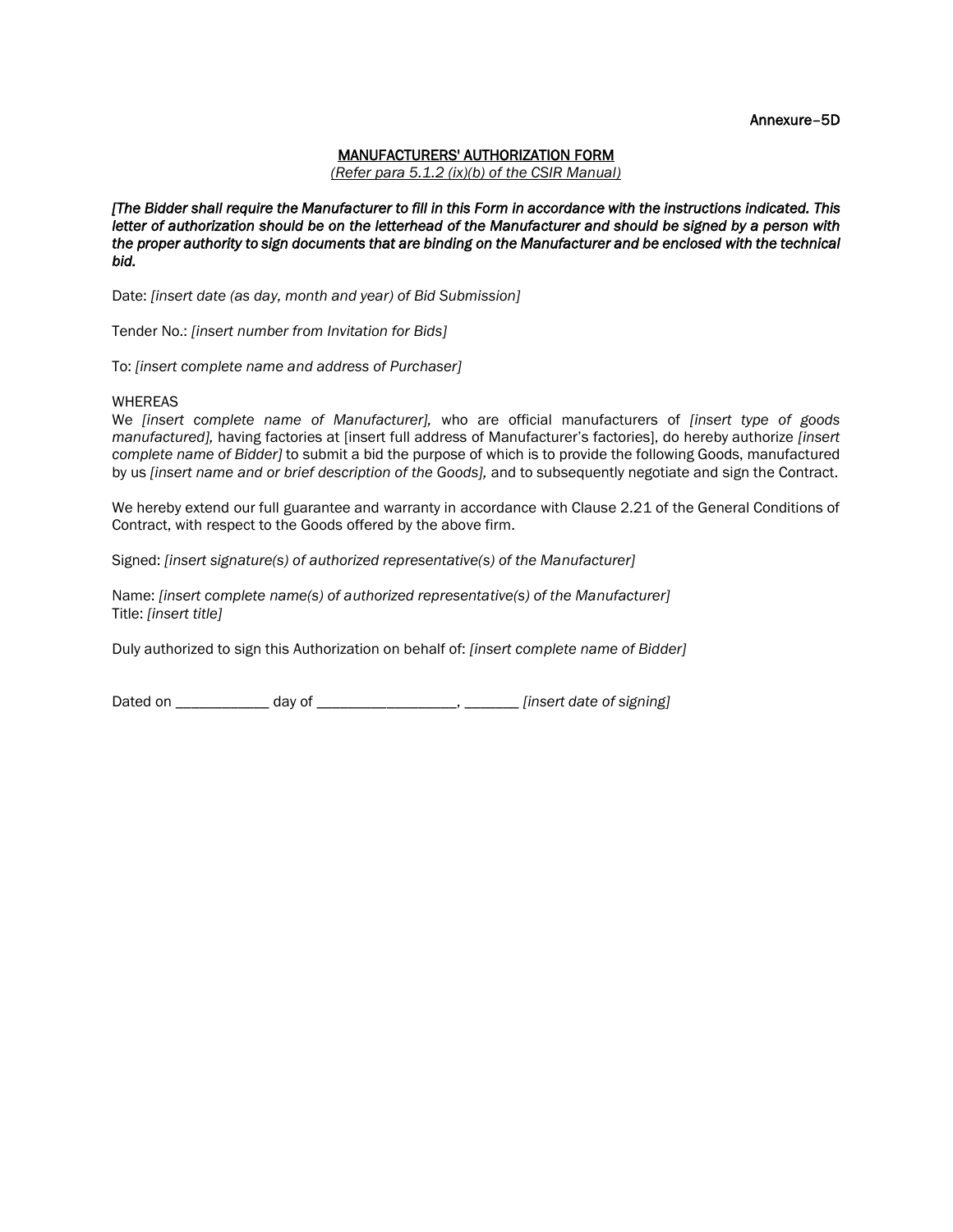#### Annexure–5E

#### BID SECURITY FORM

| Whereas      |  | <u> 1980 - Jan Barbarat, manazarta da kasas da kasas da kasas da kasas da kasas da kasas da kasas da kasas da kasa</u> |                                        |  |                                                                             | (hereinafter called the tenderer") has submitted their offer dated |
|--------------|--|------------------------------------------------------------------------------------------------------------------------|----------------------------------------|--|-----------------------------------------------------------------------------|--------------------------------------------------------------------|
|              |  |                                                                                                                        |                                        |  |                                                                             |                                                                    |
|              |  |                                                                                                                        |                                        |  | (hereinafter called the tender") against the purchaser's tender enquiry No. |                                                                    |
|              |  |                                                                                                                        | KNOW ALL MEN by these presents that WE |  |                                                                             | of                                                                 |
|              |  |                                                                                                                        |                                        |  | having our registered office at                                             |                                                                    |
|              |  |                                                                                                                        |                                        |  |                                                                             | are bound unto ______________________(hereinafter called the       |
| "Purchaser") |  |                                                                                                                        |                                        |  |                                                                             |                                                                    |

In the sum of \_\_\_\_\_\_\_\_\_\_\_\_\_\_\_\_\_\_\_\_\_\_\_\_\_\_\_\_\_\_\_\_\_\_\_\_\_\_\_\_\_\_\_\_\_\_\_\_\_\_\_\_\_\_\_\_\_\_\_\_\_\_\_\_\_\_ for which payment will and truly to be made to the said Purchaser, the Bank binds itself, its successors and assigns by these presents. Sealed with the Common Seal of the said Bank this \_\_\_\_\_\_\_\_\_\_\_\_\_\_ day of  $20$ 

#### THE CONDITIONS OF THIS OBLIGATION ARE:

(1) If the tenderer withdraws or amends or modifies or impairs or derogates from the Tender in any respect within the period of validity of this tender.

Or (2) If the tenderer having been notified of the acceptance of his tender by the Purchaser during the period of its validity:-

- (a) If the tenderer fails to furnish the Performance Security for the due performance of the contract.
- (b) Fails or refuses to accept/execute the contract.

WE undertake to pay the Purchaser up to the above amount upon receipt of its first written demand, without the Purchaser having to substantiate its demand, provided that in its demand the Purchaser will note that the amount claimed by it is due to it owing to the occurrence of one or both the two conditions, specifying the occurred condition or conditions.

This guarantee will remain in force up to and including 45 days after the period of tender validity i.e., up to and any demand in respect thereof should reach the Bank not later than this date.

(Signature of the authorized officer of the Bank)

Name and designation of the officer

\_\_\_\_\_\_\_\_\_\_\_\_\_\_\_\_\_\_\_\_\_\_

Seal, Name & Address of the Issuing Branch of the Bank

Note: Whenever the bidder chooses to submit the Bid Security in the form of Bank Guarantee, then he should advise the banker issuing the Bank Guarantee to immediately send by Registered Post (A.D.) an unstamped duplicate copy of the Guarantee directly to the Purchaser with a covering letter to compare with the original BG for the correctness, genuineness, etc.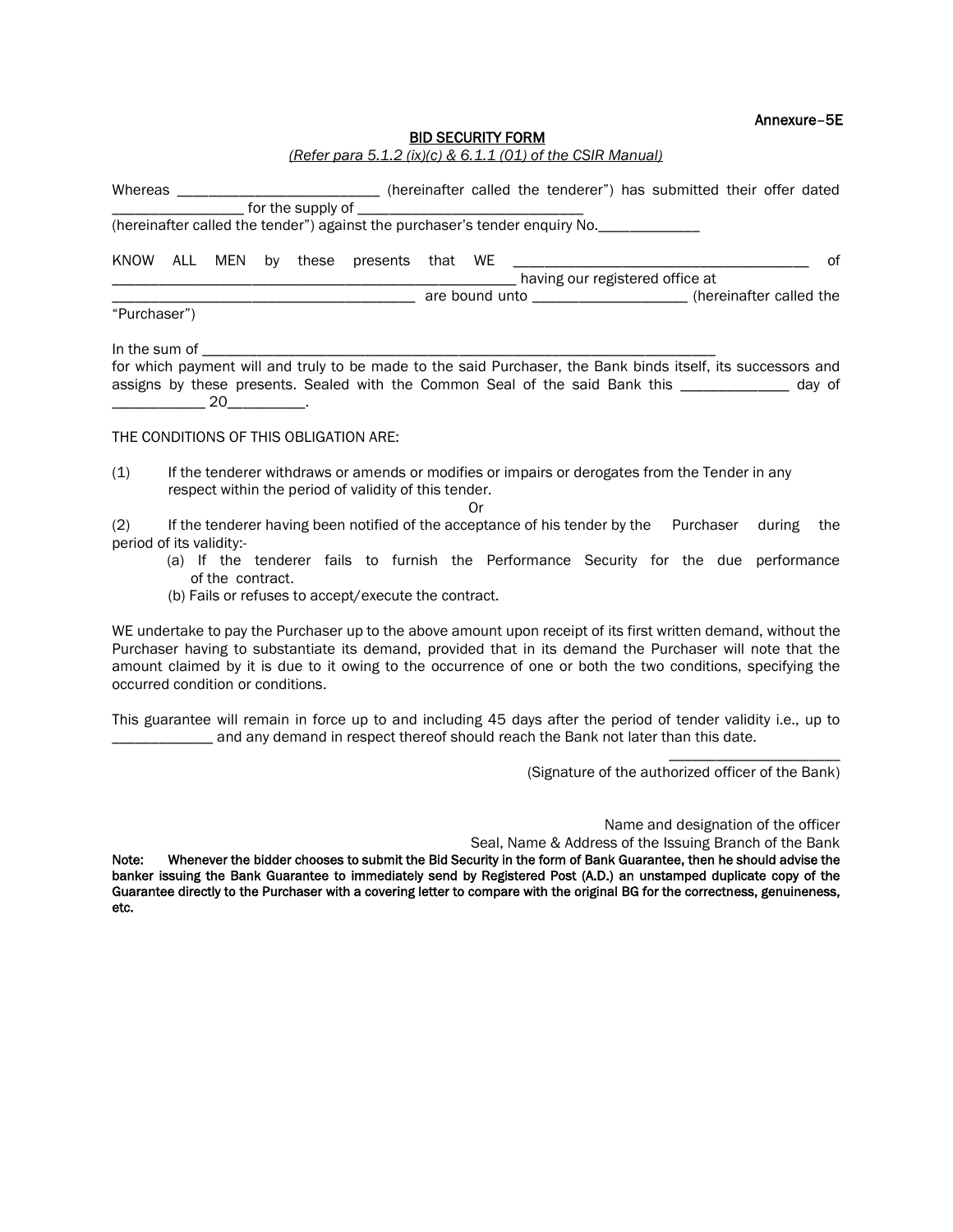Annexure–5F

#### Bid-Securing Declaration Form

*(Refer para 5.1.2 (ix)(d) & 6.1.1 (02) of the CSIR Manual)*

Date:\_\_\_\_\_\_\_\_\_\_\_\_\_\_\_\_\_\_\_ Bid No. \_\_\_\_\_\_\_\_\_\_\_\_\_\_\_\_\_\_\_\_

To (insert complete name and address of the purchaser)

I/We. The undersigned, declare that:

I/We understand that, according to your conditions, bids must be supported by a Bid Securing Declaration.

I/We accept that I/We may be disqualified from bidding for any contract with you for a period of one year from the date of notification if I am /We are in a breach of any obligation under the bid conditions, because I/We

- (a) have withdrawn/modified/amended, impairs or derogates from the tender, my/our Bid during the period of bid validity specified in the form of Bid; or
- (b) having been notified of the acceptance of our Bid by the purchaser during the period of bid validity (i) fail or reuse to execute the contract, if required, or (ii) fail or refuse to furnish the Performance Security, in accordance with the Instructions to Bidders.

I/We understand this Bid Securing Declaration shall cease to be valid if I am/we are not the successful Bidder, upon the earlier of (i) the receipt of your notification of the name of the successful Bidder; or (ii) thirty days after the expiration of the validity of my/our Bid.

Signed: (insert signature of person whose name and capacity are shown) in the capacity of (insert legal capacity of person signing the Bid Securing Declaration).

Name: (insert complete name of person signing he Bid Securing Declaration)

Duly authorized to sign the bid for an on behalf of : (insert complete name of Bidder)

Dated on \_\_\_\_\_\_\_\_\_\_\_\_\_\_\_ day of \_\_\_\_\_\_\_\_\_\_\_\_\_\_\_\_\_\_\_\_\_(insert date of signing)

Corporate Seal (where appropriate)

(Note: In case of a Joint Venture, the Bid Securing Declaration must be in the name of all partners to the Joint Venture that submits the bid)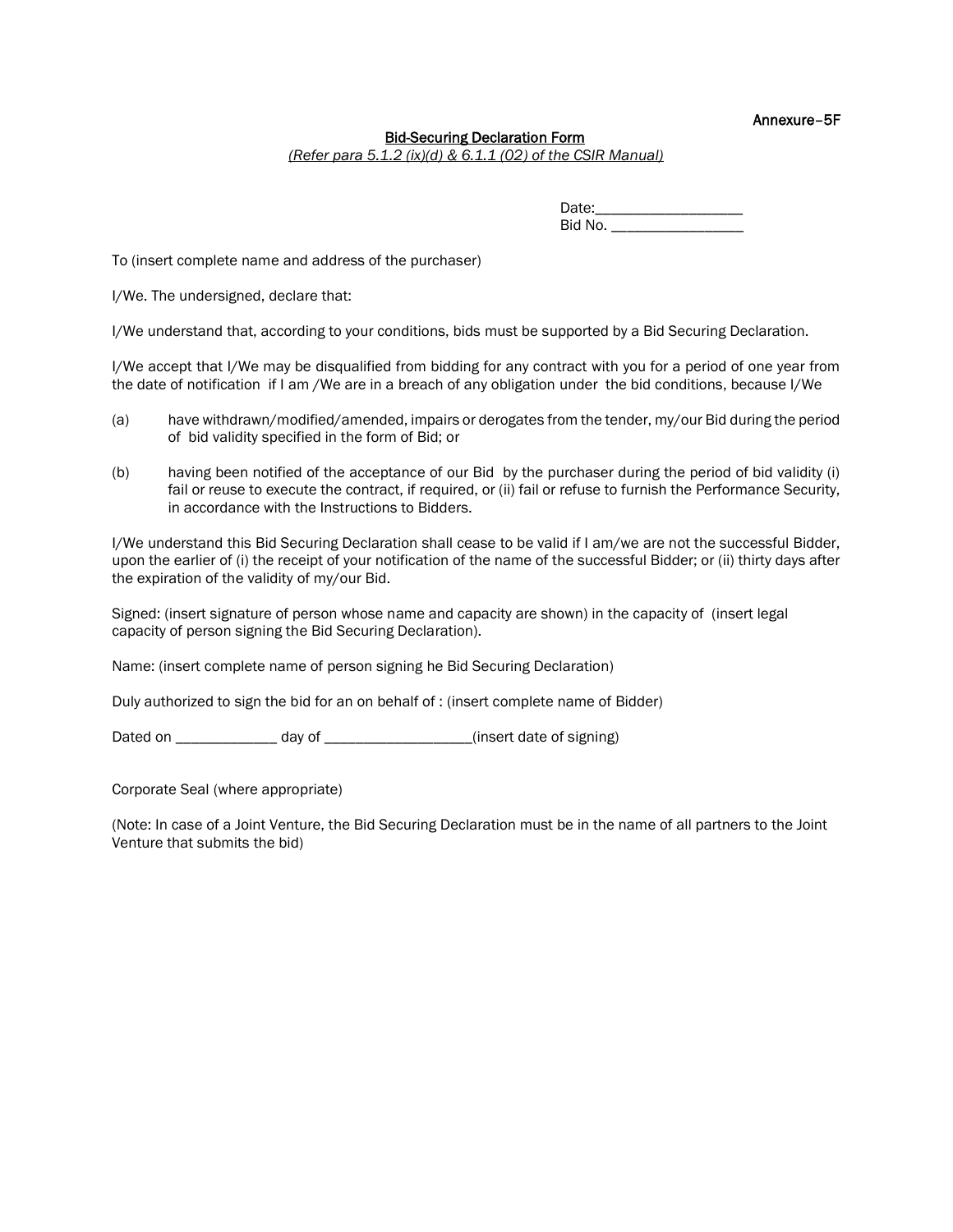Annexure–5G

#### PERFORMANCE STATEMENT FORM

*(Refer para 5.1.2 (ix)(e) of the CSIR Manual)*

#### (For a period of last 3 years)

#### Name of the Firm……………………….

| Order           | Order   | Descrip-   | Value | Date<br>of | Date<br>0f | Remarks         | Has<br>the    | Contact      |
|-----------------|---------|------------|-------|------------|------------|-----------------|---------------|--------------|
| Placed by (full | No. and | tion and   | of    | comple-    | actual     | indicating      | equipment     | person along |
| address<br>of   | date    | quantity   | order | tion<br>of | completio  | reasons for     | been          | with         |
| Purchaser)      |         | of ordered |       | deliver as | of<br>n.   | late            | installed     | Telephone    |
|                 |         | equip-     |       | per        | delivery   | if<br>delivery, | satisfactory? | No., FAX No. |
|                 |         | ment       |       | Contract   |            | any             | (Attach<br>a  | and          |
|                 |         |            |       |            |            |                 | certificate   | e-mail       |
|                 |         |            |       |            |            |                 | from<br>the   | address      |
|                 |         |            |       |            |            |                 | purchaser/Co  |              |
|                 |         |            |       |            |            |                 | nsignee)      |              |
|                 |         |            |       |            |            |                 |               |              |
|                 |         |            |       |            |            |                 |               |              |
|                 |         |            |       |            |            |                 |               |              |
|                 |         |            |       |            |            |                 |               |              |
|                 |         |            |       |            |            |                 |               |              |
|                 |         |            |       |            |            |                 |               |              |
|                 |         |            |       |            |            |                 |               |              |
|                 |         |            |       |            |            |                 |               |              |
|                 |         |            |       |            |            |                 |               |              |
|                 |         |            |       |            |            |                 |               |              |
|                 |         |            |       |            |            |                 |               |              |
|                 |         |            |       |            |            |                 |               |              |
|                 |         |            |       |            |            |                 |               |              |

Signature and Seal of the manufacturer/Bidder …………………………….

Place : Date :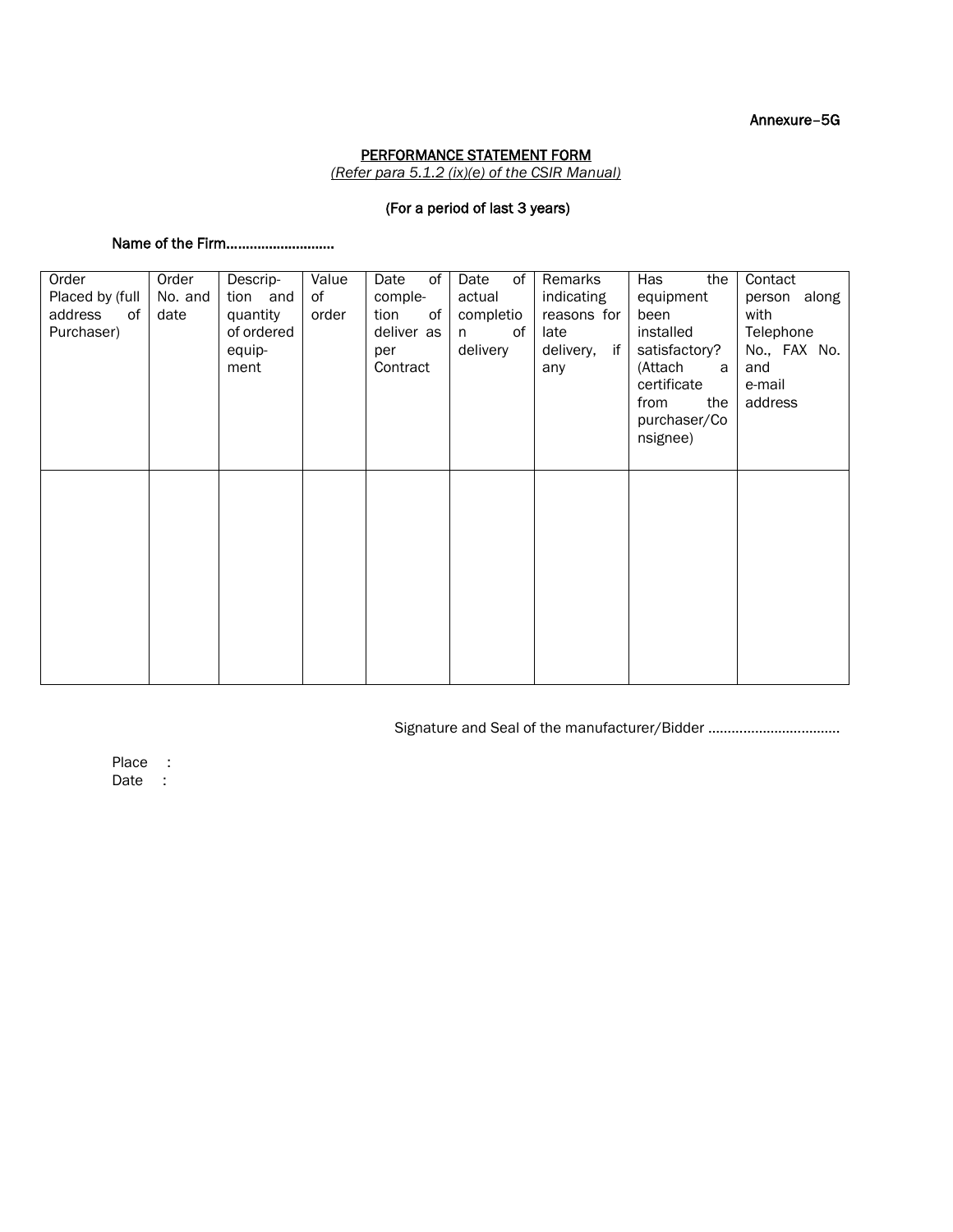Annexure–5H

#### DEVIATION STATEMENT FORM

*(Refer para 5.1.2 (ix)(f) of the CSIR Manual*

| SI.No. | Name of             | Specifications of | Compliance     | Deviation, if any | <b>Technical</b>     |
|--------|---------------------|-------------------|----------------|-------------------|----------------------|
|        |                     |                   |                |                   |                      |
|        | Specifications /    | Quote Model /     | Whether Yes of | to be indicated   | justification for    |
|        | Parts / Accessories | Part / Accessory  | <b>No</b>      | in unambiguous    | the deviation, if    |
|        | of Tender Enquiry   |                   |                | terms (The        | any. If              |
|        |                     |                   |                | compliance /      | specification is     |
|        |                     |                   |                | Deviation should  | superior             |
|        |                     |                   |                | be supported by   | /inferior than       |
|        |                     |                   |                | relevant          | asked for in the     |
|        |                     |                   |                | <b>Technical</b>  | enguiry, it          |
|        |                     |                   |                | Literature)       | should be            |
|        |                     |                   |                |                   | clearly brought      |
|        |                     |                   |                |                   | out in the           |
|        |                     |                   |                |                   | <b>justification</b> |

#### Signature of Bidder

- $\checkmark$  If the bidder offers more than one model, then the Compliance Statement must be enclosed for each and every model separately.
- $\checkmark$  The technical and commercial deviations should be indicated separately.
- $\checkmark$  If the bidder fails to enclose the compliance statement, his bid is likely to be rejected.

Place: Date:

NOTE:

Signature and seal of the Manufacturer/Bidder

1) Where there is no deviation, the statement should be returned duly signed with an endorsement indicating "No Deviations".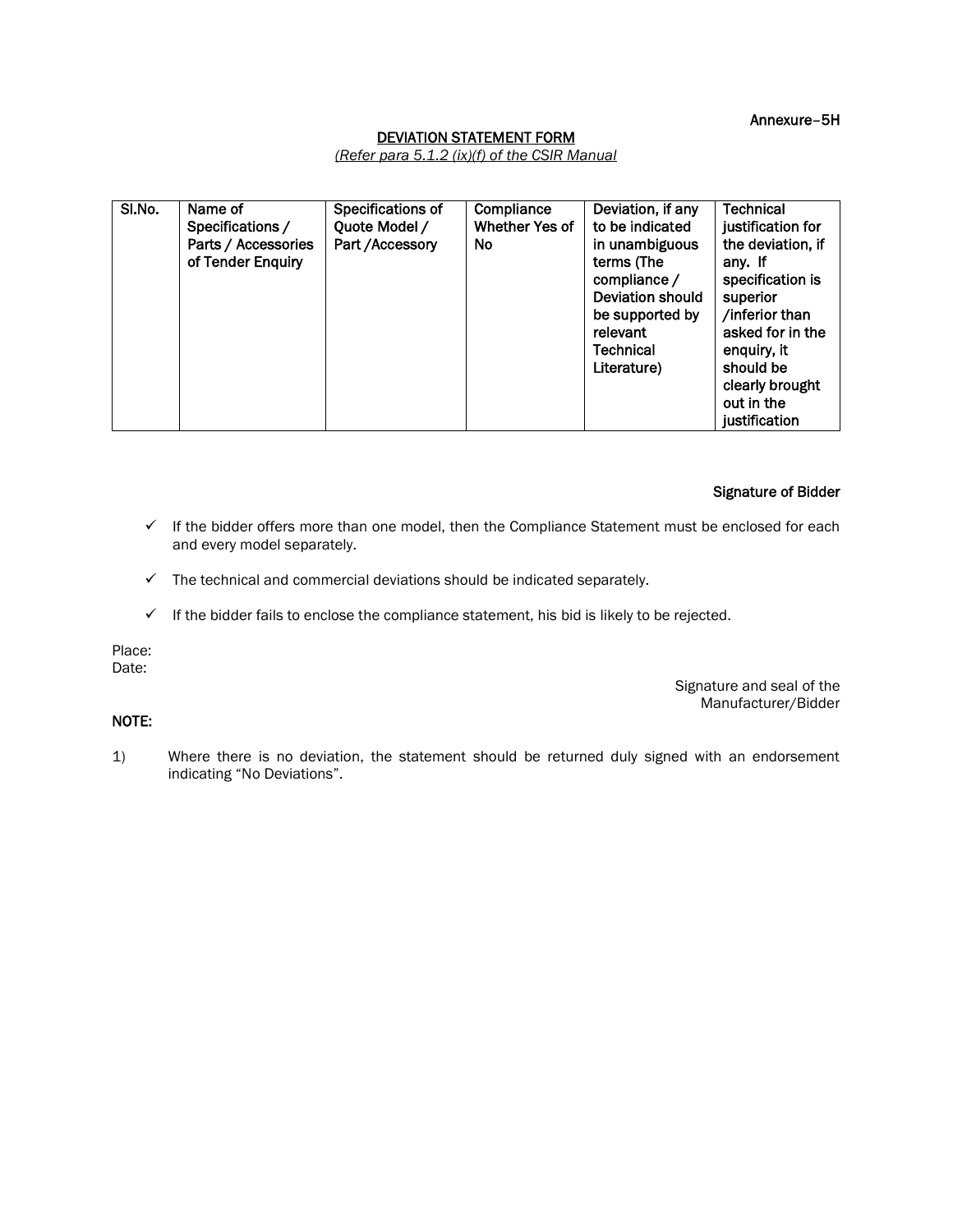Annexure–5I

#### SERVICE SUPPORT FORM

*(Refer para 5.1.2 (ix)(g) of the CSIR Manual)*

| SI. No. | Nature of training<br>Imparted | List of similar type of<br>equipment serviced in<br>the past 3 years | Address, Telephone<br>Nos., Fax Nos. and<br>e-mail address |
|---------|--------------------------------|----------------------------------------------------------------------|------------------------------------------------------------|
|         |                                |                                                                      |                                                            |
|         |                                |                                                                      |                                                            |

Signature and Seal of the manufacturer/Bidder…………………………….

Place :

Date :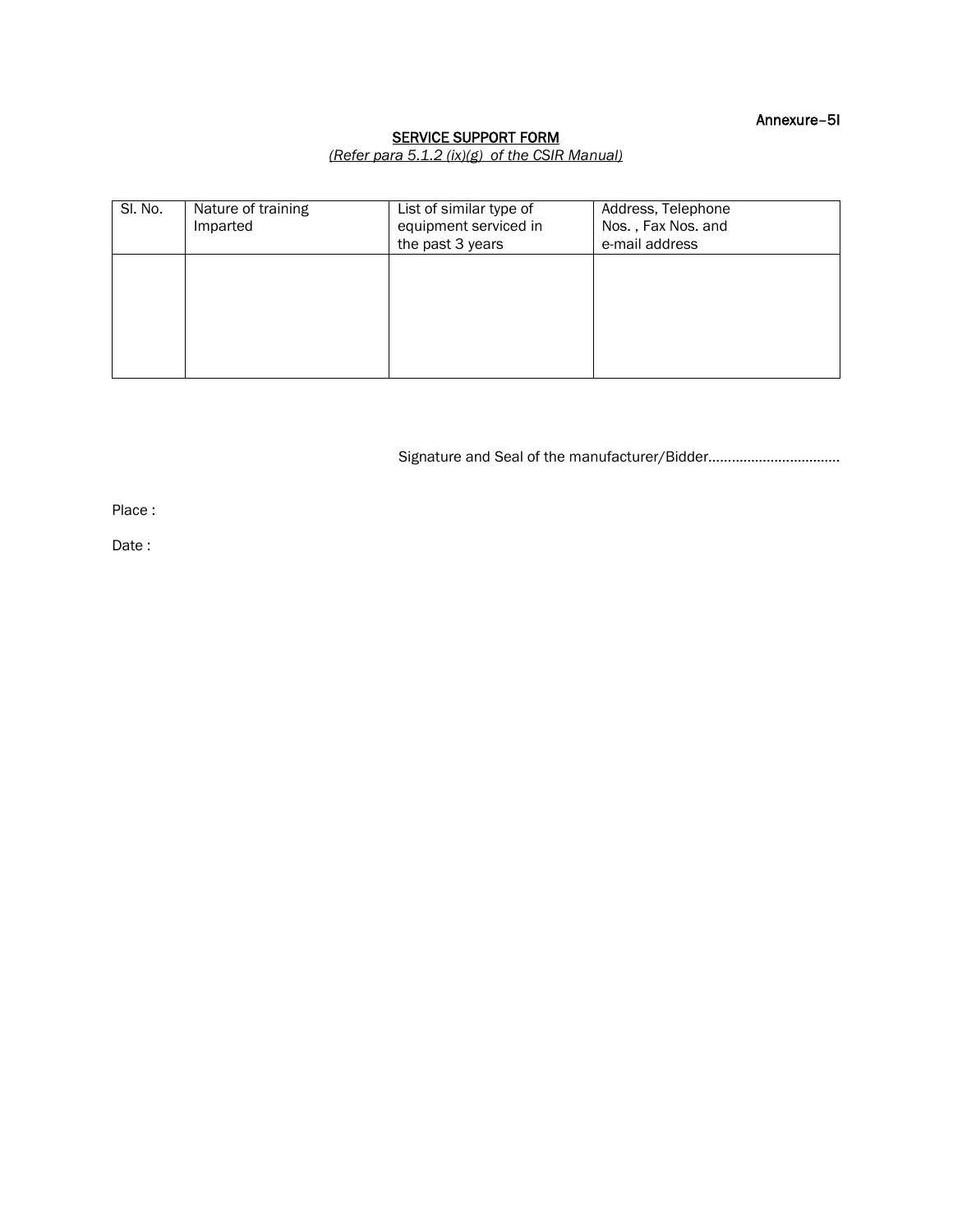Annexure–5K

#### PERFORMANCE SECURITY FORM

*(Refer para 5.1.2 (ix)(i) & 6.1.2 (02) of the CSIR Manual)*

#### MODEL BANK GUARANTEE FORMAT FOR PERFORMANCE SECURITY

To, ………………………………

WHEREAS ………………………………. (name and address of the supplier) (hereinafter called "the supplier") has undertaken, in pursuance of contract No. ……………………………………….…. dated ……………….to supply (description of goods and services) (herein after called "the contract").

AND WHEREAS it has been stipulated by you in the said contract that the supplier shall furnish you with a bank guarantee by a scheduled commercial bank recognized by you for the sum specified therein as security for compliance with its obligations in accordance with the contract;

AND WHEREAS we have agreed to give the supplier such a bank guarantee;

NOW THEREFORE we hereby affirm that we are guarantors and responsible to you, on behalf of the supplier, up to a total of …………………………………. (amount of the guarantee in words and figures), and we undertake to pay you, upon your first written demand declaring the supplier to be in default under the contract and without cavil or argument, any sum or sums within the limits of (amount of guarantee) as aforesaid, without your needing to prove or to show grounds or reasons for your demand or the sum specified therein.

We hereby waive the necessity of your demanding the said debt from the supplier before presenting us with the demand.

We further agree that no change or addition to or other modification of the terms of the contract to be performed there under or of any of the contract documents which may be made between you and the supplier shall in any way release us from any liability under this guarantee and we hereby waive notice of any such change, addition or modification.

This guarantee shall be valid until the ………………….. day of ……………………, 20…………..

(Signature of the authorized officer of the Bank)

…………………………………………………………. Name and designation of the officer

…………………………………………………………. Seal, Name & Address of the Issuing Branch of the Bank

Note: Whenever, the bidder chooses to submit the Performance Security in the form of Bank Guarantee, then he should advise the banker issuing the Bank Guarantee to immediately send by Registered Post (A.D.) an unstamped duplicate copy of the Guarantee directly to the Purchaser with a covering letter to compare with the original BG for the correctness, genuineness, etc.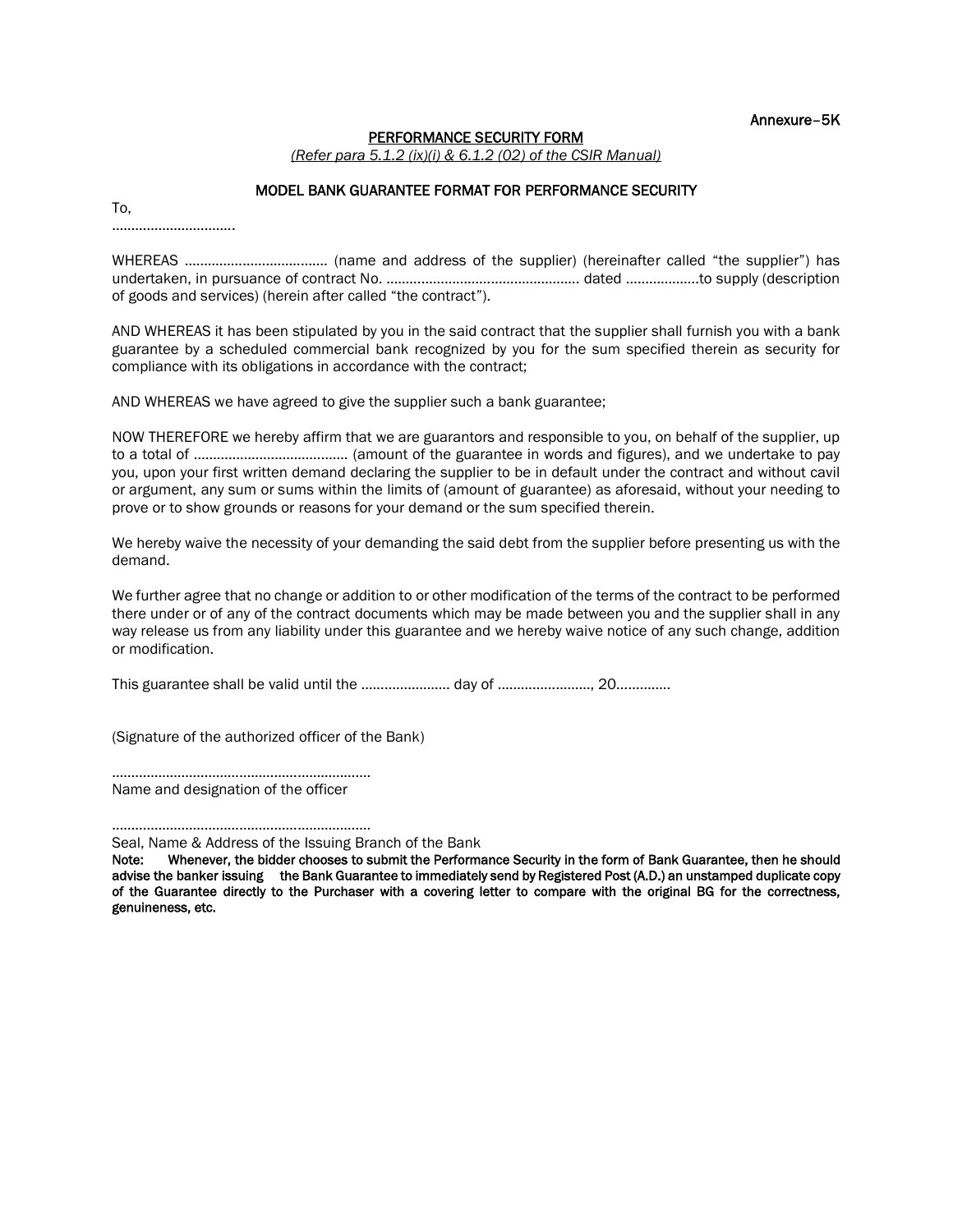#### Annexure–5L ACCEPTANCE CERTIFICATE FORM

*(Refer para 5.1.2 (ix) (j) of the CSIR Manual)*

| No.  | Dated: ____________________<br><u> 1990 - Johann Barn, mars ann an t-</u>                                                                                                                                                                |  |  |  |  |  |
|------|------------------------------------------------------------------------------------------------------------------------------------------------------------------------------------------------------------------------------------------|--|--|--|--|--|
| M/s. | <u> 1950 - Johann John Stoff, deutscher Stoffen und der Stoffen und der Stoffen und der Stoffen und der Stoffen u</u><br>the control of the control of the control of the control of the control of the control of                       |  |  |  |  |  |
|      | Sub:<br>Certificate of commissioning of equipment                                                                                                                                                                                        |  |  |  |  |  |
| 01.  | This is to certify that the equipment as detailed below has/have been received in good condition along<br>with all the standard and special accessories (subject to remarks in Para 2). The same has been<br>installed and commissioned. |  |  |  |  |  |
| (a)  |                                                                                                                                                                                                                                          |  |  |  |  |  |
| (b)  |                                                                                                                                                                                                                                          |  |  |  |  |  |
| (c)  |                                                                                                                                                                                                                                          |  |  |  |  |  |
| (d)  | Scheduled date of delivery of the consignment to the Lab./Instts.                                                                                                                                                                        |  |  |  |  |  |
| (e)  | Actual date of receipt of consignment by the Lab./Instts.                                                                                                                                                                                |  |  |  |  |  |
| (f)  | Scheduled date for completion of installation/commissioning________                                                                                                                                                                      |  |  |  |  |  |
| (g)  | <b>Training Starting Date</b>                                                                                                                                                                                                            |  |  |  |  |  |
| (h)  |                                                                                                                                                                                                                                          |  |  |  |  |  |
| (i)  |                                                                                                                                                                                                                                          |  |  |  |  |  |
| (j)  | Actual date of completion of installation/commissioning____________                                                                                                                                                                      |  |  |  |  |  |
| (k)  | Penalty for late delivery (at Lab./Instts. level) ₹_____________________________                                                                                                                                                         |  |  |  |  |  |
| (1)  | Penalty for late installation (at Lab./Instts. level ₹__________________________                                                                                                                                                         |  |  |  |  |  |

Details of accessories/items not yet supplied and recoveries to be made on that account:

| No.<br><b></b> | Description | Amount to be rrecovered |
|----------------|-------------|-------------------------|
|                |             |                         |
|                |             |                         |

02. The acceptance test has been done to our entire satisfaction. The supplier has fulfilled his contractual obligations satisfactorily

or

The supplier has failed to fulfil his contractual obligations with regard to the following:

- (a) ………………………………
- (b) ………………………….….
- (c) ………………………………
- (d) ……………………………...

The amount of recovery on account of failure of the supplier to meet his contractual obligations is as indicated at Sr. No. 3.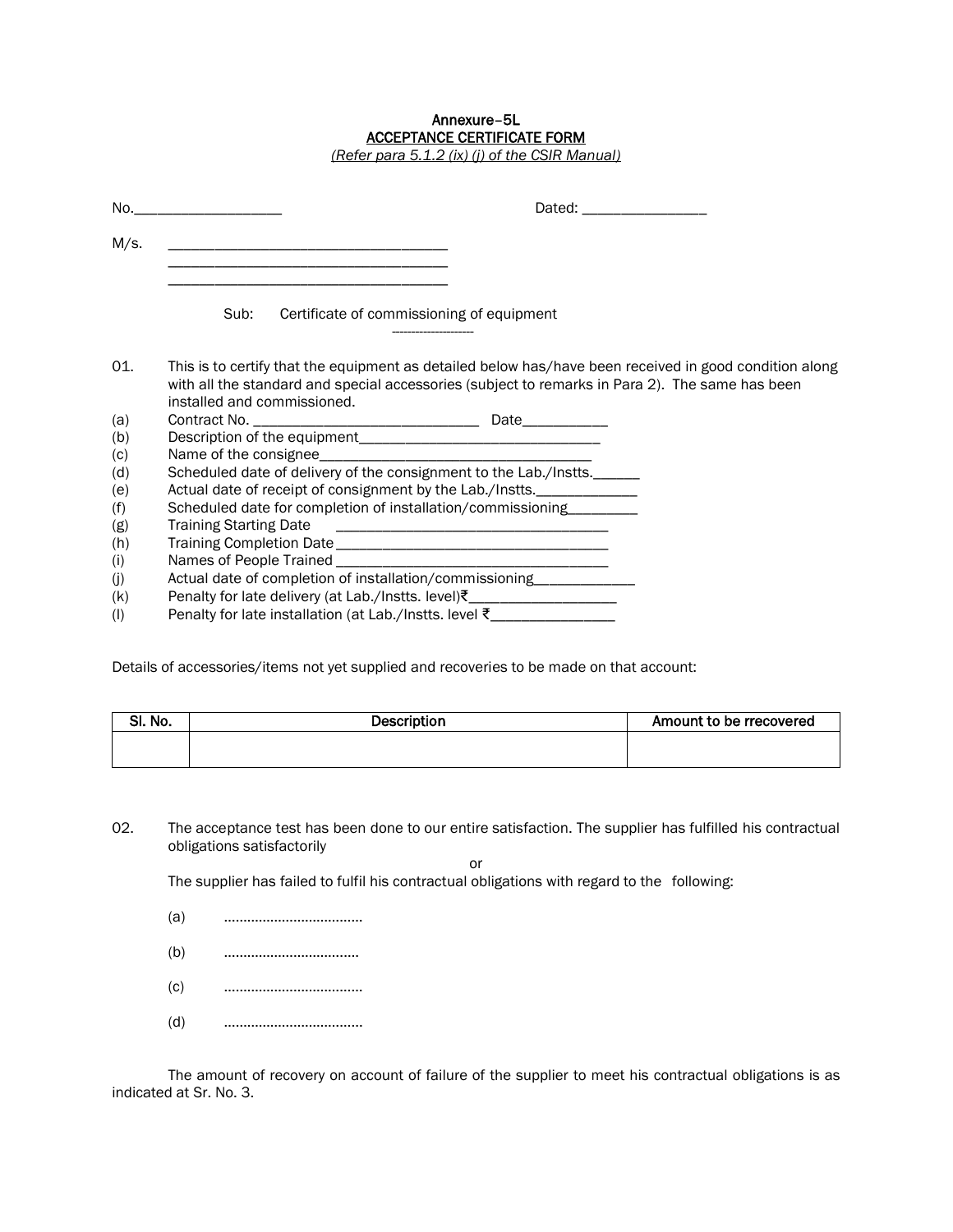| For Supplier     | For Purchaser         |
|------------------|-----------------------|
|                  | Signature             |
|                  |                       |
|                  | Designation           |
| Name of the firm | Name of the Lab/Instt |
|                  |                       |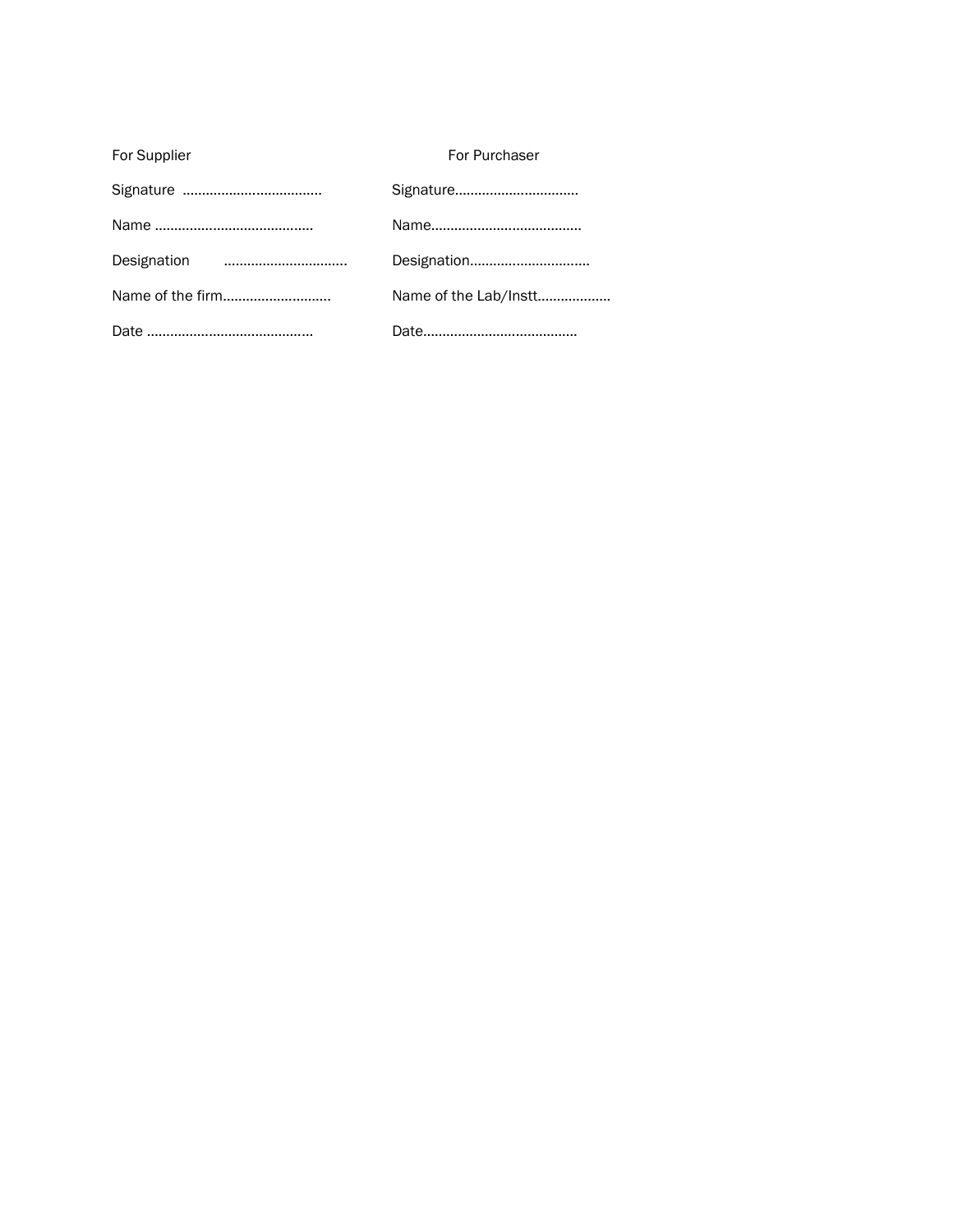#### Annexure–5N

#### Format of Letter of Authority for participating in bid opening

(On the letter head of the bidder) *(Refer para 5.1.2 (ix)(l) & 5.3.2 of the CSIR Manual)*

Ref.No.\_\_\_\_\_\_\_\_\_\_\_\_\_\_\_\_\_\_\_\_ Date:\_\_\_\_\_\_\_\_\_\_\_

#### Subject: Authorisation letter for participants in the bid opening process

To

\_\_\_\_\_\_\_\_\_\_\_\_\_\_\_\_\_\_\_

\_\_\_\_\_\_\_\_\_\_\_\_\_\_\_\_\_\_\_ (Name & Address of the Purchaser)

Sir

With reference to your invitation for bid No.\_\_\_\_\_\_\_\_\_\_\_\_\_\_\_ dated \_\_\_\_\_\_\_\_\_, we wish to inform you that we have participated in the bidding process and have submitted bid bearing Ref. No. \_\_\_\_\_\_\_\_\_ dated\_\_\_\_\_\_\_.

In line with your requirement, we hereby authorise Sh/Smt.\_\_\_\_\_\_\_\_\_\_\_\_\_\_\_\_\_\_\_\_ to participate in the bid opening process scheduled on \_\_\_\_\_\_\_\_ at \_\_\_\_\_\_\_ hrs (IST) in your premises. A copy of the identity of the representative is attached duly certified by the undersigned.

Thanking you

Yours faithfully,

(Signature of the bidder with seal)